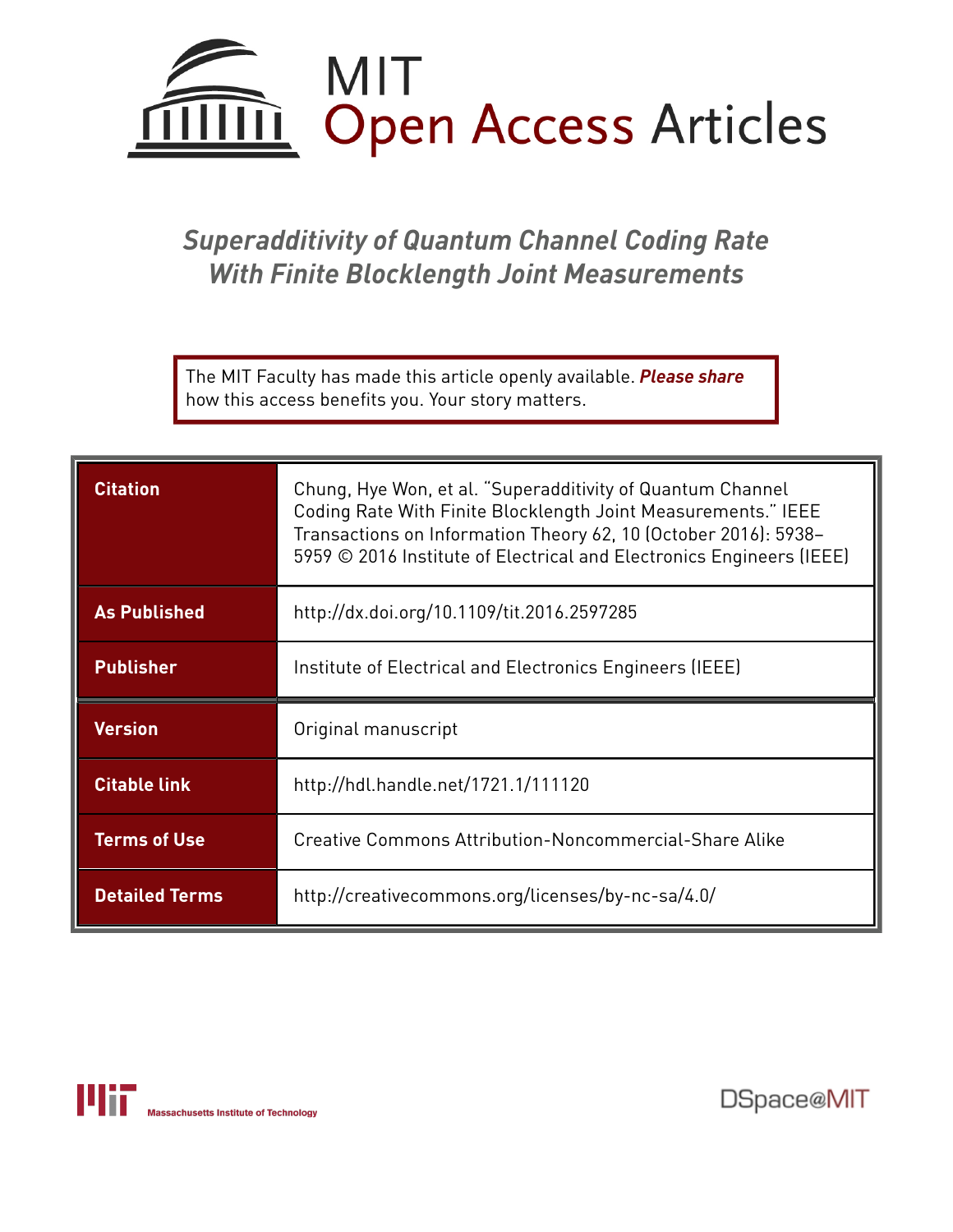# Superadditivity of Quantum Channel Coding Rate with Finite Blocklength Joint Measurements

Hye Won Chung, Saikat Guha and Lizhong Zheng

*Abstract*—The maximum rate at which classical information can be reliably transmitted per use of a quantum channel strictly increases in general with  $N$ , the number of channel outputs that are detected jointly by the quantum joint-detection receiver (JDR). This phenomenon is known as superadditivity of the maximum achievable information rate over a quantum channel. We study this phenomenon for a pure-state classicalquantum (cq) channel and provide a lower bound on  $C_N/N$ , the maximum information rate when the JDR is restricted to making joint measurements over no more than  $N$  quantum channel outputs, while allowing arbitrary classical error correction. We also show the appearance of a superadditivity phenomenon of mathematical resemblance to the aforesaid problem—in the channel capacity of a classical discrete memoryless channel (DMC) when a concatenated coding scheme is employed, and the inner decoder is forced to make hard decisions on  $N$ -length inner codewords. Using this correspondence, we develop a unifying framework for the above two notions of superadditivity, and show that for our lower bound to  $C_N/N$  to be equal to a given fraction of the asymptotic capacity  $C$  of the respective channel,  $N$ must be proportional to  $V/\bar{C}^2$ , where V is the respective channel dispersion quantity.

*Index Terms*—Pure-state classical input-quantum output (cq) channel, Holevo capacity, superadditivity of capacity, joint measurement, concatenated codes.

#### I. BACKGROUND AND MOTIVATION

*How many classical bits per channel use can be reliably communicated over a quantum channel?* This has been a central question in quantum information theory in an effort to understand the intrinsic limit on the classical capacity of physical quantum channels such as optical fiber or free-space optical channels. The Holevo limit of a quantum channel is an upper bound to the Shannon capacity of the classical channel *induced* by pairing the quantum channel with any specific transmitted states, modulation format, and the choice of a receiver measurement [\[3\]](#page-21-0), [\[4\]](#page-21-1). The Holevo limit is in principle also an achievable information rate, and is known for several important practical channels, such as the lossy-noisy bosonic channel [\[5\]](#page-21-2), [\[6\]](#page-21-3). However, a receiver that attains the Holevo capacity, must in general make joint (*collective*) measurements over long codeword blocks. Such measurements cannot be realized by detecting single modulation symbols followed by classical post processing.

1

The phenomenon that a joint-detection receiver (JDR) is able to yield a higher information rate (in error-free bits communicated per use of the quantum channel) than what is possible by any single-symbol receiver measurement is known as *superadditivity* in the classical capacity of a quantum channel [\[7\]](#page-21-6), [\[8\]](#page-21-7). We would like to clarify that the more prevalent use of the term *superadditivity* of capacity refers to the scenario when a quantum channel has a higher classical communication capacity when using transmitted states that are entangled over multiple channel uses [\[9\]](#page-21-8). For the bosonic channel, it was shown that entangled inputs at the transmitter cannot get a higher capacity [\[5\]](#page-21-2). However, one *can* get a higher capacity on the bosonic channel—as compared to what is possible by any optical receiver that measures one channel output at a time—by using joint-detection measurements at the receiver. As the number of symbols over which the receiver jointly acts increases, the capacity steadily increases. In this paper, we use the term *superadditivity* in this latter context, and provide a general lower bound on the scaling of the capacity with the length of the joint measurement. This usage of the term was first adopted by Sasaki *et al.* [\[7\]](#page-21-6), and the phenomenon of superadditivity was demonstrated in [\[7\]](#page-21-6), [\[8\]](#page-21-7), [\[10\]](#page-21-9), for example, by showing a gap between the Holevo capacity and the maximum information rate achievable with the optimal single-symbol receiver measurement.

There are several JDR measurements that are known to achieve the Holevo capacity—the square-root measurement (SRM) [\[3\]](#page-21-0), the Yuen-Kennedy-Lax (YKL) minimum probability of error measurement [\[11\]](#page-21-10), [\[12\]](#page-21-11), the sequential-decoding measurement [\[13\]](#page-21-12), [\[14\]](#page-21-13), [\[15\]](#page-21-14), [\[16\]](#page-21-15), the successive-cancellation decoder for the quantum polar code [\[17\]](#page-21-16), [\[18\]](#page-21-17), a two-stage near-unambiguous-detection receiver [\[19\]](#page-21-18), and a bisectiondecoding protocol [\[20\]](#page-21-19). There are a few characteristics that are common to each one of these measurements. First, the size of the joint-detection measurement is tied to the blocklength of the code, i.e., the measurement must act on the entire codeword and hence its size must increase with the length of the codeword. Second, none of these measurement specifications translate readily into a realizable receiver in the context of optical communication. Since it is known that a simple laserlight (coherent-state) modulation achieves the Holevo capacity of the lossy bosonic channel [\[5\]](#page-21-2), almost all the complexity in achieving the ultimate limit to the reliable communication rate lies at the receiver. Finally, none of these capacity-achieving measurements tell us how the achievable information rate increases exclusively with the size of the receiver measurement

Hye Won Chung (hyechung@umich.edu) was with the EECS department at MIT and is currently with the EECS department at the University of Michigan. Lizhong Zheng (lizhong@mit.edu) is with the EECS department at MIT. Saikat Guha (sguha@bbn.com) is with the Quantum Information Processing (QuIP) group at Raytheon BBN Technologies. This paper was presented in part at the 2013 IEEE Allerton conference in Monticello, IL, USA [\[1\]](#page-21-4) and the 2014 IEEE International Symposium on Information Theory (ISIT) in Honolulu, HI, USA [\[2\]](#page-21-5). This research was partially supported by the DARPA Information in a Photon (InPho) program under contract number HR0011-10- C-0159.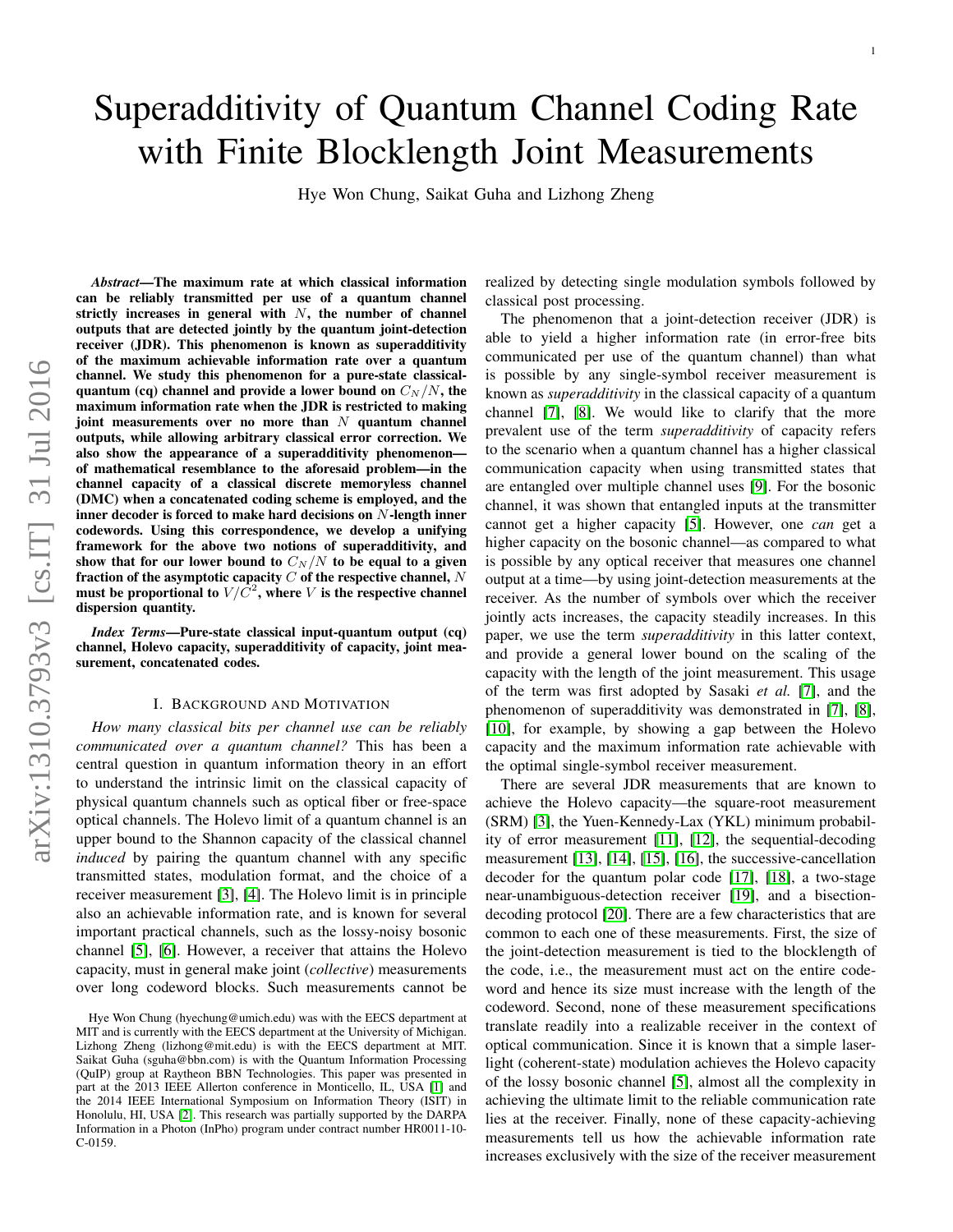(while imposing no constraint whatsoever on the classical coding complexity).

The complexity of implementing a joint quantum measurement over  $N$  channel symbols in general grows exponentially with  $N$  [\[21\]](#page-21-20). This is because a general length- $N$  projective measurement can always be realized by a (quantum) unitary transformation on the  $N$  channel outputs followed by product single-symbol measurements on each output of the unitary. Even though it is possible that this worst-case exponential scaling of resources with  $N$  may be averted for codes with specific symmetries [\[22\]](#page-21-21), the sheer physical complexity of realizing joint operations—which would involve highly nonclassical transformations of the received optical field within an optical receiver—, and the fact that no JDR realization that can even in principle outperform conventional optical receivers exists, make it of great practical interest to find how the maximum achievable information rate (error-free bits per channel use) scales with the size of the JDR.

In this paper, we shed some light on this problem, for classical communication over a quantum channel whose outputs are pure quantum states—the so-called pure-state classical input-quantum output (cq) channel. The lossy bosonic channel is an important practical example of such a channel, since transmitting a coherent state (the quantum description of ideal laser light), which is a pure state, results in an attenuated (pure) coherent state at the channel output. We prove a general lower bound on the finite-measurement-length capacity of a purestate cq channel.

Finally, we would like to remark on an important difference between our setup in this paper and the setups in [\[23\]](#page-21-22), [\[24\]](#page-21-23), [\[25\]](#page-22-0) to find the finite-blocklength rate over a cq-channel and second-order asymptotics (channel dispersion). The latter papers explore how the achievable quantum channel coding rate  $(\log_2 M_{N,\epsilon})/N$  (bits per channel use), at a *given decoding error threshold*  $\epsilon$ , increases when both the code length and the measurement length increase *together*[1](#page-2-0) . We consider the *asymptotic* capacity  $C_N/N$  (error-free bits per channel use) [\[27\]](#page-22-1), while imposing a constraint on the receiver to make collective measurements over  $N$  channel outputs, but with no restriction on the complexity of any classical outer code that may be used on the classical channel induced by the N-length joint quantum measurement. In other words, we impose the length restriction only on the front end of receiver that acts on the quantum channel outputs (e.g., an Nsymbol block of optically-modulated laser pulses received at the receiver) thereby producing a classical output (e.g., an electrical photocurrent), which in turn could be post-processed by an arbitrarily complex, including soft-information-processing, classical algorithm.

#### II. REVIEW OF CONCATENATED CODING AND PROBLEM STATEMENT

In order to separate the complexity of the quantum receiver and the complexity of the classical decoder, it is natural for us to consider a *concatenated coding* scheme over a quantum channel, which we describe below. The idea of concatenated coding, which is comprised of an inner code and an outer code, was first introduced by Forney in [\[28\]](#page-22-3), as a coding scheme for classical channels to reduce classical decoding complexity while achieving reliable communication up to the Shannon capacity  $C^{(c)}$  of a classical channel. In Section [II-A,](#page-3-0) we start by reviewing Forney's concatenated coding concept over a classical channel. We then show in Section [II-B](#page-3-1) how this structure can be adopted for quantum channels to separate the complexity of the quantum receiver and that of the classical post processing. Under the concatenated coding structure, the quantity  $C_N/N$  is defined as the maximum achievable information rate with  $N$  being the length of an inner code on which the quantum (joint) receiver acts, while the length of the outer code may go to infinity. In Section [II-C,](#page-5-0) we revisit concatenated coding over a classical DMC and pose the question of how the maximum achievable (error-free) information rate increases with the size  $N$  of the inner-code blocklength, in the asymptotic limit of the length of the overall codeword going to infinity. This setup is different compared to Forney's original analysis where both the inner code and the outer-code blocklengths are assumed to increase without bound. We define the quantity  $C_N^{(c)}/N$  as the maximum information rate transmissible over a classical channel with a concatenated coding scheme under the constraints that the number of the inner-code messages does not exceed  $e^{NC^{(c)}}$ and the inner decoder is forced to make hard decisions on N-length inner codewords. In Section [VII,](#page-12-0) we discuss the operational meanings of both of the aforesaid quantities  $(C_N/N$  for a pure-state cq-channel, and  $C_N^{(c)}/N$  for a classical DMC), and develop a unifying framework to address their properties. We explain the organization of the rest of this paper in Section [II-D.](#page-6-0)

Before we proceed, let us recall that all classical DMC models employed in optical (or microwave) frequency communications are obtained by first starting from an underlying physical (quantum) channel, then picking a specific productstate modulation format which induces a cq channel, and finally picking a receiver measurement that detects one quantum channel output (i.e., optically-modulated pulses) at a time, producing an electrical output, which in turn induces a classical DMC. Most of the 'noise' in the DMC results from the last step, that of the receiver converting the modulated symbol in the electromagnetic domain to the electrical (classical) domain. Because of the progression of restrictions employed above, it is clear that the regularized Holevo capacity of the underlying physical quantum channel is in general greater than the Holevo capacity of the induced cq channel, which in turn is in general greater than the capacity of the induced classical DMC. The Shannon capacity  $C^{(c)}$  of this DMC should therefore satisfy:  $C_N^{(c)}/N \leq C^{(c)} \leq C_1 \leq C_N/N \leq C$ , where C is the Holevo capacity of the cq channel. However, the mathematical

<span id="page-2-0"></span> $1_{M_{N,\epsilon}}$  is the maximum number of messages that can be transmitted over a finite number  $(N)$  of uses of the quantum channel with average error probability  $\epsilon$  (with no further outer coding permitted).  $\log_2 M_{N,\epsilon}$  can also be thought of as the one-shot classical capacity of the  $N$ -fold tensor product quantum channel (the amount of classical information that can be transmitted through a single use of the tensor product channel) such that the error probability is below  $\epsilon$  [\[26\]](#page-22-2).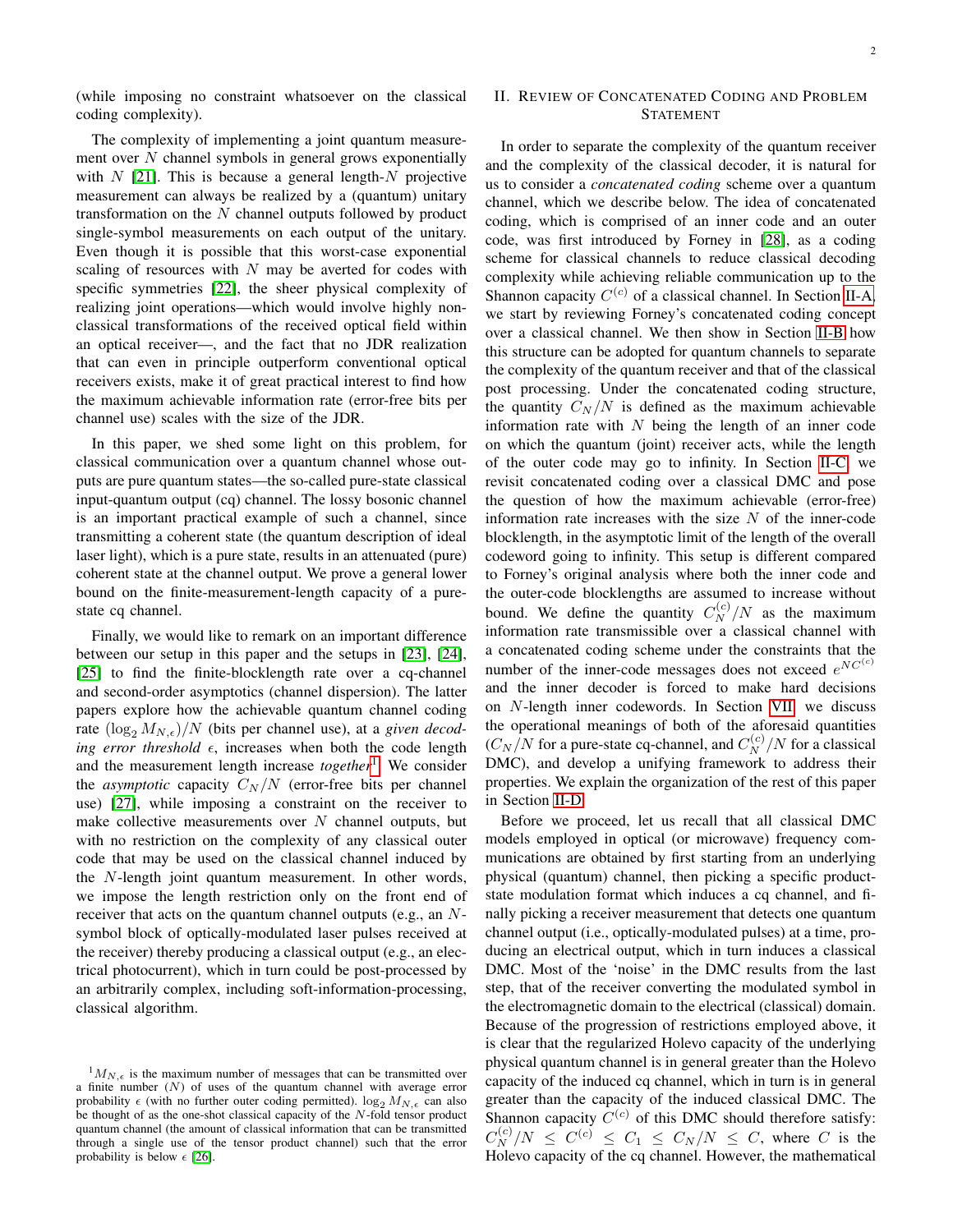similarity of  $C_N^{(c)}/N$  and  $C_N/N$ , and their unifying treatment we develop in this paper, need not be tied to the above context of a DMC being induced by a cq channel paired with a singlesymbol receiver. Our unified treatment may help translate any future development in quantifying the superaddivity potentially better than what we do in this paper—for one problem, to the other; both problems being practically important in their own right.

#### <span id="page-3-0"></span>*A. Concatenated Coding over a Classical Channel*

Let us first review a block coding scheme for a classical DMC. For a classical channel with the transition probability  $P_{Y|X}(y|x)$  with inputs  $x \in \mathcal{X}$  and outputs  $y \in \mathcal{Y}$ , a block coding scheme for  $N$  uses of the channel is specified by an encoder and a decoder. The encoder maps some finite message set  $\mathcal J$  into length- $N$  sequences in  $\mathcal X^N$ . The elements of  $\mathcal J$  are called messages, and the images of the messages under the encoding map are called codewords. The rate  $R$  of such a code is  $R = \frac{1}{N} \log |\mathcal{J}|$ . When one of the messages,  $j \in \mathcal{J}$ , is chosen, the length-N codeword  $\mathbf{x}_j = (x_{j,1}, \dots, x_{j,N}) \in \mathcal{X}^N$ is transmitted by  $N$  uses of the channel. The probability that a length-N output sequence  $y = (y_1, \dots, y_N) \in \mathcal{Y}^N$ is observed is characterized by the product of the transition probabilities,  $P_{Y^N|X^N}(\mathbf{y}|\mathbf{x}_j) := \prod_{i=1}^N P_{Y|X}(y_i|x_{j,i})$ . Given the channel outputs, the decoder processes the output sequence and maps it into an element in a set  $K$ . Commonly the observer wants to know which message was transmitted. For such a case,  $K = \mathcal{J}$  and the decoder outputs an estimate  $k \in \mathcal{J}$  of the transmitted message. When this decoding map is deterministic, we can define the set of the length- $N$  output sequences  $y \in \mathcal{Y}^N$  that are decoded to the message j, and denote the set as  $\mathcal{Y}_j \subset \mathcal{Y}^N$ . The probability of decoding error depends on the encoder, channel, and decoder. If it is assumed that all messages are equally likely, the average decoding error probability is defined as

<span id="page-3-3"></span>
$$
p_e = e^{-NR} \sum_{j=1}^{e^{NR}} \sum_{\mathbf{y} \notin \mathcal{Y}_j} P_{Y^N|X^N}(\mathbf{y}|\mathbf{x_j}).
$$
 (1)

Once the block coding scheme for a DMC is specified, for each message  $j \in \mathcal{J}$ , the probability that the decoder outputs an estimate  $k \in \mathcal{K}$  is specified. For a good block coding scheme with N large, for each message  $\dot{\eta}$  the estimate k would generally match the transmitted message. But for a finite  $N$ , the error probability  $p_e$  may not be close to 0. The encoder, N uses of the DMC, and decoder, collectively form a discrete memoryless *superchannel*, whose transition probabilities are given by:  $p_{k|i}^{(N)}$  $\sum_{k|j}$  :=  $\sum_{\mathbf{y} \in \mathcal{Y}_k} P_{Y^N|X^N}(\mathbf{y}|\mathbf{x_j})$  for  $j \in \mathcal{J}$  and  $k \in \mathcal{K}$ .

For such a superchannel, it is possible to design another layer of block code of length  $n$  and rate  $r$ . Such a code over the superchannel is called the *outer code*, whereas the aforementioned block code that forms the superchannel is called the *inner code*. An outer encoder maps each message  $m \in \{1, \ldots, e^{nr}\}\$ into a length-n outer codeword  $\mathbf{j}_m =$  $(j_{m,1}, j_{m,2}, \ldots, j_{m,n}) \in \mathcal{J}^n$  where  $\mathcal{J} \in \{1, \ldots, e^{NR}\}\$ . Each symbol  $j_{m,i} \in \mathcal{J}, i = 1, \ldots, n$ , can be regarded as an



<span id="page-3-2"></span>Fig. 1. Concatenated coding over a classical DMC.

inner-code message, and it is mapped to a length- $N$  inner codeword  $\mathbf{x}_{j_{m,i}} \in \mathcal{X}^N$  by an inner encoder of length N and rate  $R$ . Upon transmission of this codeword through  $N$  uses of the channel, the inner decoder receives a length- $N$  output sequence, and after processing the sequence it provides an estimate  $k_i \in \mathcal{K}$  of the inner-code message. After collecting *n* outputs  $\mathbf{k} = (k_1, \dots, k_n) \in \mathcal{K}^n$  of the inner decoder, the outer decoder processes those to generate an estimate  $\hat{m} \in \mathcal{M}$  of the outer-code message m. The total length of the concatenated code is thus  $N_c = nN$  and the rate of the code is  $R_c = \frac{1}{nN} \log e^{nr} = \frac{r}{N}$ . A concatenated code over a DMC  $P_{Y|X}$  is illustrated in Fig. [1.](#page-3-2)

In [\[28\]](#page-22-3), it was demonstrated that there exist concatenated codes that can achieve the capacity of the DMC with the decoding complexity increasing only linearly in a small power of the overall blocklength  $N_c = nN$ , when both the inner-code blocklength  $N$  as well as the outer-code blocklength  $n$  go to infinity. The idea is to use an inner code with the maximum likelihood inner decoder, paired with an algebraic outer code that admits an efficient decoding algorithm whose complexity is proportional to a small power of the outer-code blocklength. Even when there exists a loss of information at the inner decoder due to a hard estimate of the inner-code message, by designing the inner code based on the channel coding scheme that achieves the capacity as  $N \to \infty$ , the loss of information does not hurt the overall rate of the concatenated codes in the asymptotic regimes of  $N$  and  $n$ . Moreover, even though the complexity of the maximum-likelihood inner decoder increases exponentially in the inner-code blocklength  $N$ , by increasing  $n$  and  $N$  with a significantly different order, e.g.,  $n = e^{NR}$ , the overall complexity of the decoding algorithms becomes proportional to a small power of the overall blocklength  $N_c = nN$ . Here the decoding complexity is measured by the increasing rate of the number of classical computations such as a comparison of likelihoods, in terms of the overall blocklength  $N_c$ . In the next section, we show how this concatenated coding scheme can be adopted to analyze the maximum achievable information rate over a quantum channel, while separating the complexity of the quantum detection and that of classical processing.

#### <span id="page-3-1"></span>*B. Concatenated Coding over a Classical Input-Quantum Output Channel and Superadditivity of*  $C_N$

In a future optical communication system that can employ joint detection and achieve an information rate higher than the Shannon capacities associated with any of the conventional optical receivers, the number  $N$  of channel symbols jointly detected (using quantum-limited detection on an N-symbol block of received modulated pulses) will likely be much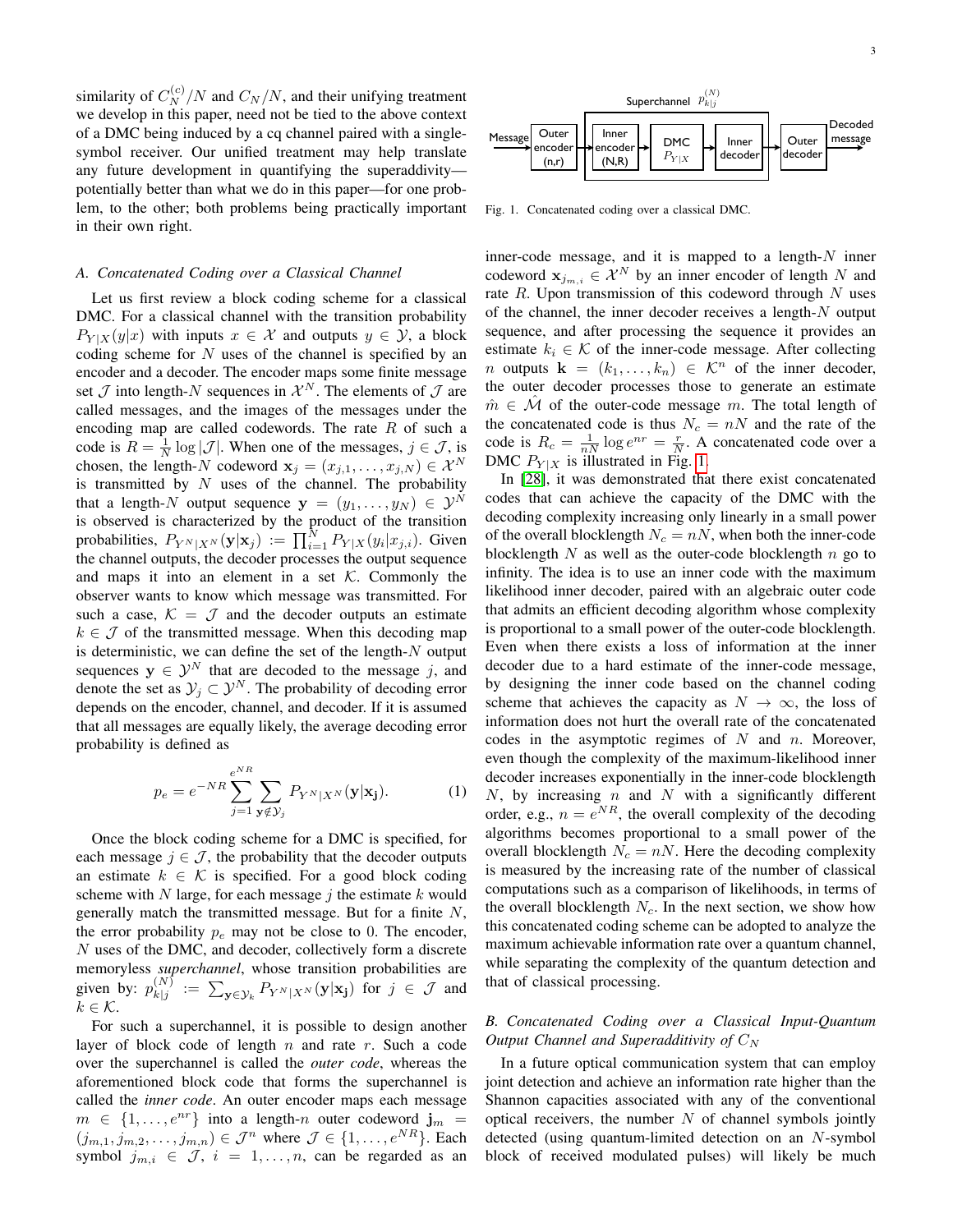

<span id="page-4-0"></span>Fig. 2. Concatenated coding over a pure-state classical input-quantum output (cq) channel.

harder to scale up compared to the length of any classical code that may be employed. It is therefore hard to motivate analyzing quantum communication systems where both the blocklength of the channel code and the length of the jointdetection receiver increase *together* asymptotically. Instead, we consider the practically relevant model where the two infinities are decoupled via a concatenated coding scheme over a quantum channel, as depicted in Fig. [2.](#page-4-0) In this model, the quantum joint-detection receiver acts on finite-blocklength (length  $N$ ) modulated (quantum) inner codewords, while the overall codeword length  $N_c = nN$  goes to infinity, as the classical outer-code length  $n$  goes to infinity.

It is instructive to compare the concatenated coding scheme for the cq channel shown in Fig. [2](#page-4-0) with the concatenated coding scheme over a DMC, shown in Fig. [1.](#page-3-2) At the core of Fig. [2](#page-4-0) is a cq channel  $W : x \rightarrow |\psi_x\rangle$  for inputs  $x \in \mathcal{X}$ , and the box marked "Quantum detector" is the inner decoder that acts on a product-state modulated inner codeword—a sequence of  $N$  pure states each chosen from  $\{|\psi_x\rangle\}$ . Similar to the classical case, after an outer encoder maps each message  $m \in \{1, \ldots, e^{nr}\}\$ into a length-n outer codeword  $\mathbf{j}_m = (j_{m,1}, j_{m,2}, \ldots, j_{m,n}) \in \mathcal{J}^n$  where  $\mathcal{J} \in$  $\{1, \ldots, e^{NR}\}\$ , each symbol  $j_{m,i} \in \mathcal{J}$  is mapped to a length-N inner codeword  $x_{j_{m,i}} \in \mathcal{X}^N$  by the inner encoder of length N and rate R. The length-N inner codeword  $x_{j_m,i}$ is then mapped to a length- $N$  sequence of quantum states by  $N$  uses of the quantum channel. The quantum detector jointly measures each length- $N$  sequence of quantum states and generates a classical output  $k_i \in \mathcal{K}$  for  $i = 1, \ldots, n$  where  $K$  is the set of possible outcomes from the quantum detector. In general,  $K \supset \mathcal{J} = \{1, \ldots, e^{NR}\}\$ . When  $K = \mathcal{J}$ , the quantum detector (inner decoder) basically gives an estimate of the encoded inner-code message  $j_{m,i}$ . After the classical outer decoder collects  $n$  outputs of the quantum detector  $\mathbf{k} = (k_1, \ldots, k_n) \in \mathcal{K}^n$ , it processes the sequence of outputs to find an estimate of the transmitted message.

The inner encoder,  $N$  uses of the cq channel, and the quantum joint-detection receiver, collectively form a discrete memoryless *superchannel*, with transition probabilities  $p_{k|i}^{(N)}$  $\begin{array}{c}\n\binom{iv}{k} :=\\
k \mid j\n\end{array}$  $Pr(K = k | J = j)$  where J and K indicate the input and the output random variables of the superchannel, respectively. Note that both the input and the output of this superchannel are classical, even though quantum operations happen inside the superchannel—which may comprise non-standard physical (e.g., optical) means to convert the quantum state of a length- $N$  inner codeword (e.g., a train of  $N$  modulated laser-light pulses) to one classical output  $k_i$ , via a joint-detection method that is not even physically describable as a sequence of

detections of each of the  $N$  channel symbols followed by classical (such as soft-information) post processing.

We define the maximum mutual information of this superchannel, over all choices of inner encoders of blocklength N and rate  $0 \leq R \leq \log |\mathcal{X}|$ , and over all choices of quantum detectors that jointly measure the length- $N$  output quantum states as:

<span id="page-4-1"></span>
$$
C_N := \max_{\substack{p_j, \\ j \in \{1, ..., |\mathcal{X}|^N\}}} \max_{\substack{\text{max} \\ \text{measured matrix}}} I(p_j, p_{k|j}^{(N)}) \quad (2)
$$

where the mutual information  $I(p_j, p_{k|j}^{(N)})$  $\binom{N}{k|j}$  :=  $\sum_{j\in\{1,\ldots,|\mathcal{X}|^N\}} p_j\left(\sum_{k\in\mathcal{K}} p_{k|j}^{(N)}\right)$  $\frac{p_{k|j}^{(N)}}{\left(\sum_{j'\in\{1,\ldots,|X|^N\}} p_{j'}^{(N)} p_{k|j'}^{(N)}\right)}$  $\setminus$ is evaluated with the input distribution  $p_j := \Pr(J = j)$ ,  $j \in \{1, \ldots, |\mathcal{X}|^N\}$ , and the superchannel distribution  $p_{k|j}^{(N)} = Pr(K = k | J = j), k \in \mathcal{K}$ , which is determined by the N-symbol inner encoder-measurement pairs.

Note that, in general, in order to attain this maximum mutual information of the superchannel induced by the inner encodermeasurement pair, the number of outputs of the quantum detector,  $|\mathcal{K}|$ , may need to be greater than  $|\mathcal{X}|^N$  [\[29\]](#page-22-4), [\[30\]](#page-22-5). In fact, it is known that the number of outputs of the quantum detector that maximizes the mutual information for M linearly independent pure states, grows as  $O(M^2)$  [\[29\]](#page-22-4). In our case,  $M = |\{j \in \{1, \ldots, |\mathcal{X}|^N\} : p_j^* > 0\}|$  for  $p_j^*$  being the input distribution that maximizes the mutual information in [\(2\)](#page-4-1). But by considering the case when the output of the inner decoder makes a hard decision on the inner-code message, we can find a lower bound on  $C_N$ , which gives practically important results as will be discussed later in this paper.

A classical channel coding scheme that achieves the maximum mutual information of a DMC can be used to design outer codes that reliably communicate information through this superchannel at a rate arbitrarily close to the maximum mutual information  $C_N$  as the outer code length  $n \to \infty$ . By Shannon's coding theorem, for any rate  $r < C<sub>N</sub>$ , there exists an outer code of length  $n$  and rate  $r$  that can be decoded by *classical* processing with arbitrarily small decoding error probability as  $n \to \infty$ . Since the rate of the overall concatenated code is  $R_c = r/N$ , the maximum information rate achievable by the concatenated code *per use of the quantum channel* can approach  $C_N/N$  for a finite N.

From the definition of  $C_N$ , superadditivity of the quantity, i.e.,  $C_{N_1} + C_{N_2} \le C_{N_1 + N_2}$ , can be shown. In [\[31\]](#page-22-6), Holevo showed that the limit  $\lim_{N\to\infty} C_N/N$  exists and is equal to the ultimate capacity of the quantum channel, which is also equal to the Holevo capacity [\[4\]](#page-21-1), [\[32\]](#page-22-7), as defined in [\(5\)](#page-7-0) in Section [III.](#page-6-1)

The question we want to answer is: *How does the maximum achievable information rate*  $C_N/N$  *change as the length of the quantum measurement,* N*, increases? Or more precisely, how*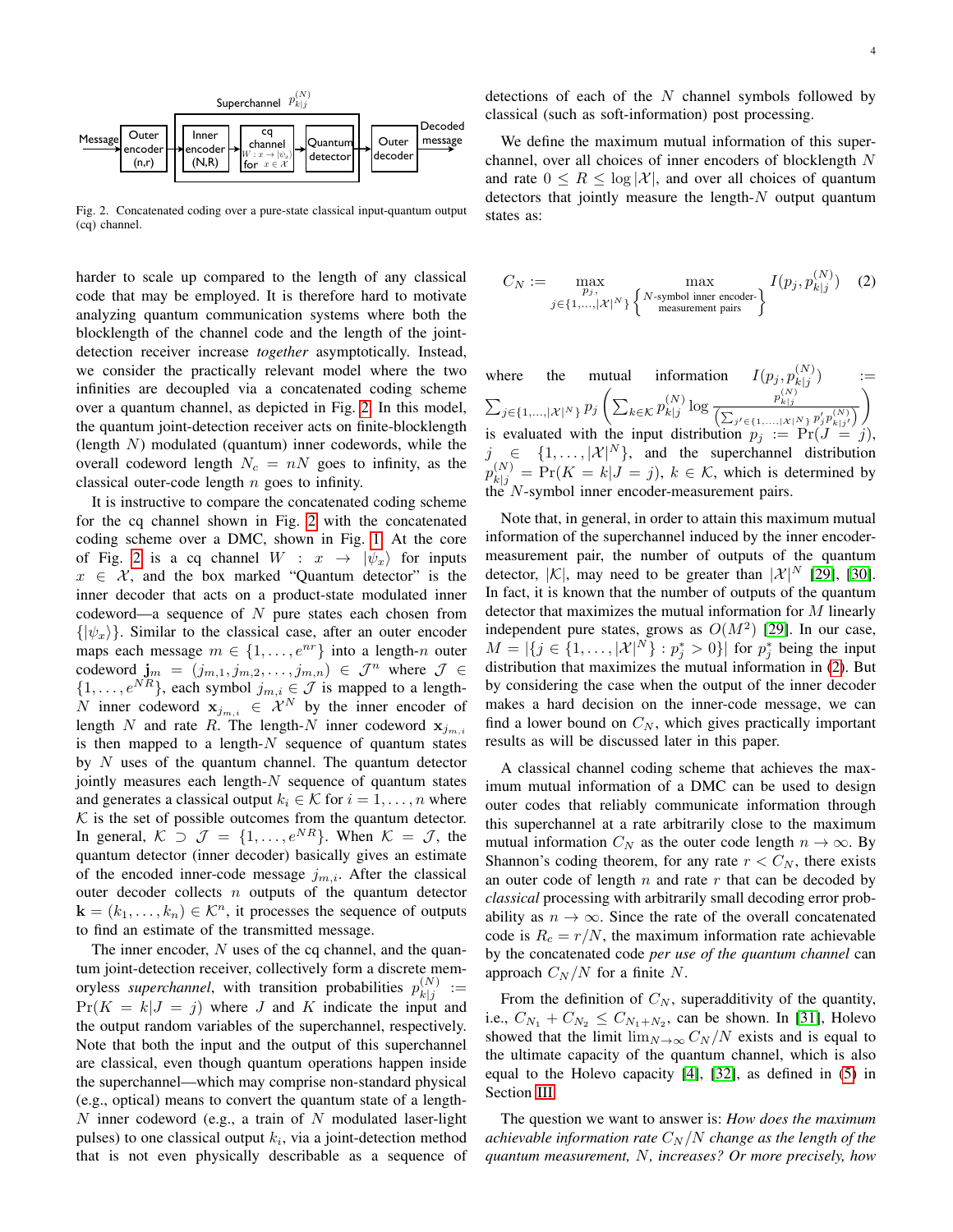$does \max_{m \in \{1,2,\ldots,N\}} \{C_m/m\}$  $does \max_{m \in \{1,2,\ldots,N\}} \{C_m/m\}$  $does \max_{m \in \{1,2,\ldots,N\}} \{C_m/m\}$  *increase with*  $N$ <sup>2</sup>

Since quantum processing occurs only at the inner decoder, the complexity of the quantum processing only depends on  $N$ , but not on the outer code length  $n$ . Therefore, the trade-off between the rate and the (quantum) complexity of the measurement device can be captured by how fast  $\max_{m \in \{1,2,...,N\}} \{C_m/m\}$  increases in N. It is known that for some examples of classical input-quantum output channels, strict superadditivity of  $C_N$ , i.e.,  $C_{N_1} + C_{N_2} < C_{N_1+N_2}$ , holds [\[33\]](#page-22-8), [\[27\]](#page-22-1), [\[34\]](#page-22-9). However, the calculation of  $C_N$ , even for a pure-state binary alphabet, is extremely hard for  $N > 1$ because the complexity of the optimization increases exponentially with N.

Instead of aiming to calculate  $C_N$  exactly for a specific cq channel, in this paper, we derive a lower bound on  $C_N/N$ , which becomes tight for  $N$  large enough. Using this bound, we will show that it is possible to calculate the inner-code blocklength  $N$  at which a given fraction of the ultimate (Holevo) capacity is achievable.

#### <span id="page-5-0"></span>*C. Concatenated Codes over a Classical DMC with a Finite Blocklength Inner Code*

In this section, we revisit concatenated coding over a *classical* channel and define the asymptotic capacity  $C_N^{(c)}/N$ of a classical DMC—analogously to  $C_N/N$  in [\(2\)](#page-4-1) for a cq channel—with the condition now being that the inner decoder has to make hard decisions on the inner-code message encoded by length-N (inner) codewords of rates  $0 \le R \le C^{(c)}$  where  $C^{(c)}$  is the capacity of the DMC. In a later section of this paper, we will establish a lower bound on  $C_N^{(c)}/N$ , which can be treated in a unifying framework with the lower bound on  $C_N/N$  of a classical-quantum channel.

In [\[28\]](#page-22-3), when Forney analyzed the performance of concatenated codes, he first investigated the coding-theoretical limits on the attainable mutual information of superchannels induced by an inner code of length N and rate  $0 \le R \le C^{(c)}$  under different assumptions on the inner decoder outputs, without any restrictions on the complexity of outer codes. It is obvious that when the inner decoder generates a sufficient statistic of the channel output and forwards it to the outer decoder, there is no loss of information, so that the performance of the concatenated code can be as good as an optimal code, even with the restricted structure of code concatenation. Despite the fact that the performance remains intact, for this case, the decoding complexity increases exponentially with the overall length of the code. On the other hand, even if there is some loss of information at the inner decoder by making a hard decision on the message of the inner code, as the innercode blocklength  $N$  as well as the outer-code blocklength  $n$  go to infinity, the capacity of the underlying classical DMC can be achieved with the concatenated code. This was

demonstrated in [\[28\]](#page-22-3) by analyzing a lower bound on the maximum mutual information of superchannels where the inner decoder makes a hard decision on the transmitted inner codeword. As  $N \to \infty$ , the maximum mutual information of the superchannel approaches  $NC^{(c)}$  where  $C^{(c)}$  is the capacity of the DMC. Moreover, the average decoding error probability  $p_e$  of the inner code, defined in [\(1\)](#page-3-3), decreases exponentially in N, for any rate  $R < C^{(c)}$  of the inner code. These properties of the superchannel were essential in achieving the capacity of a DMC using concatenated coding, even after the outer code was restricted to algebraic codes that enable a simple decoding algorithm.

Even though concatenated coding allows reliable communications up to the capacity of a DMC with a much improved decoding complexity, this coding scheme results in a great delay to decode the message, since the outer-code blocklength *n* increases on the order of  $e^{NR}$  with the inner-code blocklength  $N \to \infty$ . The delay issue is critical in modern data communications, especially in wireless communications. Therefore, it is of great interest to study trade-offs between information rate and delay in communication systems.

We study one aspect of this trade-off by asking the following question for the concatenated code over a classical DMC, similar to the one we asked for the quantum channel but with additional assumptions: Assume that the cardinality of the set of inner-code messages at a finite blocklength N does not exceed  $\lfloor e^{NC^{(c)}} \rfloor$  and the inner decoder makes a hard estimate on the messages of the inner code *at a finite blocklength* N. Under these conditions, what is the asymptotic capacity (error-free bits per use of the underlying classical DMC) at a fixed inner-code blocklength  $N$  as the outer-code blocklength  $n \to \infty$  (i.e., with no restriction on the complexity of the outer code)? When the inner decoder makes a hard estimate for the inner-code message encoded in length- $N$  inner codewords, even though the estimate may contain errors, it still allows an observer to receive a rough estimate of the inner-code message after every  $N$  transmissions. After the outer decoder collects a length-n output sequence of the hard-decision inner decoder and processes the output sequence to decode the outer-code message, the erroneous information can be corrected and the outer-code message can also be reliably decoded.

With the inner decoder that makes a hard decision at a finite blocklength N for the inner code of rate  $R \leq C^{(c)}$ , the maximum achievable information rate by the concatenated code is defined to be  $C_N^{(c)}/N$  where,

<span id="page-5-2"></span>
$$
C_N^{(c)} = \max_{p_j, \atop j \in \{1, \ldots, \lfloor e^{NC^{(c)}} \rfloor\}} \max_{\left\{ \substack{N\text{-symbol inner encoder} \\ \text{hard-decision decoder pairs} \right\}} I(p_j, p_{k|j}^{(N)})
$$
\n(3)

for the input distribution  $p_j, \, j \in \{1, \ldots, \lfloor e^{NC^{(c)}} \rfloor \}$ , and the superchannel distribution  $p_{k|j}^{(N)}$  $\begin{bmatrix} x \\ k \end{bmatrix}$  between the inner-code message  $j$  and hard-decision inner decoder output  $k$ . Let  $M$ denote the cardinality of the set of inner-code messages with a positive probability, i.e.,  $M = |\{j \in \{1, ..., \lfloor e^{NC^{(c)}} \rfloor\} : p_j >$  $0\}$ . In the maximization on the right hand side of [\(3\)](#page-5-2), we consider only an inner encoder with messages of cardinality  $M \leq \lfloor e^{NC^{(c)}} \rfloor$  and a decoder whose output set has the same

<span id="page-5-1"></span><sup>&</sup>lt;sup>2</sup>The superadditivity of  $C_N$ , i.e.,  $C_{N_1} + C_{N_2} \leq C_{N_1+N_2}$ , implies that for any positive integers m and k such that  $m/k$  is an integer,  $C_m$  is greater than or equal to  $kC_{m/k}$ , i.e.,  $C_m/(m) \geq C_{m/k}/(m/k)$ . Therefore,  $\max_{m \in \{1,2,...,N\}} \{C_m/m\}$  can be simplified by removing the elements that are smaller than or equal to  $C_m/m$ , i.e.,  $\{C_{m/k}/(m/k) : k \in$  $\{1, \ldots, m-1\}, m/k \in \mathbb{N}\},$  from the maximization, starting from  $m = N$ and continuing in the decreasing order.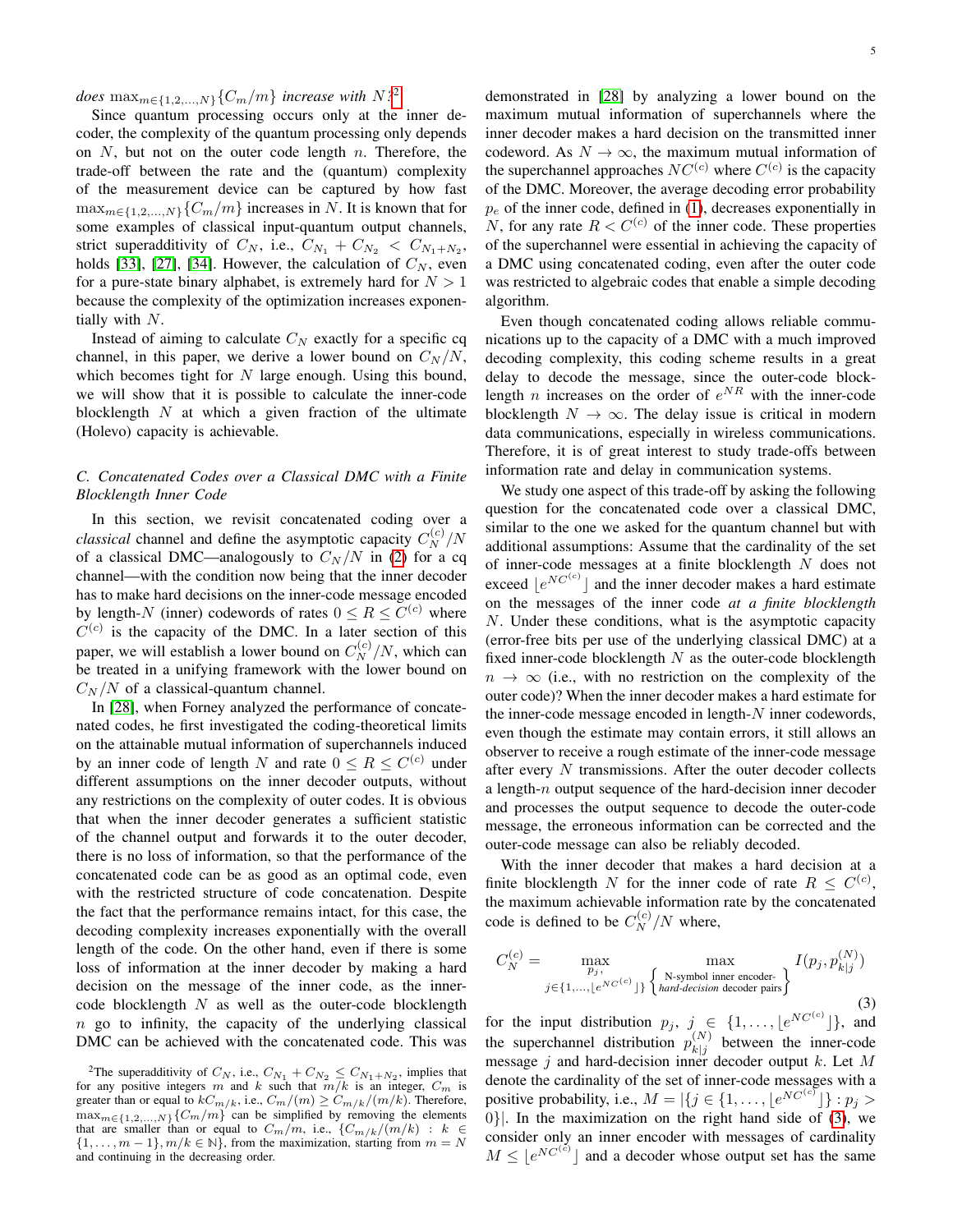cardinality as that of the inner-code messages. Note that when we defined  $C_N$  in [\(2\)](#page-4-1) for a quantum channel we imposed the similar length- $N$  constraints on the inner codeword and on the quantum detector but did not restrict the rate of the inner code nor the cardinality of the outputs of the quantum detector. These additional constraints in the definition of  $C_N^{(c)}$ N are to develop mathematical analogy between  $C_N$  and  $C_N^{(c)}$ N based on the fact that the length- $N$  quantum detector in the quantum case is analogous to the inner decoder making hard decisions on length- $N$  inner codewords in the classical case, which will be discussed in more details in Section [VII.](#page-12-0) We will use this analogy to provide a general lower bound on  $C_N/N$ .

Without the two additional constraints on the cardinality of the inputs and outputs of the superchannel in the definition of  $C_N^{(c)}$  for a classical DMC, one can easily define an inner encoder that is a trivial one-to-one mapping from the message set  $\mathcal{J} = \{1, ..., |\mathcal{X}|^N\}$  of rate  $R = \log |\mathcal{X}| \ge C^{(c)}$  to  $\mathcal{X}^N$ and an inner decoder that is also a one-to-one mapping from  $\mathcal{Y}^N$  to  $\mathcal{K} = \{1, \ldots, |\mathcal{Y}|^N\}$ , and show that

$$
C_N^{(c)} = \max_{P_{X^N}} I(X^N; Y^N) = NC^{(c)}
$$
 (4)

for any finite N. But this  $C_N^{(c)}$  does not say how much information about the inner-code message can be extracted by the inner decoder at a finite blocklegnth  $N$ , since the probability of getting a correct estimate of the inner-code message can never converge to 0 even when  $N \to \infty$ . Therefore, to exclude the trivial encoders and decoders of one-to-one mappings and to justify the operational meaning of  $C_N^{(c)}$ , we restrict ourselves to look at only an inner code of rate  $0 \leq R \leq C^{(c)}$  with a hard decision decoder, along with the definition of  $C_N^{(c)}$  as in [\(3\)](#page-5-2).

Moreover, these constraints on the cardinality of the inner encoder and decoder make  $C_N^{(c)}$  exhibit non-trivial superadditivity. From the definition of  $C_N^{(c)}$ , superadditivity of the quantity, i.e.,  $C_{N_1}^{(c)}$  $C_{N_1}^{(c)}+C_{N_2}^{(c)}$  $C_{N_2}^{(c)} \leq C_{N_1}^{(c)}$  $N_1+N_2$ , can be shown. Moreover, Shannon's coding theorem implies that the limit of  $C_N^{(c)}$  is  $\lim_{N \to \infty} C_N^{(c)} = NC^{(c)}$  where  $C^{(c)}$  is the Shannon capacity of a classical DMC. For a finite  $N$ , on the other hand, the quantity  $C_N^{(c)}$  might be strictly smaller than  $NC^{(c)}$ . For example, consider a binary symmetric channel  $BSC(\delta)$  with a flipping probability  $\delta = 0.1$ . The Shannon capacity of the BSC( $\delta$ ) is  $C^{(c)} = \log 2 + (\delta \log \delta + (1 - \delta) \log(1 - \delta)) = 0.368$ nats/channel use. At  $N = 1$ , we have  $C_1^{(c)} = 0$  since the maximum cardinality of the input set that satisfies the condition  $M \leq [e^{C^{(c)}}]$  is only 1. At  $N = 2$ , the maximum cardinality of the input set is 2. By having  $\{00, 11\}$  as codewords for the two messages and by using the hard-decision decoder that maps the outputs  $\{00, 01, 10\}$  to the input message  $\{00\}$  and the output  $\{11\}$  to the input message  $\{11\}$  we can achieve the maximum information rate of  $C_2^{(c)}/2 \approx 0.205$  at the optimal input distribution  $p_1 \approx 0.55$ ,  $p_2 = 1 - p_1$ . Therefore, for a BSC(0.1), we demonstrated the strict superadditivity of  $C_N^{(c)}$ N by showing  $C_1^{(c)} < C_2^{(c)}/2 < \lim_{N \to \infty} C_N^{(c)}/N = C_c^{(c)}$ .

We are interested in how  $\max_{m \in \{1, 2, \dots, N\}} \{C_m^{(c)} / m\}$  increases in  $N$  for a classical DMC. In this paper, we provide

a lower bound on  $C_N^{(c)}/N$  for a fixed N and show a close mathematical connection between this bound and the lower bound on  $C_N/N$  of a cq channel.

#### <span id="page-6-0"></span>*D. Organization of the Paper*

The rest of this paper is organized as follows. In Section [III,](#page-6-1) we introduce the notation, some fundamentals of classical input-quantum output (cq) channels, and the Holevo capacity of these channels. In Section [IV,](#page-7-1) examples of quantum channels where strict superadditivity  $C_1 < C$  holds, will be demonstrated. Our main theorem, which states a lower bound on  $C_N/N$ , which strictly increases with N, will be stated in Section [V](#page-9-0) with examples to show how to use the theorem to calculate a blocklength  $N$  to achieve a given constant fraction of the Holevo capacity. This theorem will be proved in Section [VI.](#page-11-0) Thereafter in Section [VII,](#page-12-0) we will provide a lower bound on  $C_N^{(c)}/N$  for a classical DMC and will compare it with the lower bound on  $C_N/N$  of a cq channel under a unifying framework. An approximation of the lower bounds on  $C_N/N$  and on  $C_N^{(c)}/N$  will also be provided by introducing quantum and classical versions of *channel dispersion* V . Some future directions on the study of strict superadditivity will be discussed in Section [VIII.](#page-15-0)

#### <span id="page-6-1"></span>III. CLASSICAL INPUT-QUANTUM OUTPUT CHANNEL

The classical capacity of a quantum channel is defined as the maximum number of information bits that can be sent per use of the quantum channel, by encoding a message into a transmitted modulated quantum state (which could be entangled over many uses of the channel), and decoding the message at the channel's output by applying any measurement permissible by quantum mechanics. In this paper, we will restrict our attention to a pure-state memoryless classicalquantum (cq) channel  $W: x \to |\psi_x\rangle$ , which takes a classical input  $x \in \mathcal{X}$  at the input of the channel and maps it to a quantum (pure) state  $|\psi_x\rangle \in \mathcal{H}$ , where  $\mathcal H$  is a complex Hilbert space.

As a concrete example of a pure-state cq channel, the transmission of an ideal laser light pulse over a lossy optical channel can be modeled as a pure-state cq channel  $\mathcal{N}_\eta$  :  $\alpha \rightarrow$  $|\sqrt{\eta}\alpha\rangle$ , where  $\alpha \in \mathbb{C}$  is the complex field amplitude (of the coherent state  $|\alpha\rangle$ ) at the input of the channel,  $\eta \in (0, 1]$  is the transmissivity (the fraction of input power that appears at the output), and  $|\sqrt{\eta}\alpha\rangle$  is a coherent state at the channel's output.<sup>[3](#page-6-2)</sup> The coherent state  $|\alpha\rangle$  is the quantum description of an ideal laser-light pulse in a given field mode, of mean photon number  $|\alpha|^2$ , and a carrier-phase offset given by the phase of  $\alpha$ . The coherent state is a pure state given by

<span id="page-6-2"></span><sup>&</sup>lt;sup>3</sup>It is important to note here the difference between a classical channel and a classical-quantum channel. There is no physical measurement that can noiselessly measure the output amplitude  $\sqrt{\eta} \alpha$ . Any specific choice of an optical receiver—such as homodyne, heterodyne or direct-detection—induces a specific discrete memoryless *classical* channel  $p(\beta|\alpha)$  between the input  $\alpha$ and the measurement result  $\beta$ . The Shannon capacity of this induced classical channel, for any given measurement choice at the receiver, is strictly smaller than the Holevo capacity of the measurement-unrestricted cq channel  $\mathcal{N}_{\eta}$ . As discussed above, for a receiver's performance to asymptotically approach the Holevo capacity, it must make a joint-detection measurement over an infinite codeword, which in this case is a block of modulated laser pulses.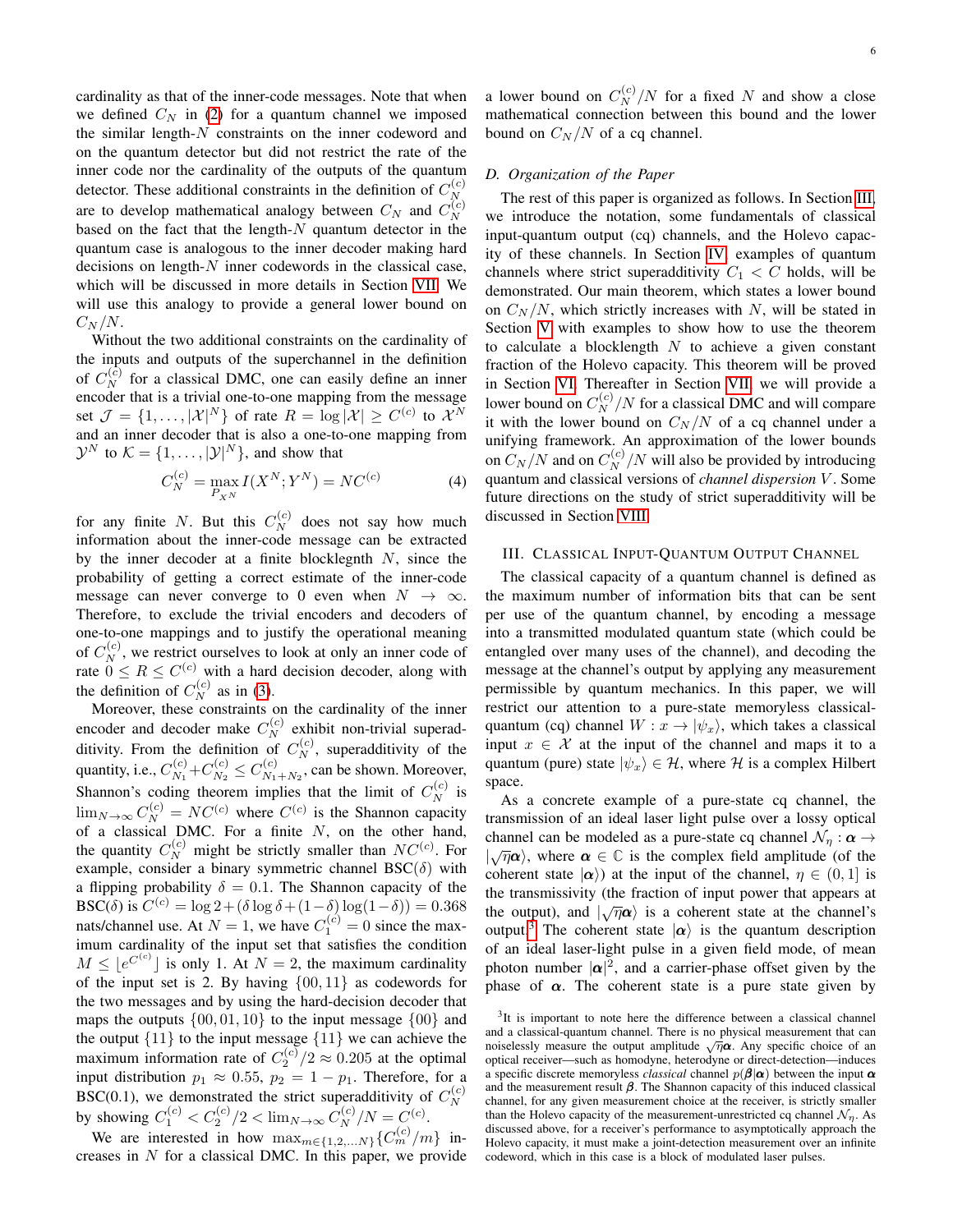$|\alpha\rangle = e^{-|\alpha|^2/2} \sum_{n=0}^{\infty} \left( \alpha^n / \sqrt{n!} \right) |n\rangle$ , where  $|n\rangle$ ,  $n = 0, 1, \dots$ , the photon number states, form  $a$  complete orthonormal basis for the state space of a single optical mode.

In [\[3\]](#page-21-0), it was shown that the classical capacity of a purestate cq channel  $W$  is given by

<span id="page-7-0"></span>
$$
C = \max_{P_X} \text{Tr}(-\rho \log \rho),\tag{5}
$$

where  $\rho = \sum_{x \in \mathcal{X}} P_X(x) |\psi_x\rangle \langle \psi_x|$ . This capacity is called Holevo capacity. The states  $|\psi_x\rangle$ ,  $x \in \mathcal{X}$ , are normalized vectors in a complex Hilbert space  $\mathcal{H}$ ,  $\langle \psi_x |$  is the Hermitian conjugate vector of  $|\psi_x\rangle$ , and  $\rho$  is a *density operator*, a linear combination of the outer products  $|\psi_x\rangle \langle \psi_x|$  with weights  $P_X(x)$ . The Holevo capacity can also be written as  $C = \max_{P_X} S(\rho)$ , where  $S(\rho) = \text{Tr}(-\rho \log \rho)$  is the von Neumann entropy of the density operator  $\rho$ .

A length- $N_c$  block code for  $N_c$  uses of a pure-state cq channel W with input set X and output set  $\{|\psi_x\rangle\}$  for  $x \in \mathcal{X}$  consists of an encoder and a quantum measurement. The encoder maps some finite message set  $M$  into elements of  $\mathcal{X}^{N_c}$ . For an input codeword  $(x_1, \dots, x_{N_c}) \in$  $\mathcal{X}^{N_c}$ , the sequence of outputs of the quantum channel W can be written as a tensor product state,  $|\Psi_{x_1,...,x_{N_c}}\rangle :=$  $|\psi_{x_1}\rangle \otimes \cdots \otimes |\psi_{x_{N_c}}\rangle \in \{|\psi_x\rangle\}^{\otimes N_c} \subset \mathcal{H}^{\otimes N_c}$ . When the received codeword is measured by an orthogonal projective measurement,  $\{|\Phi_k\rangle\}$ ,  $k \in \mathcal{K}$ , which resolves the identity, i.e.,  $\sum_{k} |\Phi_{k}\rangle\langle\Phi_{k}| = \mathbb{1}$ , in  $\mathcal{H}^{\otimes N_c}$ , the classical output k is observed with probability equal to  $|\langle \Phi_k | \Psi_{x_1,...,x_{N_c}} \rangle|^2$ , the magnitude squared of the inner product between the received codeword state and the measurement vector corresponding to the output  $k$ . When the received quantum codeword is measured by a more general Positive Operator Valued Measure (POVM) measurement,  $\{\Pi_k\}$  such that  $\Pi_k \geq 0$  and  $\sum_k \Pi_k = \mathbb{1}$  in  $\mathcal{H}^{\otimes N_c}$ , we observe the classical output k with probability equal to  $\langle \Psi_{x_1,...,x_{N_c}} | \Pi_k | \Psi_{x_1,...,x_{N_c}} \rangle$ . The quantum measurement is designed to decode the received codewords with as small an error probability as possible. For any rate  $R < C$ , there exists a block code of length  $N_c$  and rate R that can be decoded with an arbitrarily small average probability of error as  $N_c \rightarrow \infty$ by an appropriate quantum measurement acting jointly on the received codeword in  $\mathcal{H}^{\otimes N_c}$  [\[3\]](#page-21-0), [\[4\]](#page-21-1).

To achieve this capacity, however, a joint-detection receiver (JDR) needs to be implemented, which can measure the length- $N_c$  sequence of states jointly and decode it reliably among  $e^{N_cR}$  possible messages. The number of measurement outcomes thus scales exponentially with the length of the codeword  $N_c$ , and the complexity of physical implementation (in terms of number of elementary finite-length quantum operations) of the receiver in general also grows exponentially with  $N_c$ .

Considering this growth in complexity, in Section [II-B,](#page-3-1) we proposed to limit the maximum length  $N \leq N_c$  of the sequence of states to be jointly detected at the receiver, independent of the length of the codeword  $N_c$ , and to analyze the asymptotic capacity  $C_N/N$  in [\(2\)](#page-4-1) at a fixed length N of joint measurement. When we denote  $p_{x^N} := \Pr(X^N = x^N)$ as an input distribution over all possible length- $N$  inner codewords  $x^N = (x_1, \dots, x_N) \in \mathcal{X}^N$  and denote the most general form of a length- $N$  quantum measurement (POVM) in  $\mathcal{H}^{\otimes N}$  as  $\{\Pi_k\}$  for  $k \in \mathcal{K}$ ,  $C_N$  defined in [\(2\)](#page-4-1) is equivalent to

$$
C_N = \max_{p_{x^N}} \max_{\{\Pi_k\}} I(p_{x^N}, p_{k|x^N})
$$
 (6)

where  $p_{k|x^N} := Pr(K = k|X^N = x^N) =$  $\langle \Psi_{x_1,\dots,x_N} | \Pi_k | \Psi_{x_1,\dots,x_N} \rangle$ . This form of definition for  $C_N$  was first provided by Holevo in [\[27\]](#page-22-1).

It is known that quantum measurements of fixed blocklengths cannot achieve the capacity of the quantum channel. Moreover, it was shown that for some examples of quantum channels, as the number  $N$  of channel outputs jointly measured increases, the maximum number of information bits extracted per use of the quantum channel increases [\[33\]](#page-22-8), [\[7\]](#page-21-6). In the next section, we show examples of quantum channels where strict superadditivity can be demonstrated by showing that  $C_1 < C$ .

#### IV. STRICT SUPERADDITIVITY OF  $C_N$

<span id="page-7-1"></span>Before investigating how  $\max_{m \in \{1,2,...,N\}} \{C_m/m\}$  increases with  $N$  for a classical input-quantum output channel, we will show examples where strict superadditivity of  $C<sub>N</sub>$  can be shown by  $C_1 < C$  where  $C_1$  is the maximum achievable information rate with symbol-by-symbol detection and  $C$  is the ultimate capacity with quantum joint-detection receiver over infinite blocklength codewords. As discussed before, given a set of output quantum states  $\{|\psi_x\rangle\}$ ,  $x \in \mathcal{X}$ , C can be calculated from Holevo's result by finding the optimal input distribution that maximizes the von Neumann entropy  $S(\rho)$  = Tr( $-\rho \log \rho$ ) where  $\rho = \sum_{x} P_X(x) |\psi_x\rangle \langle \psi_x|$ . Calculating  $C_1$ , on the other hand, requires finding a set of measurements as well as an input distribution to maximize the resulting mutual information, where the measurement acts on one channel symbol at a time. For general output quantum states, this is a hard optimization problem, since the measurement that maximizes  $C_1$  may not be a projective measurement, and could be a Positive Operator Valued Measure (POVM)—the most general description of a quantum measurement—and furthermore the optimal POVM could have up to  $|\mathcal{X}|(|\mathcal{X}|+1)/2$ outcomes [\[29\]](#page-22-4), [\[30\]](#page-22-5).

However, for binary pure states  $\{|\psi_0\rangle, |\psi_1\rangle\}$ , as shown in [\[27\]](#page-22-1),  $C_1$  and C can be calculated as simple functions of the inner product  $\gamma = |\langle \psi_0 | \psi_1 \rangle|$ , and strict superadditivity can be shown. We will summarize this result of strict superadditivity in binary pure-state classical input-quantum output (cq) channels in Section [IV-A.](#page-8-0)

We also consider the strict superadditivity of pure-state cq channels *with an input constraint*, in the context of optical communication, in Section [IV-B.](#page-8-1) The constraint will be the average energy of quantum states. A *coherent state*  $|\alpha\rangle$  is the quantum description of a single spatio-temporal-polarization mode of a classical optical-frequency electromagnetic (ideal laser-light) field, where  $\alpha \in \mathbb{C}$  is the complex amplitude, and  $|\alpha|^2$  is the mean photon number of the mode. Since the energy of *a photon* with angular frequency  $\omega$  is  $E = \hbar \omega$  where  $\hbar$  is the reduced Planck constant, the average energy (in Joules) of the coherent state  $|\alpha\rangle$  of center frequency  $\omega$ , is  $\hbar |\alpha|^2 \omega$ . Note that the mean photon number  $|\alpha|^2$  is a dimensionless quantity.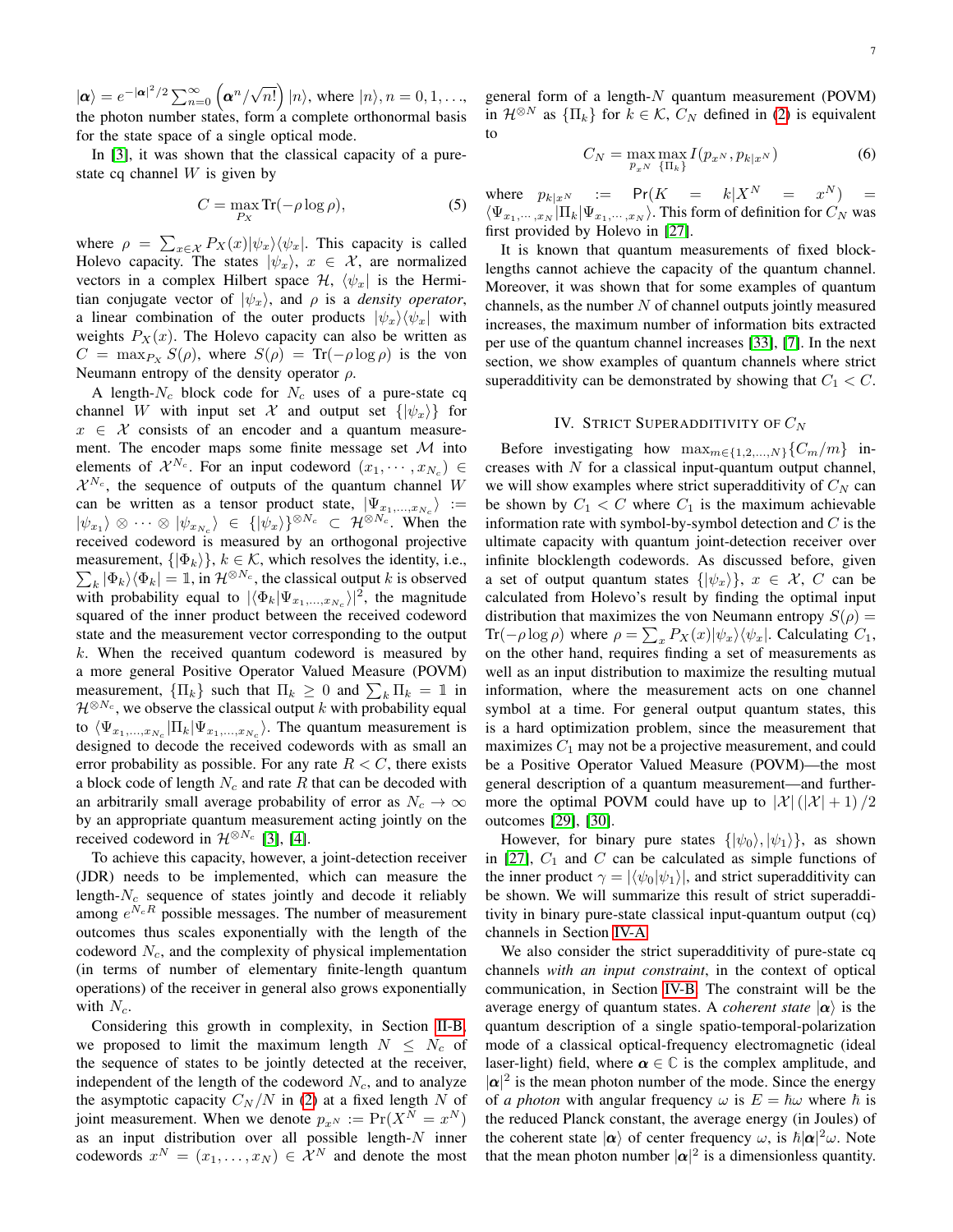Therefore, for propagation at a fixed center frequency  $\omega$ , an average energy constraint on the quantum states (or equivalently, an average power constraint with a fixed time-slot width) can be represented as a constraint on the mean photon number per transmitted mode. For example, for continuous output quantum states  $\{|\alpha\rangle\}$  where  $\alpha \in \mathbb{C}$ , an average energy constraint  $\hbar \omega \mathcal{E}$ per transmitted mode can be expressed as a constraint on the prior distribution  $p(\boldsymbol{\alpha})$ , with  $\int |\boldsymbol{\alpha}|^2 p(\boldsymbol{\alpha}) d\boldsymbol{\alpha} \leq \mathcal{E}$ , where  $\mathcal E$  is the constraint on the mean photon number per mode.

The important question of how many bits can be reliably communicated per use (i.e., per transmitted mode) of a pureloss optical channel of power transmissivity  $\eta \in (0, 1]$ , under the constraint on the average photon number per transmitted mode  $\mathcal{E}$ , was answered in [\[5\]](#page-21-2). It was also shown that product coherent-state inputs are sufficient to achieve the Holevo capacity of this quantum channel. Since a coherent state  $|\alpha\rangle$ of mean photon number  $\mathcal{E} = |\alpha|^2$  transforms into another coherent state  $|\sqrt{\eta} \alpha\rangle$  of mean photon number  $\eta \mathcal{E}$  over the lossy channel, we will henceforth, without loss of generality, subsume the channel loss in the energy constraint, and pretend that we have a lossless channel  $(\eta = 1)$  with a mean photonnumber constraint  $\mathbb{E}[\vert \alpha \vert^2] \leq \mathcal{E}$  per mode (or per 'channel use'). The capacity of this channel is given by [\[5\]](#page-21-2)

<span id="page-8-2"></span>
$$
C(\mathcal{E}) = (1 + \mathcal{E}) \log(1 + \mathcal{E}) - \mathcal{E} \log \mathcal{E}
$$
 [nats/mode], (7)

and it is achievable with a coherent-state random code with the amplitude  $\alpha$  chosen from a circulo-complex Gaussian distribution with variance  $\mathcal{E}$ , i.e.,  $p(\boldsymbol{\alpha}) = \exp[-|\boldsymbol{\alpha}|^2/\mathcal{E}]/(\pi \mathcal{E})$ . However, achieving this ultimate capacity requires a jointdetection receiver that can jointly measure the infinite-length quantum codeword. Therefore, to understand the trade-offs between the maximum achievable information rate and the complexity of joint-detection receiver with an input constraint, we again consider a concatenated coding scheme with a finitelength quantum joint measurement as in Fig. [2.](#page-4-0) We define  $C_N(\mathcal{E})$  as the maximum achievable information rate with the optimal inner encoder and joint measurements of length-N under the mean photon-number constraint of  $\mathcal{E}$ ,

$$
C_N(\mathcal{E}) := \max_{\{p(\boldsymbol{\alpha}^N): \int (\sum_{i=1}^N |\boldsymbol{\alpha}_i|^2)p(\boldsymbol{\alpha}^N)d\boldsymbol{\alpha}^N \le N \cdot \mathcal{E}\}} \max_{\{\Pi_y\}} I(p(\boldsymbol{\alpha}^N), p(y|\boldsymbol{\alpha}^N)),
$$
\n(8)

where  $p(\boldsymbol{\alpha}^N)$  is an input distribution over  $\boldsymbol{\alpha}^N =$  $(\boldsymbol{\alpha}_1, \ldots, \boldsymbol{\alpha}_N) \in \mathbb{C}^N$  and  $p(y|\boldsymbol{\alpha}^N) = \langle \boldsymbol{\alpha}^N | \Pi_y | \boldsymbol{\alpha}^N \rangle$  for a POVM  $\{\Pi_u\}$  in  $\mathcal{H}^{\otimes N}$ . We are interested in how  $\max_{m \in \{1,...,N\}}\{C_m(\mathcal{E})/m\}$  increases with N. Even though  $C_1(\mathcal{E})$  cannot be explicitly calculated because of the similar difficulties as in calculating  $C_1$  for a general set of quantum states, by restricting the cardinality of the quantum states to be binary, or by further restricting it to be a specific binary constellation, we can observe the strict superadditivity of purestate cq channels under the mean photon-number constraint.

In the analysis of the capacity under the mean photonnumber constraint, we will use the  $o(\cdot)$  and  $O(\cdot)$  notations to describe the behavior of functions of the mean photon number  $\mathcal E$  in the regime of  $\mathcal E \to 0$ . A function described as  $o(f(\mathcal E))$  and that described as  $O(f(\mathcal{E}))$  satisfies

$$
\lim_{\mathcal{E}\to 0} \left| \frac{o(f(\mathcal{E}))}{f(\mathcal{E})} \right| = 0, \quad \limsup_{\mathcal{E}\to 0} \left| \frac{O(f(\mathcal{E}))}{f(\mathcal{E})} \right| < \infty, \quad (9)
$$

respectively.

#### <span id="page-8-0"></span>*A. Strict Superadditivity for Binary Pure-State Channels*

The first step to calculate  $C$  for the binary pure-state cq channel  $W: x \to |\psi_x\rangle, x \in \{0, 1\}$ , is to find the eigenvalues of  $\rho$  under an input distribution  $\{1-q, q\}$ . For  $\rho = (1 |q| |\psi_0\rangle \langle \psi_0| + |q| \psi_1 \rangle \langle \psi_1|$ , the eigenvectors of  $\rho$  have a form of  $|\psi_0\rangle + \beta |\psi_1\rangle$  with some  $\beta$  that satisfies

$$
\rho(|\psi_0\rangle + \beta|\psi_1\rangle) = \sigma(|\psi_0\rangle + \beta|\psi_1\rangle) \tag{10}
$$

with eigenvalues  $\sigma$ . By solving this equation, we obtain the two eigenvalues as:

<span id="page-8-6"></span>
$$
\sigma_1 = \frac{1}{2} \left( 1 - \sqrt{1 - 4q(1 - q)(1 - \gamma^2)} \right), \text{ and}
$$
  
\n
$$
\sigma_2 = \frac{1}{2} \left( 1 + \sqrt{1 - 4q(1 - q)(1 - \gamma^2)} \right),
$$
\n(11)

where  $\gamma = |\langle \psi_0 | \psi_1 \rangle|$ . The resulting von Neumann entropy is

$$
S(\rho) = \text{Tr}(-\rho \log \rho) = -\sigma_1 \log \sigma_1 - \sigma_2 \log \sigma_2. \tag{12}
$$

From this equation, it can be shown that  $S(\rho)$  for the binary inputs is maximized at  $q = 1/2$ , and the resulting capacity of the binary cq channel is

<span id="page-8-4"></span>
$$
C = \max_{P_X} S(\rho) = -\frac{1-\gamma}{2} \log \frac{1-\gamma}{2} - \frac{1+\gamma}{2} \log \frac{1+\gamma}{2}.
$$
\n(13)

For the binary channel,  $C_1$  is attained by the equiprior input distribution and a binary-valued projective measurement in the span of  $\{|\psi_0\rangle, |\psi_1\rangle\}$ —the same measurement that minimizes the average error probability of discriminating between equally-likely states  $|\psi_0\rangle$  and  $|\psi_1\rangle$ . The derivation of  $C_1$  for the binary case can be found in [\[27\]](#page-22-1), and is given by:

<span id="page-8-5"></span>
$$
C_1 = \frac{1 - \sqrt{1 - \gamma^2}}{2} \log \left( 1 - \sqrt{1 - \gamma^2} \right) + \frac{1 + \sqrt{1 - \gamma^2}}{2} \log \left( 1 + \sqrt{1 - \gamma^2} \right).
$$
(14)

The capacity C is strictly greater than  $C_1$  for all  $0 < \gamma < 1$ , which demonstrates the strict superadditivity of  $C_N$  for all binary pure-state cq channels with any output quantum states  $\{|\psi_0\rangle, |\psi_1\rangle\}.$ 

#### <span id="page-8-1"></span>*B. Strict Superadditivity for Binary Coherent-State Channels with a Mean Photon-Number Constraint*

The number of information bits that can be reliably communicated *per received photon at the channel output*—the photon information efficiency (PIE)—under a mean photon-number constraint per mode,  $\mathcal{E}$ , is given by  $C(\mathcal{E})/\mathcal{E}$  (nats/photon). From [\(7\)](#page-8-2), it can be shown that in order to achieve high PIE,  $\mathcal E$  must be small. In the  $\mathcal E \to 0$  regime, the capacity [\(7\)](#page-8-2) can be approximated as

<span id="page-8-3"></span>
$$
C(\mathcal{E}) = \mathcal{E} \log \frac{1}{\mathcal{E}} + \mathcal{E} + o(\mathcal{E}),\tag{15}
$$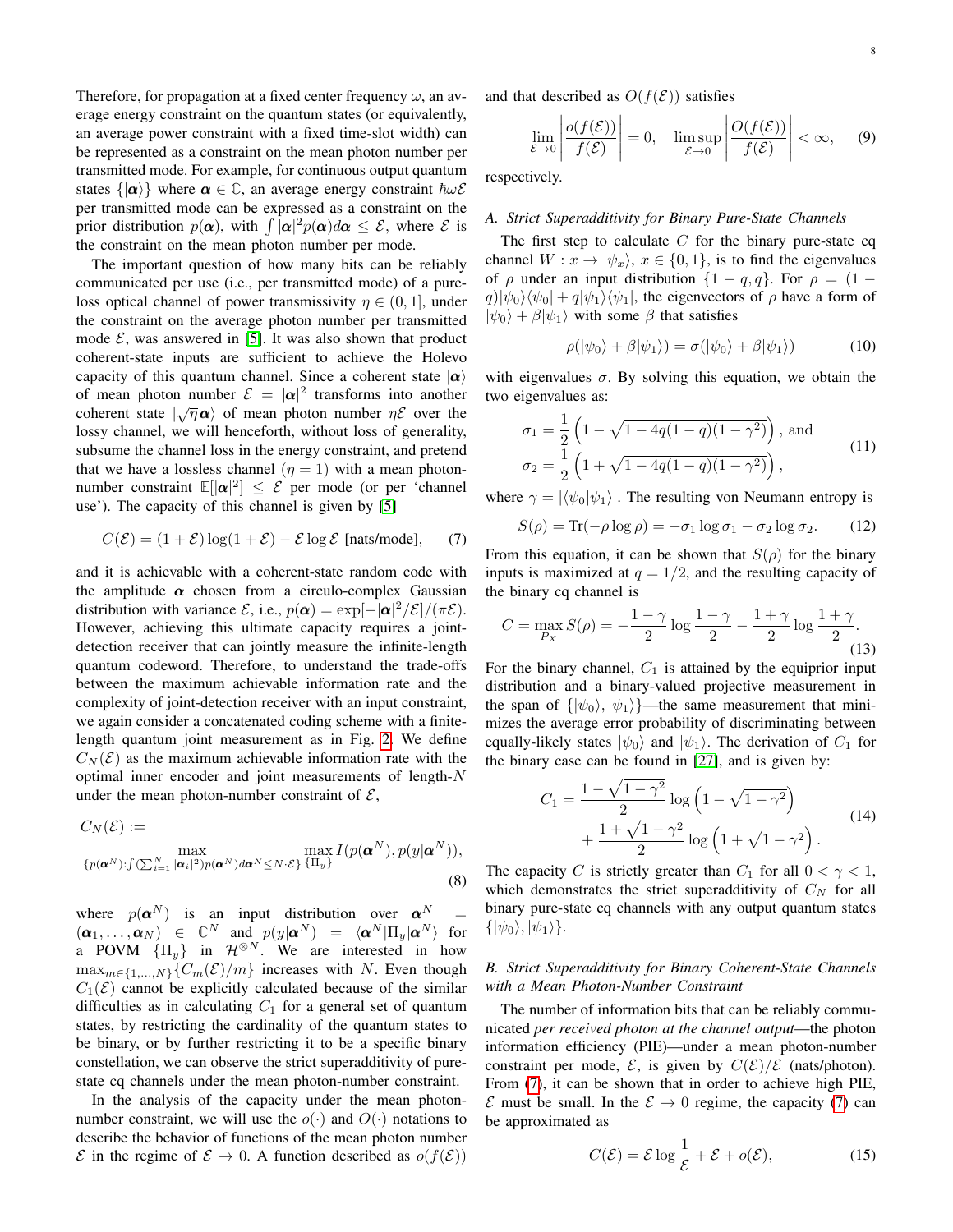which shows that  $C(\mathcal{E})/\mathcal{E} \sim -\log \mathcal{E}$  for  $\mathcal{E} \ll 1$ . Thus there is no upper limit in principle to the photon information efficiency.

We will now show that in the high-PIE (low-photon-number) regime, the ultimate capacity [\(15\)](#page-8-3) of optical channels under the mean photon-number constraint  $\mathcal E$  is achievable closely even with a simple Binary Phase Shift Keying (BPSK) coherent-state constellation  $\{ |\sqrt{\mathcal{E}}\rangle, |-\sqrt{\mathcal{E}}\rangle \}$ , which satisfies the energy constraint with any prior distribution. The inner product between the two coherent states  $\{|\alpha\rangle, |\beta\rangle\}$  is,  $\gamma = |\langle \alpha | \beta \rangle| = \exp[-|\alpha - \beta|^2/2]$ . Therefore,  $|\langle \sqrt{\mathcal{E}}| - \sqrt{\mathcal{E}} \rangle| =$ exp[-2 $\mathcal{E}$ ]. By plugging  $\gamma = \exp[-2\mathcal{E}]$  into [\(13\)](#page-8-4), we obtain the capacity of the BPSK-input constellation, which is denoted as  $C_{\text{BPSK}}(\mathcal{E}),$ 

$$
C_{\text{BPSK}}(\mathcal{E}) = \mathcal{E} \log \frac{1}{\mathcal{E}} + \mathcal{E} + o(\mathcal{E}), \tag{16}
$$

<span id="page-9-2"></span>which is equal to  $C(\mathcal{E})$  for the first- and second-order terms in the limit  $\mathcal{E} \rightarrow 0$ . Therefore, in the low-photon-number limit, when  $N \to \infty$ , a binary constellation is enough to achieve  $C(\mathcal{E})$  up to the first two dominant terms of the capacity expansion.

For BPSK-output quantum states, the maximum achievable rate at  $N = 1$ , which is denoted as  $C_{1,\text{BPSK}}(\mathcal{E})$ , can be calculated by using [\(14\)](#page-8-5) as

$$
C_{1,\text{BPSK}}(\mathcal{E}) = 2\mathcal{E} + o(\mathcal{E}).\tag{17}
$$

<span id="page-9-1"></span>Thus, PIE of the BPSK channel caps off at 2 nats/photon for  $N = 1$ , while for N large, achievable PIE  $\rightarrow \infty$  as  $\mathcal{E} \rightarrow 0$ . It would therefore be interesting to ask how large a JDR length N is needed to bridge the gap between  $(17)$  and  $(16)$  in the BPSK cq channel.

We now ask, for *arbitrary* binary coherent states under the same constraint on the mean photon number  $\mathcal E$  per mode, how high an information rate is achievable when each mode is detected one-by-one, i.e.,  $N = 1$ . The maximum capacity of binary coherent-state channel at  $N = 1$  under the mean photon-number constraint of  $\mathcal E$  will be denoted as  $C_{1,\text{Binary}}(\mathcal E)$ . This value  $C_{1,\text{Binary}}(\mathcal{E})$  can be calculated in the regime  $\mathcal{E} \to 0$ by finding the optimal binary states  $\{|\alpha_0\rangle, |\alpha_1\rangle\}$  and the input distribution  $\{1-q, q\}$  that satisfies the mean photon-number constraint,

$$
(1-q)|\boldsymbol{\alpha}_0|^2 + q|\boldsymbol{\alpha}_1|^2 \le \mathcal{E}.
$$
 (18)

The following lemma summarizes the result.

<span id="page-9-7"></span>Lemma 1: The optimal binary inputs for 
$$
N = 1
$$
, are  $\alpha_0 = \sqrt{\mathcal{E} \cdot q^*/(1 - q^*)}$  and  $\alpha_1 = -\sqrt{\mathcal{E} \cdot (1 - q^*)/q^*}$  with

$$
q^* = \frac{\mathcal{E}}{2} \log \frac{1}{\mathcal{E}},\tag{19}
$$

*and the resulting*  $C_{1, \text{Binary}}(\mathcal{E})$  *is* 

<span id="page-9-3"></span>
$$
C_{1,\text{Binary}}(\mathcal{E}) = \mathcal{E} \log \frac{1}{\mathcal{E}} - \mathcal{E} \log \log \frac{1}{\mathcal{E}} + O(\mathcal{E}).
$$
 (20)

*Proof:* Appendix [A.](#page-16-0)

We conjecture that for  $C_1(\mathcal{E})$ , a binary constellation is optimal in the low-photon-number limit. In other words, using an M-ary constellation, and a single-symbol receiver, one cannot beat the  $C_{1, \text{Binary}}(\mathcal{E})$ . We state it as the following conjecture.

*Conjecture 1: When restricted to single-symbol measurements, the maximum achievable information rate under the mean photon-number constraint of* E *is the same as*  $C_{1,\text{Binary}}(\mathcal{E})$  *up to the first two dominant terms, i.e.,* 

$$
C_1(\mathcal{E}) = \mathcal{E} \log \frac{1}{\mathcal{E}} - \mathcal{E} \log \log \frac{1}{\mathcal{E}} + O(\mathcal{E}).
$$
 (21)

Compared to the ultimate capacity [\(15\)](#page-8-3), the first-order term of  $C_{1,\text{Binary}}(\mathcal{E})$  in [\(20\)](#page-9-3) is the same as that of  $C(\mathcal{E})$ . But, the difference in the second-order term shows how much less capacity is achievable at  $N = 1$  even with the optimized binary-output quantum states. In [\[35\]](#page-22-10), we showed that [\(20\)](#page-9-3) can be achieved even using an on-off keying modulation  $\{|\mathbf{0}\rangle, |\alpha\rangle\}$ and a simple on-off direct-detection (photon counting) receiver. Therefore, in the context of optical communication in the high-PIE regime, the difference between the second-order terms of Eqs. [\(15\)](#page-8-3) and [\(20\)](#page-9-3) captures all of the performance gain from the complex quantum processing in the JDR. Even though  $C_{1, \text{Binary}}(\mathcal{E})$  and  $C(\mathcal{E})$  have the same leading term, in practice, the two performances have significant difference. For example, if one wishes to achieve a photon efficiency of 10 bits/photon, one can solve for  $\mathcal{E}_{\text{Holevo}}$  that satisfies  $C(\mathcal{E})/\mathcal{E} = 10$ , and for  $\mathcal{E}_{1,\text{Binary}}$  that satisfies  $C_{1,\text{Binary}}(\mathcal{E})/\mathcal{E} =$ 10 bits/photon, respectively, and get  $\mathcal{E}_{\text{Holevo}} \approx 0.0027$  and  $\mathcal{E}_{1,\text{Binary}} \approx 0.00010$ . This means that for  $N = 1$ , after sending the average of 0.00010 photons, a new input symbol should be modulated to achieve a photon efficiency of 10 bits/photon; whereas, for  $N = \infty$  (Holevo limit) it is enough to transmit a new input symbol for every 0.0027 photons to achieve the same photon efficiency. Therefore, the resulting spectral efficiencies differ by more than 1 order of magnitude. This example says that although [\(15\)](#page-8-3) and [\(20\)](#page-9-3) have the same limit as  $\mathcal{E} \rightarrow 0$ , the rates at which this limit is approached are quite different, which is of practical importance. As a result, the second term in the capacity results cannot be ignored. Therefore, it is important to know how large a JDR length N can bridge the gap in the second-order terms. We provide an answer for such questions in the following section.

#### V. A LOWER BOUND ON  $C_N$

<span id="page-9-0"></span>In this section, a lower bound is derived for the maximum achievable information rate at a finite blocklength  $N$  of quantum measurements. Using this bound, it is possible to calculate a blocklength N at which a given fraction  $0 < \alpha \leq 1$  of the Holevo capacity of a pure-state cq channel can be achieved. Therefore, this result provides a framework to understand the trade-off between the (rate) performance and the (quantum) receiver complexity, for reliable transmission of classical information over a quantum channel.

<span id="page-9-5"></span>*Theorem 1: For a pure-state classical input-quantum output (cq) channel*  $W: x \to |\psi_x\rangle$ ,  $x \in \mathcal{X}$ , the maximum achievable *information rate using quantum measurements of blocklength* N, which is  $C_N/N$  as defined in [\(2\)](#page-4-1), is bounded below as

<span id="page-9-4"></span>
$$
\frac{C_N}{N} \ge \max_R \left( \left( 1 - 2e^{-NE(R)} \right) R - \frac{\log 2}{N} \right), \quad (22)
$$

*where*

<span id="page-9-6"></span>
$$
E(R) = \max_{0 \le s \le 1} \left( \max_{Px} \left( -\log \text{Tr}(\rho^{1+s}) \right) - sR \right), \tag{23}
$$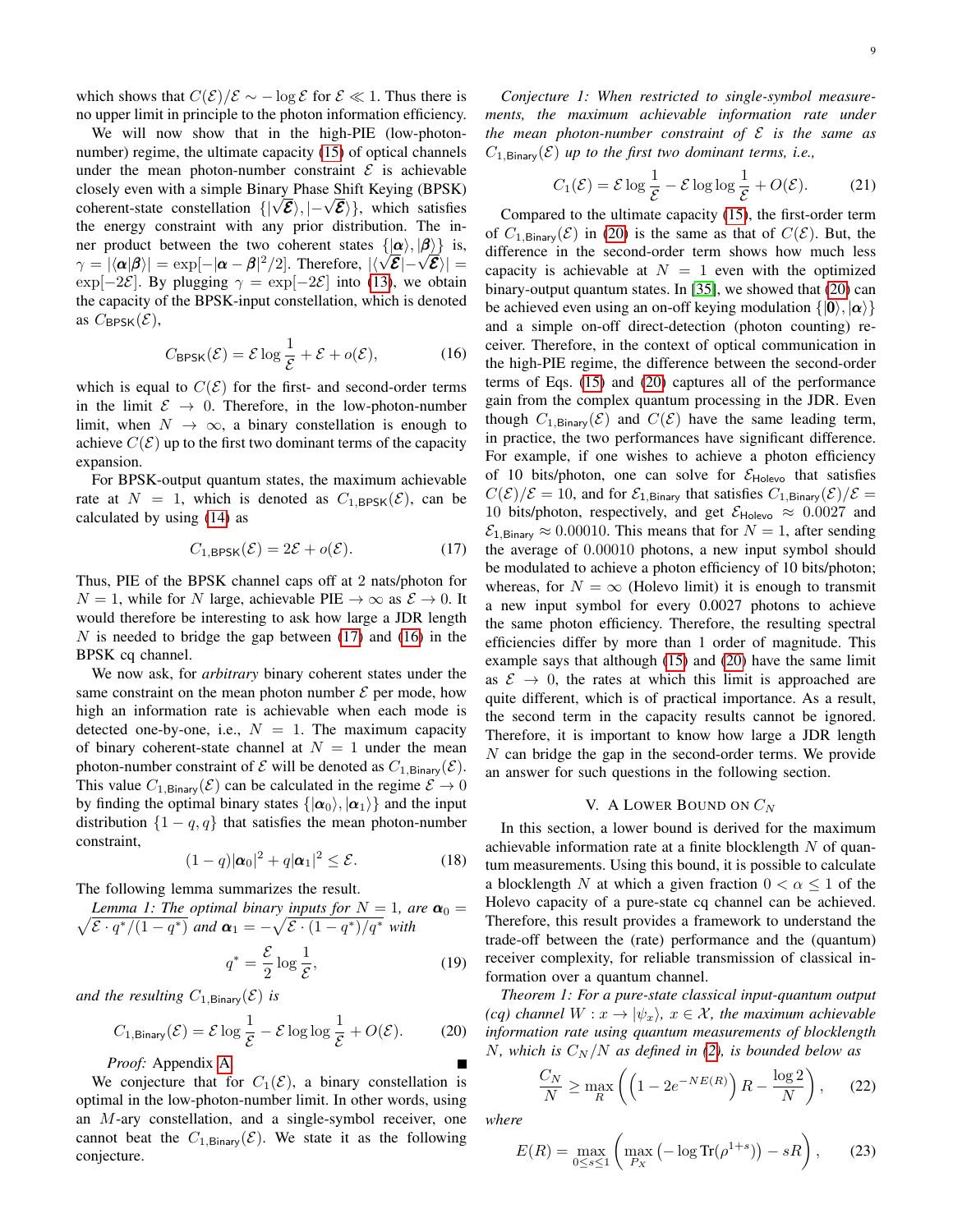*with*  $\rho = \sum_{x \in \mathcal{X}} P_X(x) |\psi_x\rangle \langle \psi_x|$ .

By using this theorem, for the previously introduced BPSK  $\{|\sqrt{\mathcal{E}}\rangle, |-\sqrt{\mathcal{E}}\rangle\}$  cq channel, a blocklength N can be calculated at which the lower bound of [\(22\)](#page-9-4) exceeds certain targeted rates below the capacity. In the previous section, it was shown that there is a great gap between  $C_{1,\text{BPSK}}(\mathcal{E})/\mathcal{E}$  in [\(17\)](#page-9-1) and  $C_{\text{BPSK}}(\mathcal{E})/\mathcal{E}$  in [\(16\)](#page-9-2) as  $\mathcal{E} \to 0$ :

$$
\frac{C_{1,\text{BPSK}}(\mathcal{E})}{\mathcal{E}} = 2 + o(1),
$$

$$
\frac{C_{\text{BPSK}}(\mathcal{E})}{\mathcal{E}} = \log \frac{1}{\mathcal{E}} + 1 + o(1).
$$

<span id="page-10-2"></span>We saw that the capacity of the BPSK alphabet is as good as that of the optimal continuous Gaussian-distributed input as N goes to infinity, i.e.,  $C_{\text{BPSK}}(\mathcal{E})$  is the same as  $C(\mathcal{E})$ in the first two dominant terms. However, at the measurement blocklength  $N = 1$ , a BPSK constellation cannot even achieve the maximum mutual information of the optimal binary cq channel,  $C_{1, \text{Binary}}(\mathcal{E})$  in [\(20\)](#page-9-3), and the PIE caps off at 2 nats/photon. This means that the BPSK is far from the optimal constellation for  $N = 1$ . Therefore, the performance of the BPSK channel depends significantly on the regime of  $N$ . We will now find how much quantum processing is sufficient in order to communicate using the BPSK alphabet at rates close to its capacity.

Note that for the BPSK quantum states  $\{|\sqrt{\mathcal{E}}\rangle, |-\sqrt{\mathcal{E}}\rangle\},\$ any input distribution satisfies the mean photon-number constraint of  $\mathcal E$ . Consequently, we can apply Theorem [1](#page-9-5) to the BPSK channel—while automatically satisfying the mean photon-number constraint—even though the theorem itself does not assume any energy constraint. Let  $C_{N, BPSK}(\mathcal{E})$  be the maximum achievable rate of BPSK cq channel under the mean photon-number constraint of  $\mathcal E$  when the received quantum states are jointly measured by length- $N$  quantum measurements.

<span id="page-10-4"></span>*Theorem 2: For the coherent-state BPSK channel with the mean photon-number constraint of*  $\mathcal{E} \leq 0.01$ *, when the length of joint measurement*  $N \geq \mathcal{E}^{-1}$  ( $\log(1/\mathcal{E})$ ), we obtain

$$
\frac{C_{N,\text{BPSK}}(\mathcal{E})}{N} \ge \left( \left( 1 - 2e^{-N\widetilde{E}(R^*)} \right) R^* - \frac{\log 2}{N} \right), \quad (24)
$$

*where*

<span id="page-10-0"></span>
$$
R^* = \mathcal{E} \log \frac{1}{\mathcal{E}} \left( 1 - \sqrt{\frac{\log (N\mathcal{E} \log(N\mathcal{E}))}{N\mathcal{E}}} \right) + \mathcal{E},
$$
  

$$
\widetilde{E}(R) = -\log \left( \left( \frac{1 + e^{-2\mathcal{E}}}{2} \right)^{1 + s^*} + \left( \frac{1 - e^{-2\mathcal{E}}}{2} \right)^{1 + s^*} \right),
$$
  

$$
- s^* R,
$$
  
with  $s^* = \frac{\log \log(1/\mathcal{E}) - \log(R - \mathcal{E})}{\log(1/\mathcal{E})} - 1.$ 

<span id="page-10-5"></span>*Proof:* Appendix [B.](#page-19-0)

Using this theorem, the following corollary can also be shown.

*Corollary 1: For the coherent-state BPSK channel with the mean photon-number constraint of*  $\mathcal{E} \to 0$ *, at the measurement length of*

$$
N = 2\mathcal{E}^{-1} \left( \log(1/\mathcal{E}) \right)^2 \left( \log \log(1/\mathcal{E}) \right)^{-1}, \quad (25)
$$



<span id="page-10-3"></span>Fig. 3. A lower bound on photon information efficiency of the BPSK channel  $C_{N, \text{BPSK}}(\mathcal{E})/(N\mathcal{E})$  at  $\mathcal{E} = 0.01$  for the finite blocklength N.

*we can obtain*

$$
\frac{C_{N,\text{BPSK}}(\mathcal{E})}{N} \ge \mathcal{E} \log \frac{1}{\mathcal{E}} - \mathcal{E} \log \log \frac{1}{\mathcal{E}} + o\left(\mathcal{E} \log \log \frac{1}{\mathcal{E}}\right).
$$
\n(26)

*Moreover, at*

<span id="page-10-1"></span>
$$
N = \mathcal{E}^{-1} \left( \log(1/\mathcal{E}) \right)^2 \left( \log \log(1/\mathcal{E}) \right)^2, \tag{27}
$$

*we can obtain the ultimate limit of PIE up to the first two dominant terms,*

$$
\frac{C_{N,\text{BPSK}}(\mathcal{E})}{N} \ge \mathcal{E} \log \frac{1}{\mathcal{E}} + \mathcal{E} + o(\mathcal{E}).\tag{28}
$$

*Proof:* Appendix [C.](#page-20-0)

*Remark 1:* Note that this corollary shows that at the value of N specified in [\(25\)](#page-10-0), the coherent-state BPSK channel can attain the PIE at least as high as  $C_{1,\text{Binary}}(\mathcal{E})/\mathcal{E}$  for the firstand second-order terms, which is the maximum achievable PIE at  $N = 1$  with the optimal binary-input satisfying the mean photon-number constraint  $\mathcal E$ . Furthermore, at N of [\(27\)](#page-10-1), the lower bound already approaches  $C_{\text{BPSK}}(\mathcal{E})$  and  $C(\mathcal{E})$  (to the first two order terms), which are the maximum information rates achievable with an arbitrarily large length of quantum processing for BPSK channel and for optimal continuous-input channel, respectively. It means that in order to achieve the ultimate limit of PIE, we do not need to incorporate any further complicated quantum processing of which the measurement length is larger than  $N$  in [\(27\)](#page-10-1).

Let us apply these results for the case when the average photon number transmitted per symbol,  $\mathcal{E}$ , is 0.01. For  $\mathcal{E} = 0.01$ , the inner product  $\gamma := |\langle \sqrt{\mathcal{E}} | - \sqrt{\mathcal{E}} \rangle| = \exp[-2\mathcal{E}] = e^{-0.02}$ . By plugging  $\gamma$  into [\(13\)](#page-8-4) and [\(14\)](#page-8-5), and dividing the resulting capacities by  $\mathcal{E}$ , the PIE at an arbitrarily large N is 5.55 nats/photon, and at  $N = 1$ , is 1.97 nats/photon. Therefore, as N increases from 1 to  $\infty$ , the gain in PIE from a joint measurement of an arbitrarily large length can be maximally 3.58 nats/photon.

 $\blacksquare$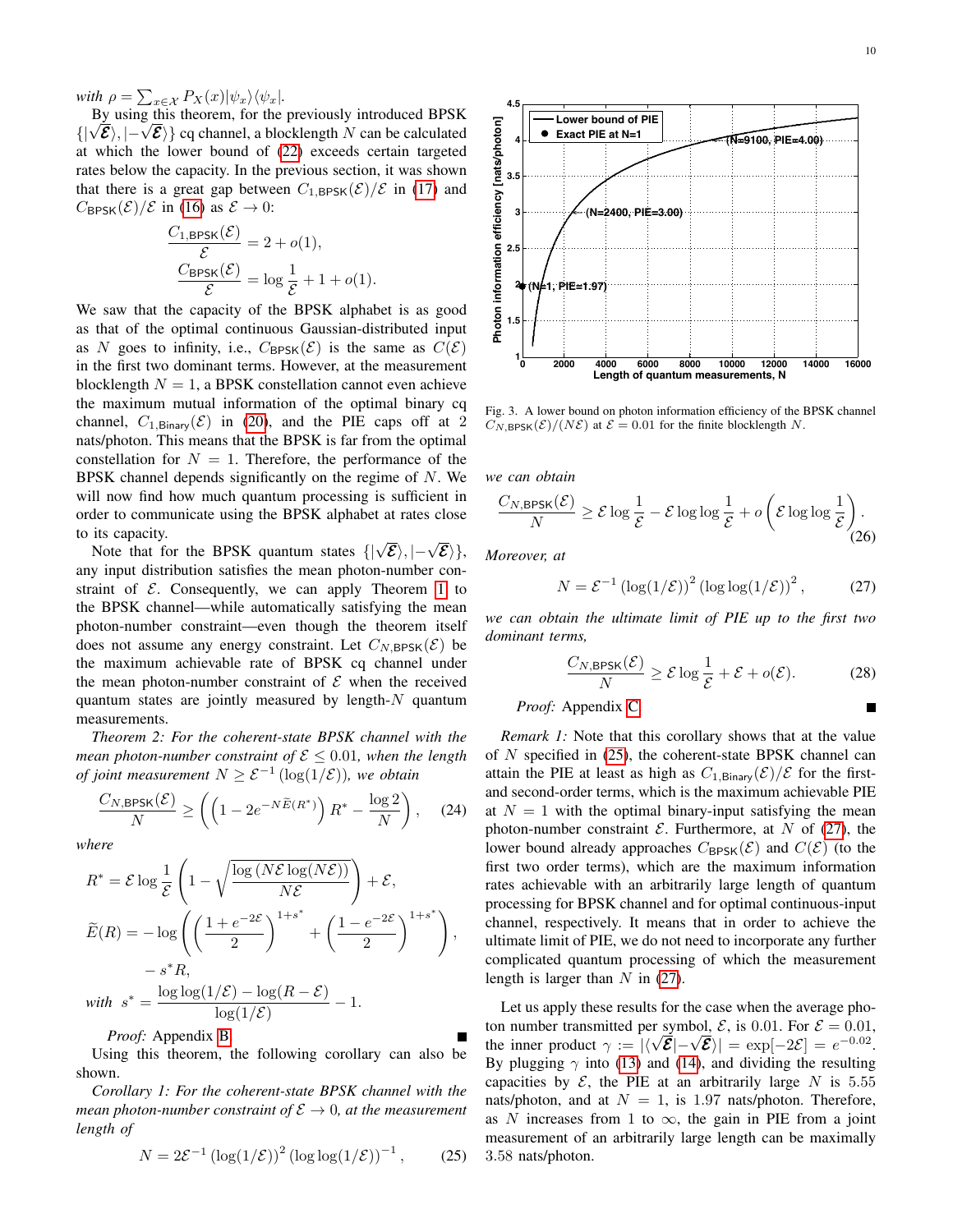The photon information efficiency achievable by the BPSK channel at a finite measurement blocklength  $N$ , the right hand side of [\(24\)](#page-10-2), is plotted as a function of N at  $\mathcal{E} = 0.01$  in Fig. [3.](#page-10-3) From the lower bound on PIE in Fig. [3,](#page-10-3) it can be seen that at  $N = 2400$ , a PIE of 3.0 nats/photon can be achieved, and at  $N = 9100, 4.0$  nats/photon is achievable. The lower bound is not tight in the regime of very small  $N$ , but it gets tighter as N increases, and approaches the ultimate limit of PIE as  $N \to \infty$ .

Let us compare these results with the approximations from the scaling laws as  $\mathcal{E} \to 0$ . From the approximations in [\(16\)](#page-9-2), [\(17\)](#page-9-1) and [\(20\)](#page-9-3), a few reference points of PIE are calculated at  $\mathcal{E} = 0.01$ :

$$
C_{\text{BPSK}}(\mathcal{E})/\mathcal{E} \approx \log(1/\mathcal{E}) + 1 = 5.61 \text{ nats/photon},
$$
  
\n
$$
C_{1,\text{BPSK}}(\mathcal{E})/\mathcal{E} \approx 2.00,
$$
  
\n
$$
C_{1,\text{Binary}}(\mathcal{E})/\mathcal{E} \approx \log(1/\mathcal{E}) - \log \log(1/\mathcal{E}) = 3.08.
$$
\n(29)

We can see that these approximations of PIE for the BPSK channel at  $N = 1$  and  $N = \infty$  are very close to the exact calculations. Moreover, it shows that when the optimal binary input for  $N = 1$  is used rather than the BPSK, the PIE of about 3.1 nats/photon is achievable even at  $N = 1$ . The estimated length of N to make the lower bound on  $C_{N, BPSK}(\mathcal{E})$  be equal to the first two order terms of  $C_{1,\text{Binary}}(\mathcal{E})$  is  $N = 2777$  from  $(25)$ , and N to make the lower bound equal to the first two order terms of  $C_{\text{BPSK}}(\mathcal{E})$  is  $N = 4946$  from [\(27\)](#page-10-1). In Fig. [3,](#page-10-3) we showed that at  $N = 2400$ , a PIE of 3.00 nats/photon, which is close to  $C_{1,\text{Binary}}(\mathcal{E})/\mathcal{E}$ , is achievable. Therefore, the estimate of N from [\(25\)](#page-10-0) is quite accurate at  $\mathcal{E} = 0.01$ . However, at  $N = 4946$ , the achievable PIE from the lower bound of PIE is still 3.67 nats/photon, which is 1.88 nats/photon away from the maximum achievable PIE with an arbitrarily large length of quantum processing. Therefore, the estimate of  $N$  in [\(27\)](#page-10-1) is not very tight for  $\mathcal E$  on the order of  $10^{-2}$ . It gets tighter for smaller  $\mathcal E$  since the scaling laws are calculated in the limit of  $\mathcal{E} \rightarrow 0.$ 

#### VI. PROOF OF THEOREM [1](#page-9-5)

<span id="page-11-0"></span>Theorem [1](#page-9-5) will be proved based on two lemmas that will be introduced in this section. Note that in the definition of  $C<sub>N</sub>$ in  $(2)$ , both the choice of the N-symbol inner encoder-JDR measurement pair, from which the superchannel distribution  $p_{k|i}^{(N)}$  $\left(k|j\right)$  is determined, as well as the probability distribution over the inputs of the superchannel must be optimized, in order to find the maximum mutual information of the superchannel. The complexity of this optimization increases exponentially in  $N$ , and hence this optimization problem is intractable. Instead of trying to calculate the exact  $C_N$ , in Section [IV,](#page-7-1) we provided a lower bound on  $C_N$  in the finite regime of N, which can be written as a simple optimization over singleletter input distribution. Therefore, we can easily calculate the lower bound on  $C_N/N$  for any finite N.

The proof of Theorem [1](#page-9-5) is based on two ideas: First, instead of tracking the exact superchannel distribution  $p_{k+i}^{(N)}$  $\binom{N}{k}$ , which depends on the detailed structure of the length- $N$  inner codewords and joint measurement, we focus on one representative quantity derived from  $p_{k|i}^{(N)}$  $\binom{N}{k}$  that can be easily analyzed and optimized. Second, among superchannels that have the same value of this representative quantity, we find a superchannel whose mutual information is the smallest. The representative quantity is the average decoding error probability of the inner code with a uniform distribution over the inner codewords and under the assumption that the cardinality of outputs of a quantum joint-detection receiver is equal to that of the innercode messages. The average decoding error probability of the inner code is thus

<span id="page-11-2"></span>
$$
p_e = e^{-NR} \sum_{j=1}^{e^{NR}} \sum_{k \neq j} p_{k|j}^{(N)},
$$
 (30)

where  $R$  is the rate of the inner code. We first summarize previous works that investigated an upper bound and a lower bound on  $p_e$  over N-symbol inner encoder and JDR measurement pairs. We then provide a lower bound on the maximum mutual information of superchannel with a fixed  $p_e$ . Theorem [1](#page-9-5) will be proved by combining these two results.

#### *A. Achievability and Converse Results on the Average Probability of Error*

In ref.  $[27]$ , Holevo showed the existence of a length- $N$  and rate-R code that can achieve an  $p_e$  exponentially decreasing in  $N$ .

<span id="page-11-3"></span>*Lemma 2: For a pure-state classical input-quantum output (cq) channel*  $W : x \to |\psi_x\rangle$ ,  $x \in \mathcal{X}$ , there exists a block *code of length* N *and rate* R *that can be decoded by a set of measurements with the average probability of error satisfying*

<span id="page-11-1"></span>
$$
p_e \le 2 \exp[-NE(R)],\tag{31}
$$

*where, for*  $\rho = \sum_{x} P_X(x) |\psi_x\rangle \langle \psi_x|$ ,

<span id="page-11-4"></span>
$$
E(R) = \max_{0 \le s \le 1} \left[ \max_{P_X} \left( -\log \text{Tr}\left(\rho^{1+s}\right) \right) - sR \right]. \tag{32}
$$

Note that this result holds for *any* positive integer N. Moreover, the exponentially decreasing rate of this upper bound on  $p_e$  is characterized by the exponent  $E(R)$  that is independent of  $N$  and that can be calculated from the optimization over the single-letter input distribution  $P_X$ .

Let us discuss the tightness of this upper bound on  $p_e$ in terms of the exponentially decreasing rate of the bound as  $N \to \infty$ . For a classical discrete memoryless channel (DMC), a lower bound on the average decoding error probability of block coding was first derived by Shannon-Gallager-Berlekamp in [\[36\]](#page-22-11), and the bound is termed *sphere packing bound*. The sphere packing bound decreases exponentially with the blocklength  $N$ , and the exponent is tight at high rates below the capacity of the channel.

For quantum channels, an explicit lower bound on  $p_e$  had not been established until very recently. In [\[37\]](#page-22-12), a quantum analogue of the sphere packing bound was first provided based on the idea of Nussbaum-Szkola mapping, introduced in [\[38\]](#page-22-13) as a tool to prove the converse part of the quantum Chernoff bound for binary hypothesis testing between two quantum states. The main result of [\[37\]](#page-22-12) is summarized below.

*Lemma 3 (Sphere packing bound for quantum channels): When we transmit classical information over a pure-state*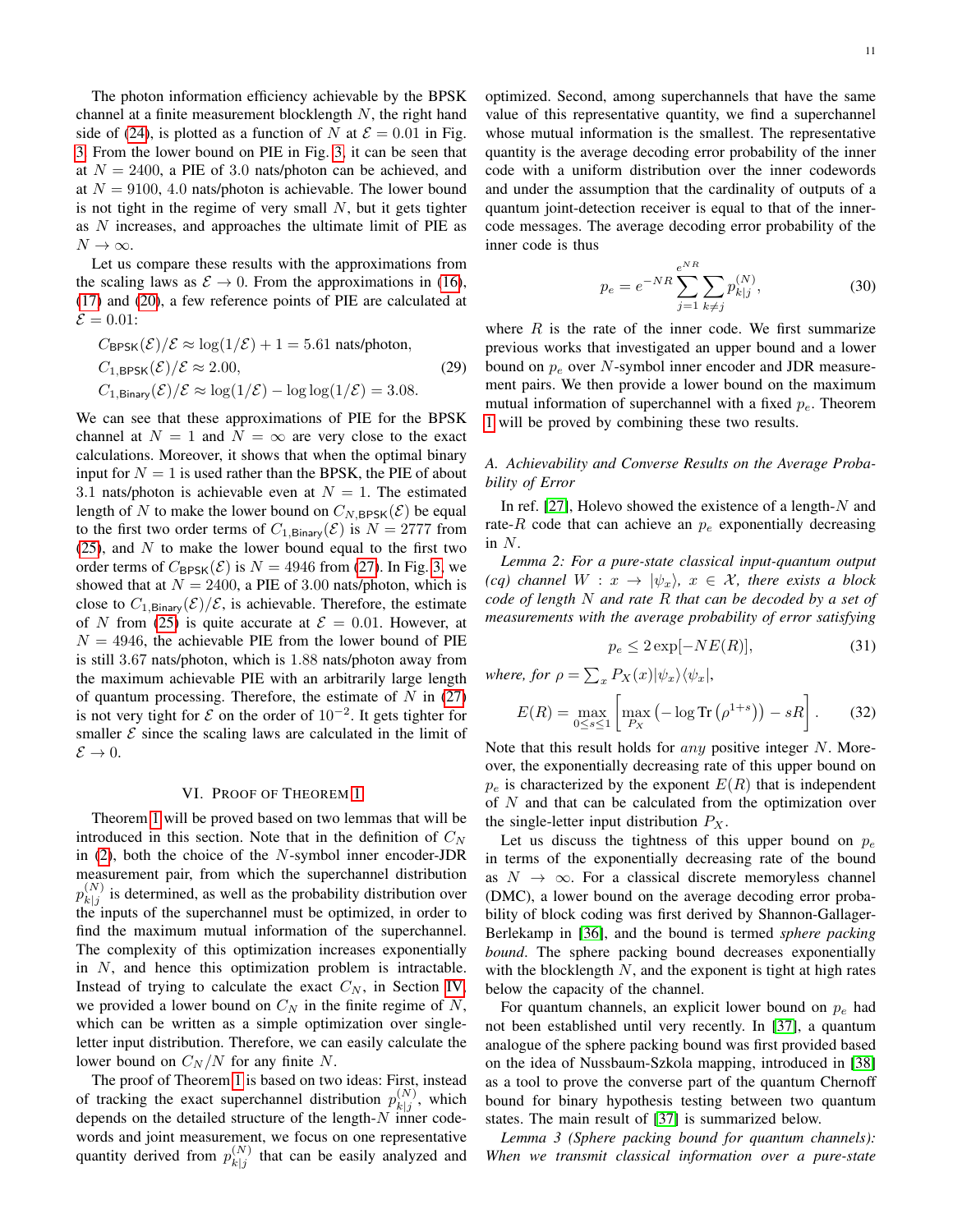*classical input-quantum output (cq) channel*  $W: x \rightarrow |\psi_x\rangle$ ,  $x \in \mathcal{X}$ , for every length-N and rate-R code, the average *probability of error*

<span id="page-12-1"></span>
$$
p_e \ge \exp[-N(E_{\text{sp}}(R - \epsilon) + o(1))]
$$
 (33)

*for every*  $\epsilon > 0$ , where, for  $\rho = \sum_x P_X(x)|\psi_x\rangle\langle\psi_x|$ ,

<span id="page-12-2"></span>
$$
E_{\text{sp}}(R) = \sup_{s \ge 0} \left( \max_{P_X} \left( -\log \text{Tr} \left( \rho^{1+s} \right) \right) - sR \right). \tag{34}
$$

From the lower bound in [\(31\)](#page-11-1) and the upper bound in [\(33\)](#page-12-1), we can see that when  $E(R) = E_{sp}(R)$ , the exponent gets tight. It can be checked that  $E(R) = E_{\text{sp}}(R)$  in  $R_0 \le R \le C$ where  $R_0$  is the rate at which the optimal s achieving  $E_{\text{sp}}(R_0)$ in  $(34)$  is equal to 1. Therefore, at high rates of R where  $R_0 \leq R \leq C$ ,

$$
\limsup_{N \to \infty} -\frac{1}{N} \log p_e = E(R). \tag{35}
$$

#### *B. Equierror Superchannel*

Now, among superchannels  $p_{k|i}^{(N)}$  $\binom{N}{k}$  that have the same value of  $p_e$  defined in [\(30\)](#page-11-2), we find a superchannel whose mutual information is the smallest. An *equierror superchannel*, which was first introduced in [\[28\]](#page-22-3), is defined with the following distribution:

$$
\overline{p}_{k|j}^{(N)} := \begin{cases}\n1 - p_e, & k = j ; \\
(e^{NR} - 1)^{-1} p_e, & k \neq j.\n\end{cases}
$$
\n(36)

<span id="page-12-5"></span>Note that this equierror superchannel satisfies [\(30\)](#page-11-2). This channel assumes that the probability of making a decoding error for the inner code is equal for every input  $j$ , and when an error occurs, all wrong estimates  $k \neq j$  can be observed with equal probabilities. Therefore, this channel is symmetric between inputs, and is symmetric between outputs except for the right estimate, i.e.,  $k = j$ . Due to the symmetry, the input distribution that maximizes the mutual information of this channel is uniform. The resulting maximum mutual information of this equierror superchannel,

$$
\max_{p_j} I(p_j, \overline{p}_{k|j}^{(N)}) = NR - p_e \log (e^{NR} - 1) - H_B(p_e)
$$
  
>  $(1 - p_e) NR - \log 2,$  (37)

where  $H_{\text{B}}(p) = -p \log p - (1 - p) \log(1 - p)$ .

We will now show that the mutual information of this equierror superchannel is smaller than that of any other superchannels with the same value of the average decoding error probability,  $p_e$ .

*Lemma 4: For any*  $p_{k|i}^{(N)}$  $\binom{N}{k|j}$  with a fixed  $p_e$  defined in [\(30\)](#page-11-2),

<span id="page-12-3"></span>
$$
\max_{p_j} I\left(p_j, p_{k|j}^{(N)}\right) \ge \max_{p_j} I\left(p_j, \overline{p}_{k|j}^{(N)}\right) \tag{38}
$$

*for the equierror superchannel,*  $\overline{p}_{k+i}^{(N)}$  $\binom{N}{k}$  with the same  $p_e$ .

*Proof:* For a random variable X that is uniformly distributed over  $e^{NR}$  inputs, and the conditional distribution  $P_{Y|X}(k|j) := p_{k|j}^{(N)}$  $\frac{1}{|k|j},$ 

$$
\max_{p_j} I(p_j, p_{k|j}^{(N)}) \ge I(X;Y) = NR - H(X|Y). \tag{39}
$$

From the Fano's inequality, we have

$$
H(X|Y) \le H_B \left( \Pr(X \ne Y) \right) + \Pr(X \ne Y) \log(e^{NR} - 1)
$$
  
=  $H_B(p_e) + p_e \log(e^{NR} - 1)$ .

By combining the above two inequalities, we get

$$
\max_{p_j} I(p_j, p_{k|j}^{(N)}) \ge NR - p_e \log(e^{NR} - 1) - H_B(p_e)
$$
  
= 
$$
\max_{p_j} I(p_j, \overline{p}_{k|j}^{(N)}) .
$$
 (40)

Then, by the definition of  $C_N$  in [\(2\)](#page-4-1) and Lemma [4,](#page-12-3) when there exists an inner code of length  $N$  and rate  $R$  that can be decoded by a set of length- $N$  measurements with an average decoding error probability  $p_e$ , it can be shown that

<span id="page-12-4"></span>
$$
\frac{C_N}{N} \ge \max_{p_j} \frac{I(p_j, p_{k|j}^{(N)})}{N} > (1 - p_e)R - \frac{\log 2}{N}.
$$
 (41)

By combining Lemma [2](#page-11-3) with [\(41\)](#page-12-4), we get

$$
\frac{C_N}{N} \ge \left( \left( 1 - 2e^{-NE(R)} \right) R - \frac{\log 2}{N} \right),\tag{42}
$$

with  $E(R)$  in [\(32\)](#page-11-4) for any  $R > 0$ . By maximizing the right hand side over the rate R, we get Theorem [1.](#page-9-5)

### <span id="page-12-0"></span>VII. A UNIFYING FRAMEWORK FOR  $C_{N}$  of a Quantum CHANNEL AND  $C_{N}^{(c)}$  of a Classical Channel

In Section [IV,](#page-7-1) we demonstrated strict superadditivity of  $C_N$  by showing that  $C_1 < C$  for binary pure-state quantum channels with and without an energy constraint. We provided a general lower bound on  $C_N/N$  for a fixed N in Theorem [1,](#page-9-5) which made it possible for us to understand the trade-off between the maximum achievable information rate and the complexity of quantum processing at the receiver as  $N$ , the length of the joint measurement, increases.

The superadditivity of  $C_N$  of a cq channel is traditionally interpreted in the following way. A set of length- $N$  jointdetection quantum measurements can induce a classical superchannel whose transition probability matrix does not factor into a product conditional distribution over the  $N$  uses of the quantum channel, despite the fact that the inputs to the underlying cq channel, and the action of the cq channel itself are independent over each channel use. The Shannon capacity of this induced classical superchannel can be higher than Ntimes the Shannon capacity of the classical channel induced by pairing the memoryless cq channel with the optimal symbolby-symbol receiver measurement. This capability of inducing a classical superchannel by harnessing the optimally-correlated quantum noise in the N-fold Hilbert space of the productstate quantum codeword is what increases the number of information bits extractable per modulation symbol, when a longer block of symbols is detected collectively *while the modulated symbols of the* N*-length codeword are still in the quantum (optical) domain*. This is an example of what is known as *non-locality without entanglement* in quantum mechanics [\[39\]](#page-22-14), where "non-local" (or, joint) measurements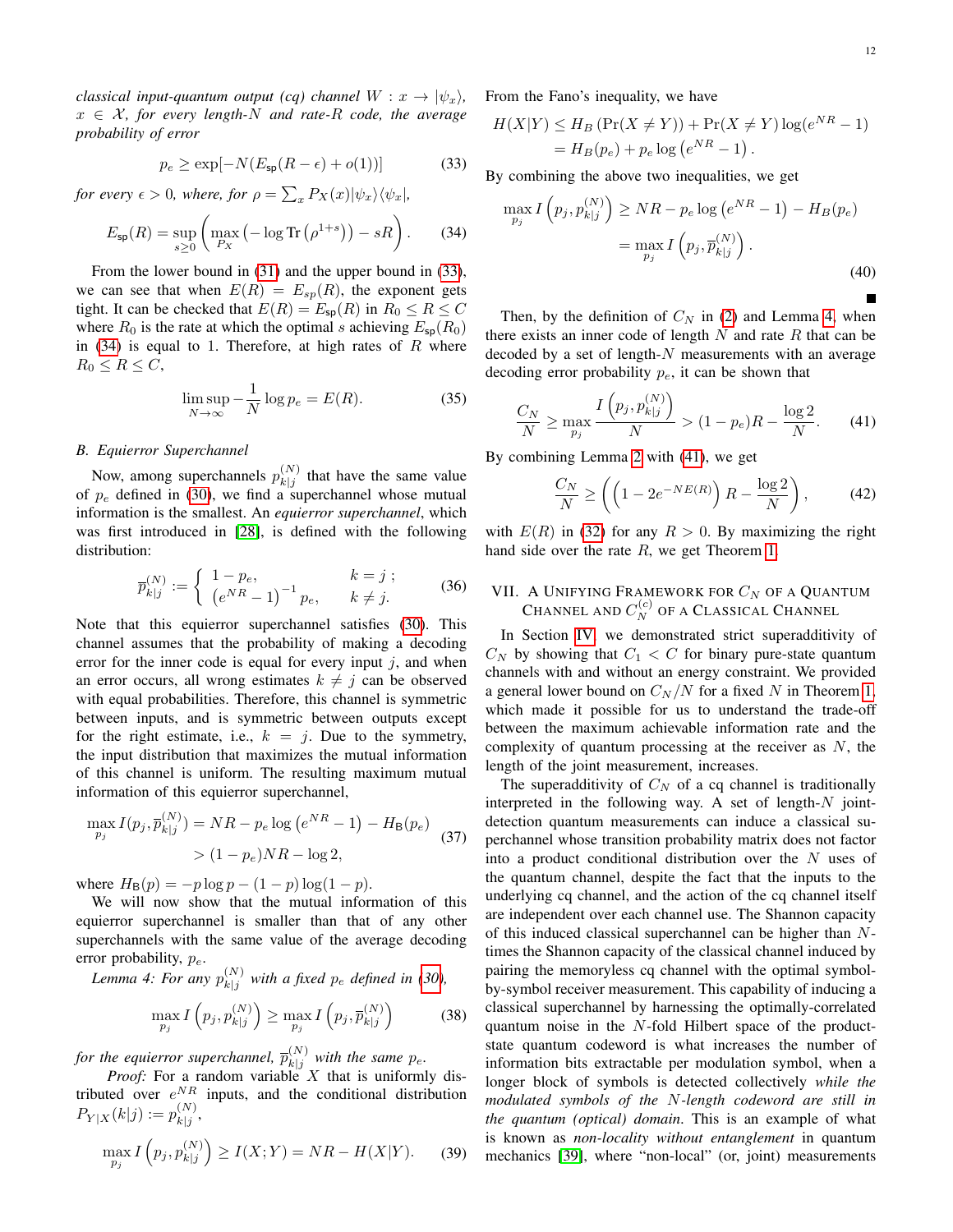can perform better despite the fact that the systems being measured are in a product (non-entangled) quantum state.

Despite the fact that the above intuition of why superadditivity appears in the capacity of quantum channels is somewhat satisfying, this does not provide enough quantitative insight to analyze how  $C_N$  increases with the length N of a joint measurement. In this section, we will introduce a quantitative insight to interpret the lower bound on  $C_N/N$  of a cq channel provided in Theorem [1](#page-9-5) by establishing a similar type of lower bound on  $C_N^{(c)}/N$  of a classical DMC, where  $C_N^{(c)}/N$  is the asymptotic capacity of a classical DMC where the inner decoder is restricted to making hard estimates at a finite blocklength  $N$  for the inner-code messages of cardinality  $M \leq \lfloor e^{NC^{(c)}} \rfloor$ . This latter setting requires a generalization of previous work by Forney [\[28\]](#page-22-3) to the case of a fixed inner-code blocklength N.

We will see in this section that a quantum receiver having to produce a classical output by jointly detecting up to an N-length modulated codeword block at the output of a cq channel is mathematically analogous to a classical inner decoder having to make a *hard decision* on messages encoded into N-channel-use-long codewords. Our formulation lends a quantitative insight on both problems, which allows us to calculate a lower bound on  $C_N/N$  as stated in Theorem [1,](#page-9-5) as well an analogous lower bound for the analogous classical problem, which we discuss next.

## A. A Lower Bound on  $C_N^{(c)}/N$

In this section, we examine the asymptotic capacity  $C_N^{(c)}/N$ in [\(3\)](#page-5-2) of a classical DMC with superposition coding at a finite inner-code blocklength  $N$  where the inner decoder makes a hard decision for the inner-code message, which is selected from the set of cardinality  $M \leq e^{NC^{(c)}}$ . More specifically, we provide a lower bound on  $C_N^{(c)}/N$  for a finite N. This result will then be corroborated with the lower bound on  $C_N/N$  of a cq channel under a unified framework.

In [\[28\]](#page-22-3), Forney showed that even if there is some loss of information at the inner decoder by making a hard decision on the message of the inner code, as the inner-code blocklength  $N$  as well as the outer-code blocklength  $n$  go to infinity, the capacity of the underlying classical DMC can be achieved with concatenated coding. This result was proved by analyzing a lower bound on the maximum mutual information of superchannels where the outputs of the superchannel are the estimate of the inner-code message. To get the lower bound, the equierror superchannel defined in [\(36\)](#page-12-5), whose mutual information is smaller than that of any other superchannel with the same  $p_e$ , was used. The average probability of decoding error  $p_e^{(c)}$  for the inner-code message over a classical DMC can be analyzed by using the error exponent of the classical DMC  $P_{Y|X}$  in [\[40\]](#page-22-15). By using the random coding arguments, it can be shown that there exists an inner code of length  $N$ and rate R with the average decoding error probability  $p_e^{(c)}$  as low as

<span id="page-13-0"></span>
$$
p_e^{(c)} = \exp[-N(E^{(c)}(R) + o(1))]
$$
 (43)

for  $N \to \infty$ , when

<span id="page-13-1"></span>
$$
E^{(c)}(R) = \max_{0 \le s \le 1} \left( \max_{P_X} \left( E_0^{(c)}(s, P_X) \right) - sR \right) \tag{44}
$$

with

$$
E_0^{(c)}(s, P_X) := -\log \sum_{y} \left[ \sum_{x} P_X(x) P_{Y|X}(y|x)^{\frac{1}{1+s}} \right]^{1+s}.
$$
\n(45)

Here the superscript  $(c)$  stands for classical channels to avoid confusion with the previous result of quantum channels. By using the  $p_e^{(c)}$  in [\(43\)](#page-13-0) for analyzing the maximum mutual information of the equierror channel, it can be shown that the capacity of the DMC, which is  $C^{(c)} = \max_{P_X} I(P_X, P_{Y|X}),$ is achievable by the concatenated code *as both the innercode blocklength* N *and the outer-code blocklength* n *go to infinity*, even when the inner decoder makes hard decisions on estimating the inner-code messages, and discards all the rest of the information about the channel output. The loss of information at the inner decoder, however, degrades the achievable error exponent over all rates below capacity.

We now establish a lower bound on  $C_N^{(c)}/N$  in [\(3\)](#page-5-2) for a fixed inner-code blocklength N. By using Lemma [4,](#page-12-3) it can also be shown that when there exists a code of length  $N$  and rate R whose probability of decoding error is  $p_e^{(c)}$ ,

$$
\frac{C_N^{(c)}}{N} > (1 - p_e^{(c)})R - \frac{\log 2}{N}.\tag{46}
$$

<span id="page-13-2"></span>Moreover, in [\[40\]](#page-22-15), it is shown that for the classical DMC  $P_{Y|X}$ , there exists a code of length N and rate R whose probability of error  $p_e^{(c)}$  is bounded above as

<span id="page-13-5"></span><span id="page-13-3"></span>
$$
p_e^{(c)} \le \exp[-NE^{(c)}(R)]\tag{47}
$$

with  $E^{(c)}(R)$  in [\(44\)](#page-13-1). By combining [\(46\)](#page-13-2) and [\(47\)](#page-13-3), the following theorem can be demonstrated.

*Theorem 3: With a fixed inner-code blocklength* N*,*

<span id="page-13-4"></span>
$$
\frac{C_N^{(c)}}{N} \ge \max_R \left( \left( 1 - e^{-NE^{(c)}(R)} \right) R - \frac{\log 2}{N} \right),\tag{48}
$$

with  $E^{(c)}(R)$  as defined in [\(44\)](#page-13-1).

Note that the lower bound on  $C_N^{(c)}/N$  in [\(48\)](#page-13-4) strictly increases with N and approaches  $C^{(c)}$  as  $N \to \infty$ . Moreover, it has exactly the same form as that of the quantum channel in [\(22\)](#page-9-4) except for the difference in  $E^{(c)}(R)$  and a constant multiplying  $e^{-NE^{(c)}(R)}$ . The reason why  $C_N^{(c)}/N$  is strictly smaller than the Shannon capacity  $C^{(c)}$  for a finite innercode blocklength  $N$  is because the hard decision at the inner decoder results in a significant amount of loss of information, which hurts the communication rate. As  $N$  increases, the quality of the hard decision is improved, which makes it possible to achieve a progressively higher information rate.

An analogous line of reasoning could also be applied to provide a lower bound on  $C_N/N$  in the quantum channel as stated in Theorem [1,](#page-9-5) by replacing the role of inner decoder with a quantum joint-detection receiver that necessarily makes a classical output on finite blocks of quantum states. Therefore, as opposed to the original explanation of superadditivity,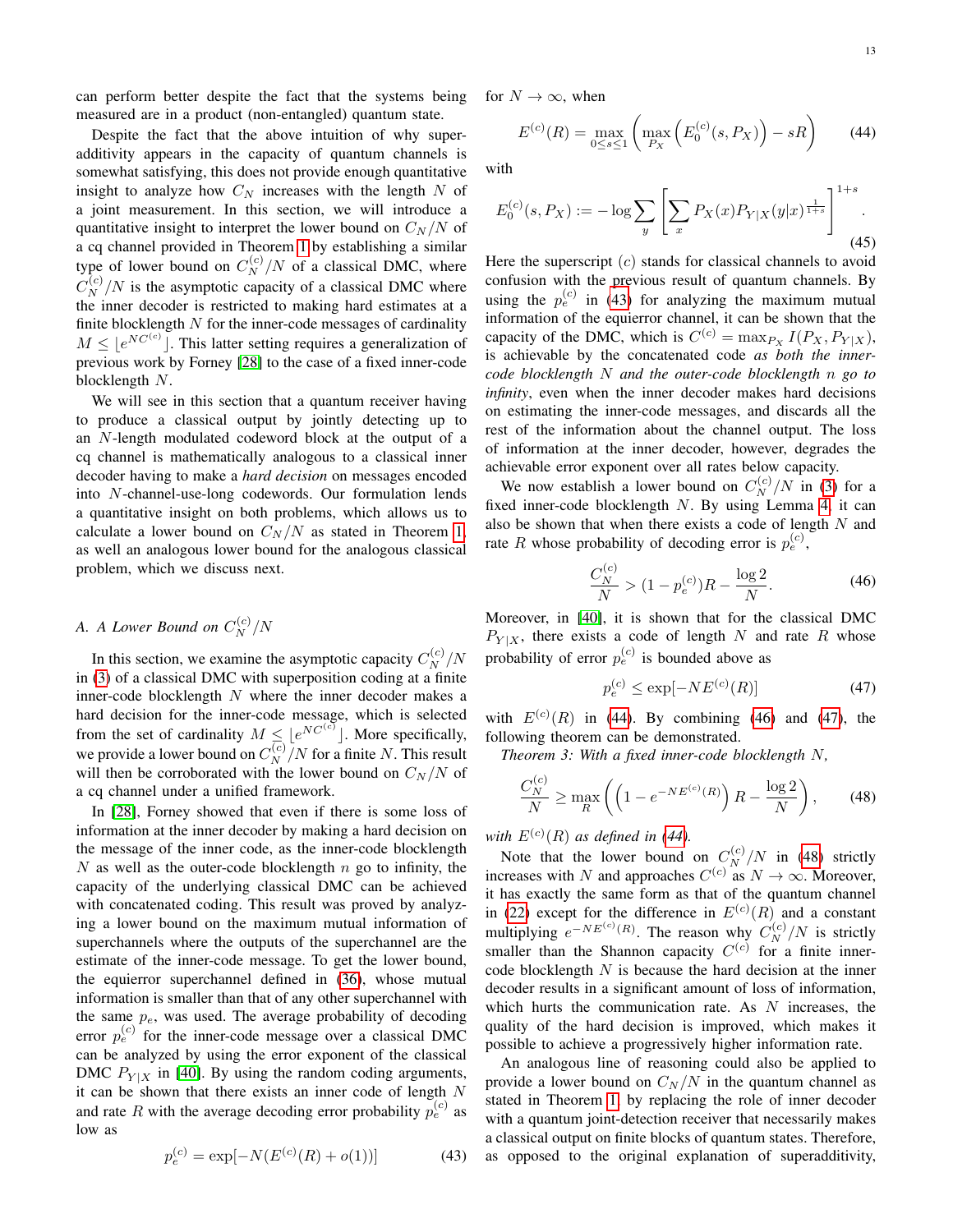which regards it as a gain from joint measurement of quantum states, our formulation rather focuses on the information loss resulting from the quantum joint detection at a finite blocklength  $N$  in order to derive a useful general lower bound on  $C_N/N$  for a fixed N.

One thing that would be good to note here is that the quantum JDR acting on the N-length inner (quantum) codeword does not have to generate a hard-decision output on the inner-code message. In fact, it is known that the number of outcomes in the POVM that maximizes the accessible information for M linearly independent pure states, grows as  $O(M^2)$  [\[29\]](#page-22-4). In our case,  $M = e^{NR}$ . In recent years, some quantum decoding techniques have been developed—such as the sequential decoder [\[14\]](#page-21-13) and the quantum successivecancellation decoder for a quantum polar code [\[17\]](#page-21-16), [\[18\]](#page-21-17) that achieve the Holevo capacity, which make weak (partiallydestructive) measurements on the received codeword, and retain the post-measurement states for further conditional quantum processing. Recently Wilde *et al.* used a quantum version of the likelihood ratio test, originally proposed by Fuchs and Caves [\[41\]](#page-22-16)—another non-destructive quantum measurement in an attempt to build an efficient decoder for the quantum polar code [\[42\]](#page-22-17). However, all these weak non-destructive quantum measurements are very hard to realize in practice.

## *B. An Approximation of the Lower Bounds on*  $C_N/N$  *and on*  $C_N^{(c)}/N$

We will simplify the lower bounds on  $C_N / N$  in [\(22\)](#page-9-4) and on  $C_N^{(c)}/N$  in [\(48\)](#page-13-4) by finding an approximation of the error exponent  $E(R)$  in [\(23\)](#page-9-6) for the quantum channel and  $E^{(c)}(R)$  in [\(44\)](#page-13-1) for the classical DMC, respectively. Using the simplified lower bounds, it will be possible to compare the quantum channel and the classical channel by calculating the inner-code blocklength  $N$  sufficient to achieve a given fraction of the ultimate capacity of each channel. To avoid confusion, from this point on, a function for the quantum channel will be written with a superscript  $(q)$  and that for the classical DMC with a superscript (c); for example,  $E^{(q)}(R)$  and  $E^{(c)}(R)$ .

The error exponent of the classical DMC,  $E^{(c)}(R)$  in [\(44\)](#page-13-1), can be approximated by the Taylor expansion at the rate  $R$ close to the capacity  $C^{(c)}$  as

<span id="page-14-1"></span>
$$
E^{(c)}(R) = \frac{1}{2V^{(c)}} \left( R - C^{(c)} \right)^2 + O\left( \left( R - C^{(c)} \right)^3 \right), \tag{49}
$$

with a parameter  $V^{(c)}$ , where

<span id="page-14-0"></span>
$$
V^{(c)} = \sum_{x,y} p_x p_{y|x} \left[ \left( \log \frac{p_{y|x}}{p_y} - \left( \sum_{x',y'} p_{x'} p_{y'|x'} \log \frac{p_{y'|x'}}{p_{y'}} \right) \right)^2 \right],
$$
(50)

for the capacity achieving input distribution  $p_x := P_X^*(x)$  and the corresponding capacity achieving output distribution  $p_y :=$  $P_Y^*(y)$  according to the channel  $p_{y|x} := P_{Y|X}(y|x)$ . In [\(50\)](#page-14-0),  $V^{(c)}$  is the variance of  $\log(p_{y|x}/p_y)$  under the distribution  $p_x p_{y|x}$ , and was termed the *channel dispersion* in [\[43\]](#page-22-18).

Similarly, the error exponent of the quantum channel,  $E^{(q)}(R)$  in [\(23\)](#page-9-6), can be approximated with a parameter  $V^{(q)}$ , which is a characteristic of the quantum channel similar to the channel dispersion of the classical DMC. The definition of  $V^{(q)}$  depends on the average density operator  $\rho$ , which fully characterizes the classical capacity of the pure-state quantum channel. For a set of quantum states  $\{|\psi_x\rangle\}$ , when  $P_X^*$  is the optimal input distribution that attains the capacity of the quantum channel  $C^{(q)} = \max_{P_X} \text{Tr}(-\rho \log \rho)$  where  $\rho = \sum_{x} P_X(x) |\psi_x\rangle\langle\psi_x|$ , the parameter  $V^{(q)}$  is defined by the eigenvalues of the density operator  $\rho$  at  $P_X = P_X^*$ . Let us denote the eigenvalues of  $\rho$  by  $\sigma_i$ ,  $i = 1, \ldots, D$ , where  $D$  is the dimension of the space spanned by the quantum states  $\{|\psi_x\rangle\}$ . From the fact that  $\rho$  is a positive operator and Tr P  $(\rho) = 1$ , it can be shown that each  $\sigma_i \ge 0$  for all *i* and  $D$ <br> $\sigma_i = 1$ . Then,  $V^{(q)}$  is defined as a variance of the random variable  $(-\log \sigma)$  where  $\sigma \in {\{\sigma_i\}}$  with probability distribution  $\{\sigma_1, \ldots, \sigma_D\}$ , i.e.,

<span id="page-14-6"></span>
$$
V^{(q)} = \sum_{i=1}^{D} \sigma_i (-\log \sigma_i)^2 - \left(\sum_{i=1}^{D} \sigma_i (-\log \sigma_i)\right)^2.
$$
 (51)

This quantity was first defined in [\[25\]](#page-22-0). By the Taylor expansion of  $E^{(q)}(R)$  in [\(23\)](#page-9-6) at the rate R close to  $C^{(q)}$ , it can be shown that

<span id="page-14-2"></span>
$$
E^{(q)}(R) = \frac{1}{2V^{(q)}} \left( R - C^{(q)} \right)^2 + O\left( \left( R - C^{(q)} \right)^3 \right). \tag{52}
$$

Therefore, both the error exponent of the classical DMC and that of the quantum channel can be approximated as a quadratic term in the rate  $R$  with the quadratic coefficient inversely proportional to the dispersion of the channel. Since the lower bounds on  $C_{N}^{(q)}$  and on  $C_{N}^{(c)}$  as well as the approximated error exponents of  $E^{(q)}(R)$  and of  $E^{(c)}(R)$  have similar forms, it is possible to compare the classical DMC and the quantum channel by a common simplified lower bound on  $C_N^{(q)}$  and on  $C_N^{(c)}$ , which can be written with the parameters  $(V^{(q)}, C^{(q)})$ and  $(V^{(c)}, C^{(c)})$ , respectively, as follows.

<span id="page-14-5"></span>*Theorem 4: For both a classical DMC for which*  $(C_N, V, C) = (C_N^{(c)}, V^{(c)}, C^{(c)})$  and a pure-state classicalquantum channel for which  $(C_N, V, C) = (C_N^{(q)}, V^{(q)}, C^{(q)}),$ *when the channel dispersion* V *and the capacity* C *satisfy i)*  $\sqrt{\frac{V}{NC^2}} \to 0$  *as*  $N \to \infty$  *and ii*)  $V \cdot C$  *is finite, the maximum achievable information rate at the inner-code blocklength* N *is bounded below as*

<span id="page-14-4"></span>
$$
\frac{C_N}{N} \ge C \cdot \left(1 - \sqrt{\frac{V}{NC^2} \log\left(\frac{NC^2}{V}\right)}\right) - \frac{\log 2}{N} + O\left(\sqrt{\frac{V}{N \log(NC^2/V)}} \log \log\left(\frac{NC^2}{V}\right)\right).
$$
\n(53)

*Proof:* The quadratic approximation of  $E(R)$  can be used to find a simplified form for a lower bound on  $C_N/N$ . Both for the quantum channel and the classical channel,  $C_N$  is lower bounded by

<span id="page-14-3"></span>
$$
\frac{C_N}{N} \ge \max_R \left( \left( 1 - 2e^{-NE(R)} \right) R - \frac{\log 2}{N} \right), \quad (54)
$$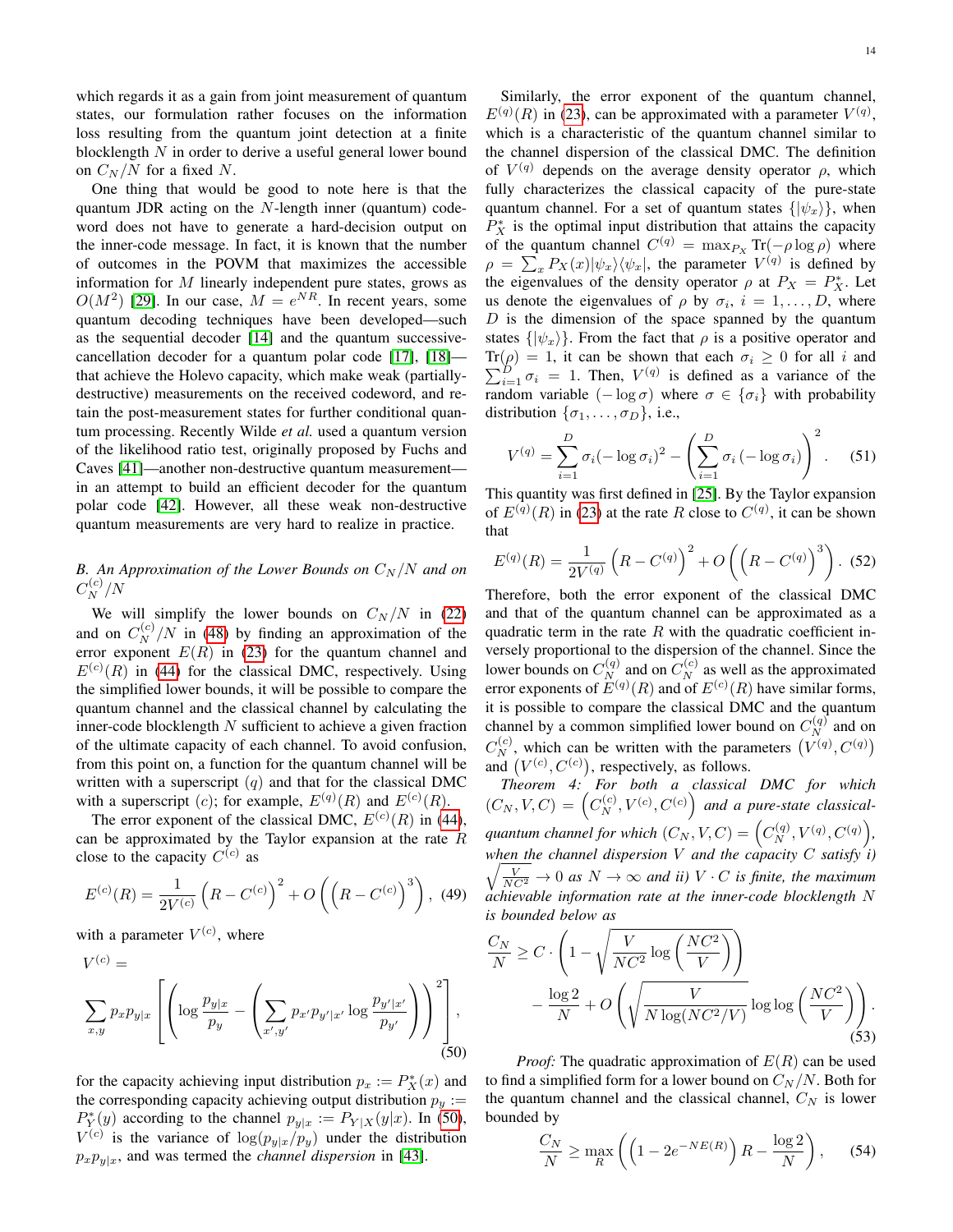from Theorems [1](#page-9-5) and [3.](#page-13-5) Then, for a fixed rate

<span id="page-15-2"></span>
$$
R^* = C \cdot \left(1 - \sqrt{\frac{V}{NC^2} \log \left(\frac{NC^2}{V} \log \frac{NC^2}{V}\right)}\right), \quad (55)
$$

the approximated error exponent at  $R^*$  is

<span id="page-15-1"></span>
$$
E(R^*) = \frac{1}{2N} \log \left( \frac{NC^2}{V} \log \frac{NC^2}{V} \right)
$$

$$
+ O\left( \frac{VC}{N} \sqrt{\frac{V}{NC^2}} \left( \log \left( \frac{NC^2}{V} \log \frac{NC^2}{V} \right) \right)^{3/2} \right)
$$
(56)

from [\(49\)](#page-14-1) for a classical DMC and [\(52\)](#page-14-2) for a quantum channel, respectively. It can be checked that under the assumptions of i)  $\sqrt{\frac{V}{NC^2}} \to 0$  and ii)  $V \cdot C$  being finite, the term in  $O(\cdot)$  in [\(56\)](#page-15-1) approaches 0 as  $N \to \infty$ , which results in

<span id="page-15-3"></span>
$$
e^{-NE(R^*)} = \sqrt{\frac{V}{NC^2 \log (NC^2/V)}} \left(1 + o(1)\right). \tag{57}
$$

By plugging [\(55\)](#page-15-2) and [\(57\)](#page-15-3) into the lower bound [\(54\)](#page-14-3),  $C_N/N$ can be bounded below as shown in [\(53\)](#page-14-4).

*Remark 2:* From the lower bound of Theorem [4,](#page-14-5) we can see that the inner-code blocklength  $N$  at which the lower bound is equal to a given constant fraction of the capacity is proportional to  $V/C^2$ . In [\[43\]](#page-22-18), a different problem of analyzing the maximal channel coding rate for a classical DMC at a given blocklength N and error probability  $\epsilon$  was investigated. With  $M_{N,\epsilon}^{(c)}$  denoting the maximum number of messages that can be transmitted over a finite number  $(N)$  of channel uses with average error probability  $\epsilon$ , it was shown that

$$
\frac{\log M_{N,\epsilon}^{(c)}}{N} = C \left( 1 - Q^{-1}(\epsilon) \sqrt{\frac{V}{NC^2}} \right) + O\left(\frac{\log N}{N}\right) \tag{58}
$$

where  $Q^{-1}$  is the inverse of the  $Q$ -function, the tail probability of the standard normal distribution. This result shows that to achieve a  $\eta$ -fraction of the capacity C with error probability  $\epsilon$ , the required block length N is again proportional to  $V/C^2$ . Therefore, even though  $C_N^{(c)}/N$  (error-free bits per channel use) and  $(\log M_{N,\epsilon}^{(c)})/N$  (channel coding rate with error probability  $\epsilon$ ) consider different scenarios, the quantity  $V/C^2$  appear for both of the problems as a parameter that governs the second-order asymptotics of the channel behavior.

Since the same bound on  $C_N/N$  as in [\(53\)](#page-14-4) holds both for the quantum and the classical channels, using the parameter  $V/C<sup>2</sup>$ , we can compare the behavior of the quantum channel and of the classical DMC. For the BPSK quantum channel, by using the two eigenvalues of  $\rho$  at  $P_X^*$ , which are  $\sigma_1 =$  $(1 - e^{-2\mathcal{E}})/2$  and  $\sigma_2 = (1 + e^{-2\mathcal{E}})/2$ , the channel dispersion in [\(51\)](#page-14-6) and the capacity can be calculated as

$$
V_{\text{BPSK}}^{(q)} = \mathcal{E}\left(\log\frac{1}{\mathcal{E}}\right)^2 (1 + O(\mathcal{E})), \text{ and}
$$
  
\n
$$
C_{\text{BPSK}}^{(q)} = \mathcal{E}\log\frac{1}{\mathcal{E}} + \mathcal{E} + o(\mathcal{E}).
$$
\n(59)

Then,  $V_{\mathsf{BPSK}}^{(q)}/(C_{\mathsf{BPSK}}^{(q)})^2 \approx 1/\mathcal{E}$  for the low-photon-number regime where  $\mathcal{E} \rightarrow 0$ . For the classical additive white Gaussian noise (AWGN) channel in the low-power regime where  $SNR \rightarrow 0$ ,  $V_{AWGN}^{(c)}/(C_{AWGN}^{(c)})^2$  can be calculated by using the result of [\[43\]](#page-22-18), and it is  $4/SNR$ . For both channels,  $V/C<sup>2</sup>$ is thus inversely proportional to the energy to transmit the information per channel use. This means that as the energy per channel use decreases, in order to make the lower bound meet a targeted fraction of capacity, it is necessary to adopt a longer inner code.

#### VIII. DISCUSSIONS

<span id="page-15-0"></span>The Holevo capacity of a classical-quantum (cq) channel, i.e., the ultimate rate of reliable communication for sending classical data over a quantum channel using product-state codewords, is a doubly-asymptotic result; meaning the achievability of the capacity  $C$  has been proven so far for the case when the transmitter is allowed to code over an arbitrarily large sequence of quantum states (spanning  $N_c$  channel uses), *and* when the receiver is assumed to be able to *jointly* measure quantum states of the received codewords, also over  $N_c$ channel uses, while  $N_c \rightarrow \infty$ . The assumption that arbitrarily large number of quantum states can be jointly measured (using a potentially very complicated quantum joint operation) is impractical for realizations of joint-detection receivers particularly in the context of optical communication. Our goal in this paper was to separate these two infinities: the coding blocklength  $N_c$  (a relatively inexpensive resource), and the length of the joint-detection receiver,  $N \leq N_c$ (a far more expensive resource), and to evaluate how the capacity  $C_N$ , constrained to length-N joint measurements (but no restrictions on the classical code complexity), grows with  $N$ . We analyzed superadditivity in capacity of a purestate classical input-quantum output channel while focusing on the quantitative trade-off between reliable-rate performance and quantum-decoding complexity. In order to analyze this trade-off, we adopted a concatenated coding scheme where a quantum joint-detection receiver acts on finite-blocklength quantum codewords (viz., a train of  $N$  modulated laser-light pulses) of the inner code, and we found a lower bound on the maximum achievable information rate  $C_N/N$  as a function of the length  $N$  of the quantum measurement that decodes the inner code.

We also defined and studied the information rate  $C_N^{(c)}/N$ achievable over a classical discrete memoryless channel (DMC), when a concatenated coding scheme is employed with the inner decoder forced to make hard decisions on N-length inner codewords (with no restriction on the block length of the outer code) when the cardinality of the innercode message set is limited to  $M \leq \lfloor e^{NC^{(c)}} \rfloor$ . We showed that this information rate  $C_N^{(c)}$  also exhibits superadditivity. The superadditivity in the case of the classical problem arises due to a loss of information from the hard decisions at the inner decoder made on finite blocklength inner codes as well as the limited cardinality of the input set. Even though the superadditivity in the quantum channel is not all due to the loss of information, this viewpoint could also be applied for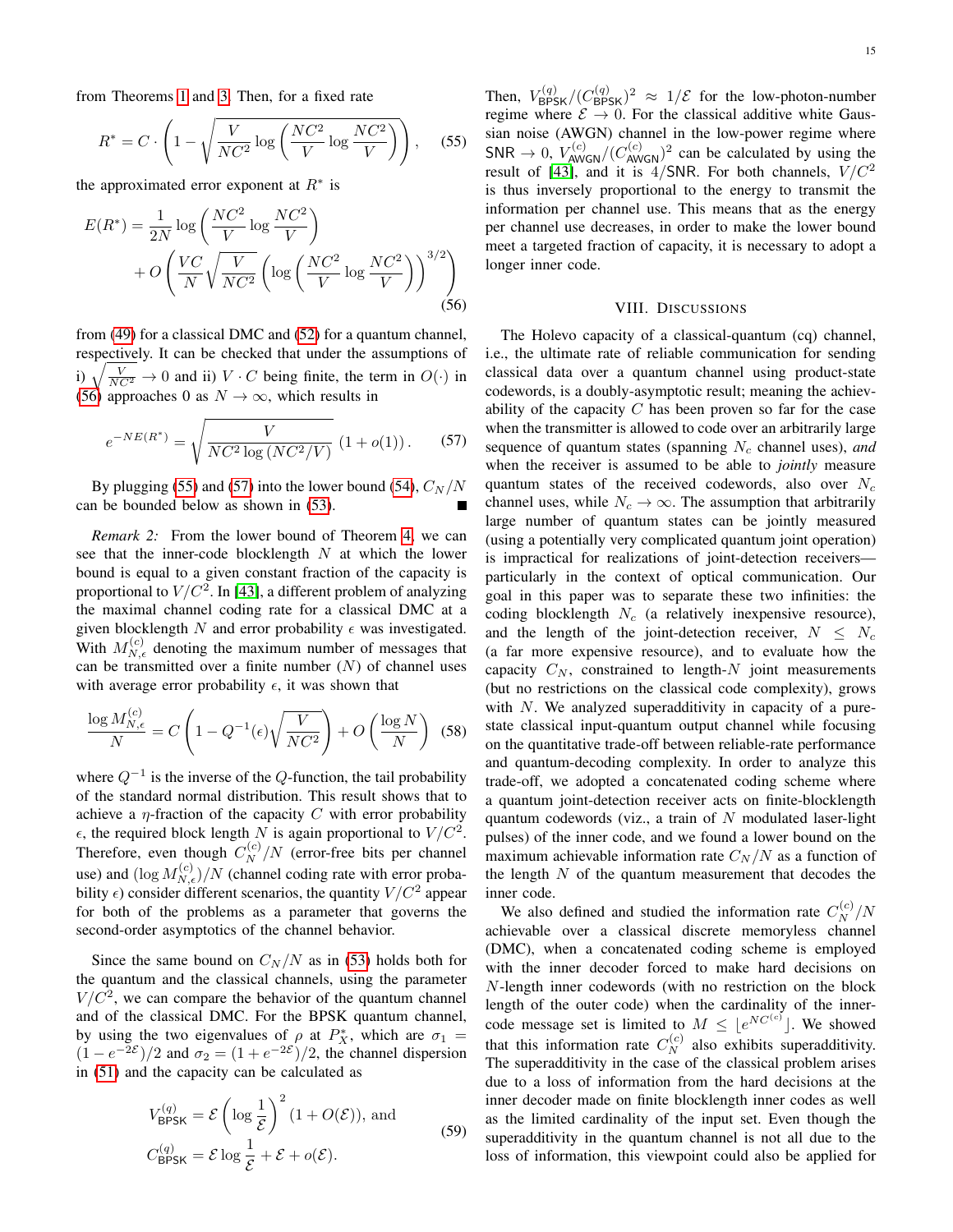16

the quantum channel in order to provide a general lower bound on  $C_N/N$ . We developed a unifying framework, within which the superadditivity in capacity of the classical DMC and that of the pure-state classical input-quantum output channel can both be quantified by a parameter  $V/C^2$  (where V is the channel dispersion, and  $C$  the channel capacity, of the respective problem), in the sense that it is proportional to the inner-code measurement length  $N$  that is sufficient to achieve a given fraction of the respective asymptotic capacity.

In this paper, when we discussed the superadditivity of coherent-state channels with the photon-number constraint, we focused our discussion on the low-photon-number regime. It is known that coherent-state (ideal laser light) modulation is sufficient to achieve the Holevo capacity at any power (photon number) regime, using a coherent-state random code constructed by choosing the coherent-state amplitude of each symbol of each codeword from a circularly-symmetric complex Gaussian distribution. The above was proven for pureloss channels in Ref. [\[5\]](#page-21-2), and was recently extended to the case of the lossy-noisy bosonic channel in Ref. [\[6\]](#page-21-3). For the pure-loss channel, the gap between the Holevo capacity and the Shannon capacities associated with various conventional optical receivers (viz., homodyne, heterodyne, and directdetection) widens in the low-photon-number regime (see Fig. 6 of [\[44\]](#page-22-19)). In the high-photon-number regime on the other hand, heterodyne detection is known to be asymptotically capacity optimal. In other words,  $\lim_{\mathcal{E} \to \infty} (C(\mathcal{E})/\log(1+\mathcal{E})) = 1$ , where  $C(\mathcal{E})$  is the Holevo capacity in bits per mode for the pure-loss channel with  $\mathcal E$  photons received per mode, and the Shannon capacity achieved by an ideal (local-oscillator shotnoise-limited) Heterodyne detection is  $log(1 + \mathcal{E})$  bits per mode. Therefore, given heterodyne detection makes symbolby-symbol measurements, there is not much gap between  $C_1(\mathcal{E})$  and  $C(\mathcal{E})$  in the high-photon-number regime, and hence there is not much room for superadditivity in capacity. However, in the high-photon-number regime, non-standard, but single-symbol measurements may outperform standard optical receivers in the error exponent in discriminating symbols of a modulation constellation (in other words achieve a significantly lower channel dispersion), which would translate to a superior finite blocklength rate achievable by these non-standard receivers, even though heterodyne detection is capacity-optimal in this regime [\[45\]](#page-22-20).

Finally, we hope that the problem setup proposed in this paper, which motives the study of classical communication over quantum channels with a finite-length joint measurement, will spur further developments to find tighter bounds on  $C_N/N$ , which might reveal more quantitative insights to fully understand the superadditivity phenomenon. In this paper, in order to provide a lower bound on  $C_N/N$  we focused on the information loss caused by the finite-length joint measurement that generates hard estimates on the inner-code message. This perspective allowed us to develop a unifying framework between a quantum channel and a classical DMC when we analyzed lower bounds on  $C_N/N$  of a quantum channel and on  $C_N^{(c)}/N$  of a classical DMC. Even though this connection provided us a useful lower bound on  $C_N/N$ , this lower bound

does not capture unique properties of quantum channels that never appear in classical DMCs. Therefore, as one of the reviewers of this paper has suggested, it would be very interesting if future studies can find new bounds on  $C_N/N$ , which would shed some additional light on how fast this quantity approaches the Holevo limit  $C$  as  $N$  increases in terms of some measure of "non-classicality" of the quantum channel. In this paper, we studied the superadditivity in capacity of a pure-state cq channel for a particular example of such a channel, which maps a complex input number to a coherent state. This channel is relevant in practice for quantum optical communications. However, it would be more interesting if one can extend the study of  $C_N/N$  for a general classical input-quantum output channel. Lastly, we hope that our problem setup will not only motivate further analysis of  $C_N/N$  with N-mode joint measurements, but also lead us to better understand the mathematical structure of such N-length joint measurements to turn them into recipes for structured designs for optical joint-detection receivers.

## <span id="page-16-0"></span>APPENDIX A

#### PROOF OF LEMMA [1](#page-9-7)

We denote  $C_{1,\text{Binary}}(\mathcal{E})$  as the maximum achievable information rate of a binary cq channel paired with the optimal measurement of length 1, under the mean photon-number constraint of E. Binary quantum states  $\{|\alpha_0\rangle, |\alpha_1\rangle\}$  with input distribution  $\{1-q, q\}$  should satisfy the mean photon-number constraint of  $(1 - q)|\boldsymbol{\alpha_0}|^2 + q|\boldsymbol{\alpha_1}|^2 \leq \mathcal{E}$ . For this binary cq channel, the number of outcomes of the optimal POVM can be restricted to two without hurting the maximum mutual information [\[29\]](#page-22-4), and as shown in [\[46\]](#page-22-21) the maximum mutual information of the resulting binary-input binary-output channel with the optimal length-1 POVM can be written as

$$
C_{1,\text{Binary}}(\mathcal{E}) = \max_{\{(q,\boldsymbol{\alpha}_0,\boldsymbol{\alpha}_1):(1-q)|\boldsymbol{\alpha}_0|^2+q|\boldsymbol{\alpha}_1|^2=\mathcal{E}\}} (H_{\text{B}}(q) - H_{\text{B}}(p(q,\boldsymbol{\alpha}_0,\boldsymbol{\alpha}_1)))
$$
\n(60)

where  $H_B(x) = -x \log x - (1 - x) \log(1 - x)$ , and

$$
p(q, \alpha_0, \alpha_1) = \frac{1 - \sqrt{1 - 4q(1 - q)e^{-|\alpha_0 - \alpha_1|^2}}}{2}.
$$
 (61)

In [\[47\]](#page-22-22), an approximation of  $C_{1,\text{Binary}}(\mathcal{E})$  was calculated up to the first dominant term. Here we first summarize the result of [\[47\]](#page-22-22), which shows the process of finding the optimal  $\{|\alpha_0\rangle, |\alpha_1\rangle\}$  for a fixed q. After that, we provide a more accurate approximation of  $C_{1, \text{Binary}}(\mathcal{E})$  than that of [\[47\]](#page-22-22) up to the first two dominant terms by finding the optimal  $q$ .

Let us first find the optimal output states  $\{|\alpha_0\rangle, |\alpha_1\rangle\}$  for a fixed q. To minimize  $H_B(p(q, \alpha_0, \alpha_1))$  for a fixed q, we need to maximize  $|\boldsymbol{\alpha}_0 - \boldsymbol{\alpha}_1|^2$  under the energy constraint  $(1 - \alpha_1)^2$  $|q\rangle |\alpha_0|^2 + q |\alpha_1|^2 \leq \mathcal{E}$ . To maximize  $|\alpha_0 - \alpha_1|^2$ ,  $\alpha_0$  and  $\alpha_1$ should have a relationship such that

<span id="page-16-1"></span>
$$
\boldsymbol{\alpha}_1 = -k \boldsymbol{\alpha}_0 \tag{62}
$$

for a real number  $k \geq 0$  satisfying

<span id="page-16-2"></span>
$$
(1-q)|\boldsymbol{\alpha}_0|^2 + q|\boldsymbol{\alpha}_1|^2 = (1-q+k^2 \cdot q)|\boldsymbol{\alpha}_0|^2 = \mathcal{E}.
$$
 (63)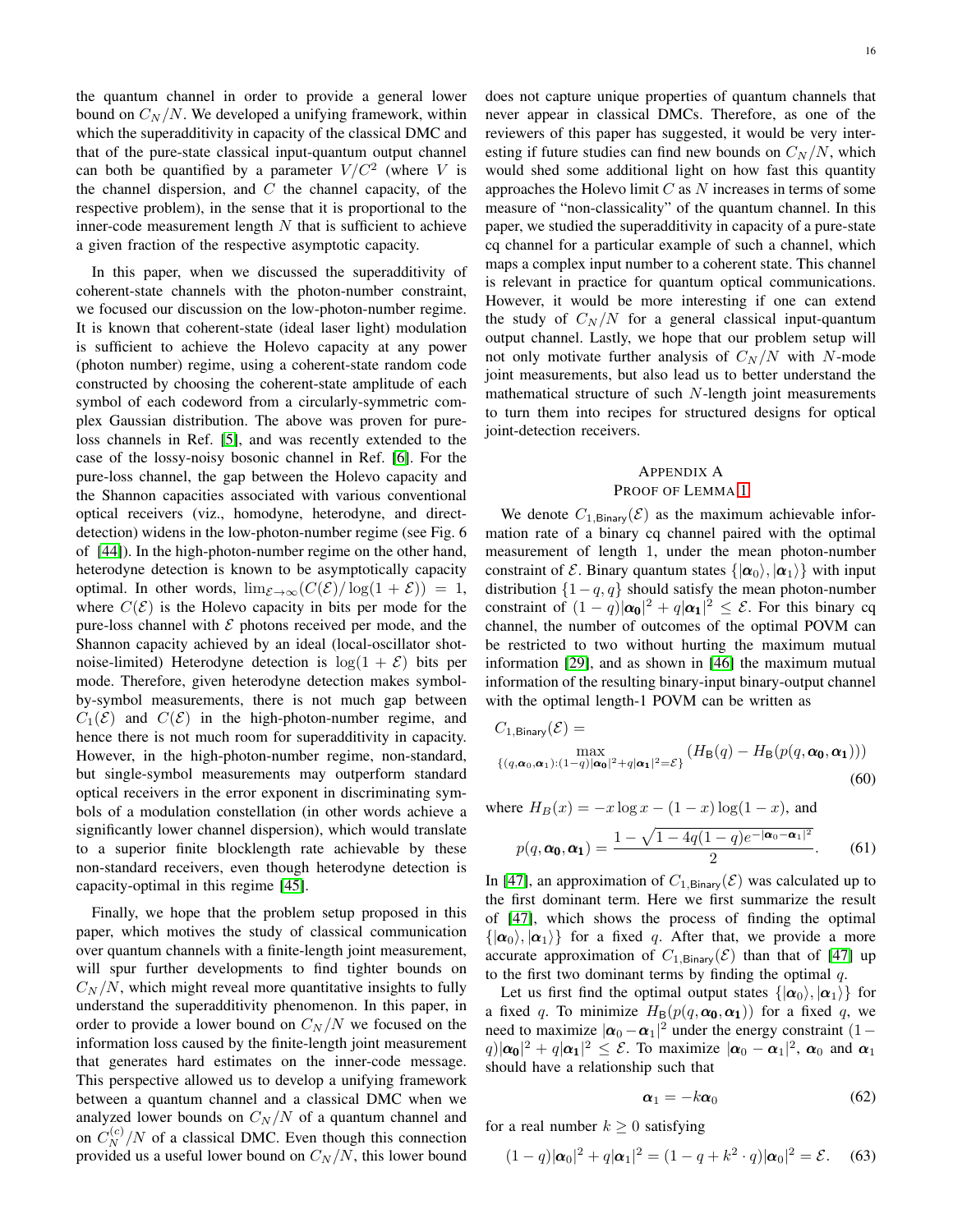The reason why we can restrict  $k$  to be a real number is simple. For two coherent states, we can alway choose an axis passing through them and consider it as a real axis, which makes it possible to assume  $\alpha_0, \alpha_1$  as well as k to be real numbers without loss of generality.

The optimal k that maximizes  $f(k) := |\boldsymbol{\alpha}_0 - \boldsymbol{\alpha}_1|^2 = (1 +$  $(k)^2 |\alpha_0|^2 = ((1+k)^2 \mathcal{E}) / (1-q+k^2 \cdot q)$  is equal to  $k^* =$  $(1-q)/q$ . By plugging this  $k^*$  into [\(62\)](#page-16-1) and [\(63\)](#page-16-2), the optimal states are

$$
\mathbf{\alpha}_0^* = \sqrt{\mathcal{E} \cdot q/(1-q)},
$$
  
\n
$$
\mathbf{\alpha}_1^* = -\sqrt{\mathcal{E} \cdot (1-q)/q}.
$$
\n(64)

The maximum mutual information  $C_{1,\text{Binary}}(\mathcal{E})$  with these optimal states can be written as

<span id="page-17-0"></span>
$$
C_{1,\text{Binary}}(\mathcal{E}) = \max_{q} \left( H_B(q) - H_B(p^*(q)) \right), \tag{65}
$$

for  $0 \le q \le 1/2$ , where

<span id="page-17-1"></span>
$$
p^*(q) := p(q, \alpha_0^*, \alpha_1^*)
$$
  
= 
$$
\left(1 - \sqrt{1 - 4q(1-q)\exp\left(-\frac{\mathcal{E}}{q(1-q)}\right)}\right)/2.
$$
 (66)

Note that this  $p^*(q) \leq q$  for every  $\mathcal{E} \geq 0$ .

Now we want to find  $q^*$  that maximizes the right hand side of [\(65\)](#page-17-0), which is defined as  $I(q) := H_B(q) - H_B(p^*(q))$ . The derivative of  $I(q)$  is

$$
\frac{\partial I(q)}{\partial q} = \log \frac{1-q}{q} - \left(\log \frac{1-p^*(q)}{p^*(q)}\right) \left(\frac{1-2q}{1-2p^*(q)}\right) \times \left(1 + \frac{\mathcal{E}}{q(1-q)}\right) \exp\left(-\frac{\mathcal{E}}{q(1-q)}\right). \tag{67}
$$

A closed form solution of  $q^*$  that makes  $\partial I(q)/\partial q|_{q=q^*} = 0$ cannot be found, but instead we will show that for any  $0 \leq$  $q \leq 1/2$ ,

$$
I(q) \le \mathcal{E} \log(1/\mathcal{E}) - \mathcal{E} \log \log(1/\mathcal{E}) + O(\mathcal{E}) \qquad (68)
$$

as  $\mathcal{E} \to 0$ , and the equality can be met at  $q = (\mathcal{E}/2) \log(1/\mathcal{E})$ , i.e.,

$$
I(q)|_{q=\frac{\mathcal{E}}{2}(\log\frac{1}{\mathcal{E}})} = \mathcal{E}\log(1/\mathcal{E}) - \mathcal{E}\log\log(1/\mathcal{E}) + O(\mathcal{E}).
$$
 (69)

This will imply that

$$
C_{1,\text{Binary}}(\mathcal{E}) = \mathcal{E}\log(1/\mathcal{E}) - \mathcal{E}\log\log(1/\mathcal{E}) + O(\mathcal{E}).
$$
 (70)

Consider the following non-overlapping sub-intervals of  $0 \leq$  $q \leq 1/2$ :

1) 
$$
0 \le q < 0.9\mathcal{E}
$$
,  
\n2)  $0.9\mathcal{E} \le q < (\mathcal{E}/2) \sqrt{\log(1/\mathcal{E})}$ ,  
\n3)  $(\mathcal{E}/2) \sqrt{\log(1/\mathcal{E})} \le q < (\mathcal{E}/2) (\log(1/\mathcal{E}))^2$ ,  
\n4)  $(\mathcal{E}/2) (\log(1/\mathcal{E}))^2 \le q < 1/(\log(1/\mathcal{E}))$ ,  
\n5)  $1/(\log(1/\mathcal{E})) \le q < 1/2 - 1/\sqrt{\log(1/\mathcal{E})}$ ,  
\n6)  $1/2 - 1/\sqrt{\log(1/\mathcal{E})} \le q \le 1/2$ ,

for a sufficiently small  $\mathcal{E}$ . We will show that the optimal  $q^*$ that maximizes  $I(q)$  and thus achieves  $C_{1,\text{Binary}}(\mathcal{E})$  is in the sub-interval 3), and  $I(q)$  in the rest of the five sub-intervals are smaller than  $C_{1, \text{Binary}}(\mathcal{E})$ .

In the sub-interval 3), the probability  $q \to 0$  as  $\mathcal{E} \to 0$  and  $p^*(q)$  in [\(66\)](#page-17-1) can be approximated as

$$
p^*(q) = q \exp\left(-\frac{\mathcal{E}}{q(1-q)}\right) + O(q^2)
$$
  
=  $q\left(1 - \mathcal{E}/q + \mathcal{E}^2/(2q^2)\right) + O(\mathcal{E}^3/q^2).$  (71)

Using this and the approximation of the binary entropy  $H_{\mathsf{B}}(x) = -x \log x + x + O(x^2)$  as  $x \to 0$ ,

$$
H_B(p^*(q)) = -q \log q + \mathcal{E} \log q - (\mathcal{E}^2 \log q)/(2q) + q + O(\mathcal{E}),
$$
\n(72)

and thus

$$
I(q) = H_B(q) - H_B(p^*(q))
$$
  
=  $-\mathcal{E} \log q + (\mathcal{E}^2 \log q)/(2q) + O(\mathcal{E}).$  (73)

By writing q in this sub-interval as  $q = \frac{\varepsilon}{2} \left( \log \frac{1}{\varepsilon} \right)^{\alpha}$  with a parameter  $\alpha$  varying in  $1/2 \leq \alpha \leq 2$ ,

<span id="page-17-2"></span>
$$
I(q) = \mathcal{E} \log \frac{1}{\mathcal{E}} - \mathcal{E} \left( \log \frac{1}{\mathcal{E}} \right)^{1-\alpha} - \alpha \mathcal{E} \log \log \frac{1}{\mathcal{E}} + O(\mathcal{E}).
$$
\n(74)

The derivative of  $I(q)$  in  $\alpha$  is

$$
\frac{\partial I(q)}{\partial \alpha} = -\mathcal{E} \log \log \frac{1}{\mathcal{E}} \left( 1 - \left( \log \frac{1}{\mathcal{E}} \right)^{1-\alpha} \right). \tag{75}
$$

Since  $\frac{\partial I(q)}{\partial \alpha} \leq 0$  for  $1/2 \leq \alpha \leq 1$ ,  $\frac{\partial I(q)}{\partial \alpha} \geq 0$  for  $1 \leq \alpha \leq 2$  and  $\partial I(q)/\partial \alpha = 0$  when  $\alpha = 1$ , the optimal q maximizing  $I(q)$  is  $q^* = \frac{\varepsilon}{2} (\log \frac{1}{\varepsilon})$ . At  $\alpha = 1$ ,  $I(q)$  in [\(74\)](#page-17-2) becomes

$$
I(q)|_{q=\frac{\varepsilon}{2}\left(\log\frac{1}{\varepsilon}\right)} = \mathcal{E}\log\frac{1}{\mathcal{E}} - \mathcal{E}\log\log\frac{1}{\mathcal{E}} + O(\mathcal{E}).\tag{76}
$$

We next show that in the rest of the five sub-intervals,

 $I(q) \leq \mathcal{E} \log(1/\mathcal{E}) - \mathcal{E} \log \log(1/\mathcal{E}) + O(\mathcal{E}).$ 

In the first sub-interval of  $0 \le q < 0.9\mathcal{E}$ ,

$$
I(q) = H_B(q) - H_B(p^*(q))
$$
  
\n
$$
\leq H_B(q) \leq H_B(q)|_{q=0.9\mathcal{E}}
$$
  
\n
$$
= 0.9\mathcal{E} \log \frac{1}{\mathcal{E}} + O(\mathcal{E})
$$
  
\n
$$
< \mathcal{E} \log(1/\mathcal{E}) - \mathcal{E} \log \log(1/\mathcal{E}) + O(\mathcal{E}).
$$
\n(77)

To bound  $I(q)$  for the rest of the four sub-intervals, we will use the mean value theorem, which shows that there exists a  $r \in [p^*(q), q]$  satisfying

<span id="page-17-3"></span>
$$
I(q) = H_{\mathsf{B}}(q) - H_{\mathsf{B}}(p^*(q)) = \left(\frac{\partial}{\partial p} H_{\mathsf{B}}(p)\right)\Big|_{p=r} (q - p^*(q))
$$
\n(78)

where

$$
\frac{\partial}{\partial p}H_{\mathsf{B}}(p) = \log\left(\frac{1}{p} - 1\right). \tag{79}
$$

Since the derivative of entropy  $H_B(p)$  is a decreasing function in  $0 \le p \le 1/2$  and  $p^*(q) \le q$  by the definition of  $p^*(q)$  in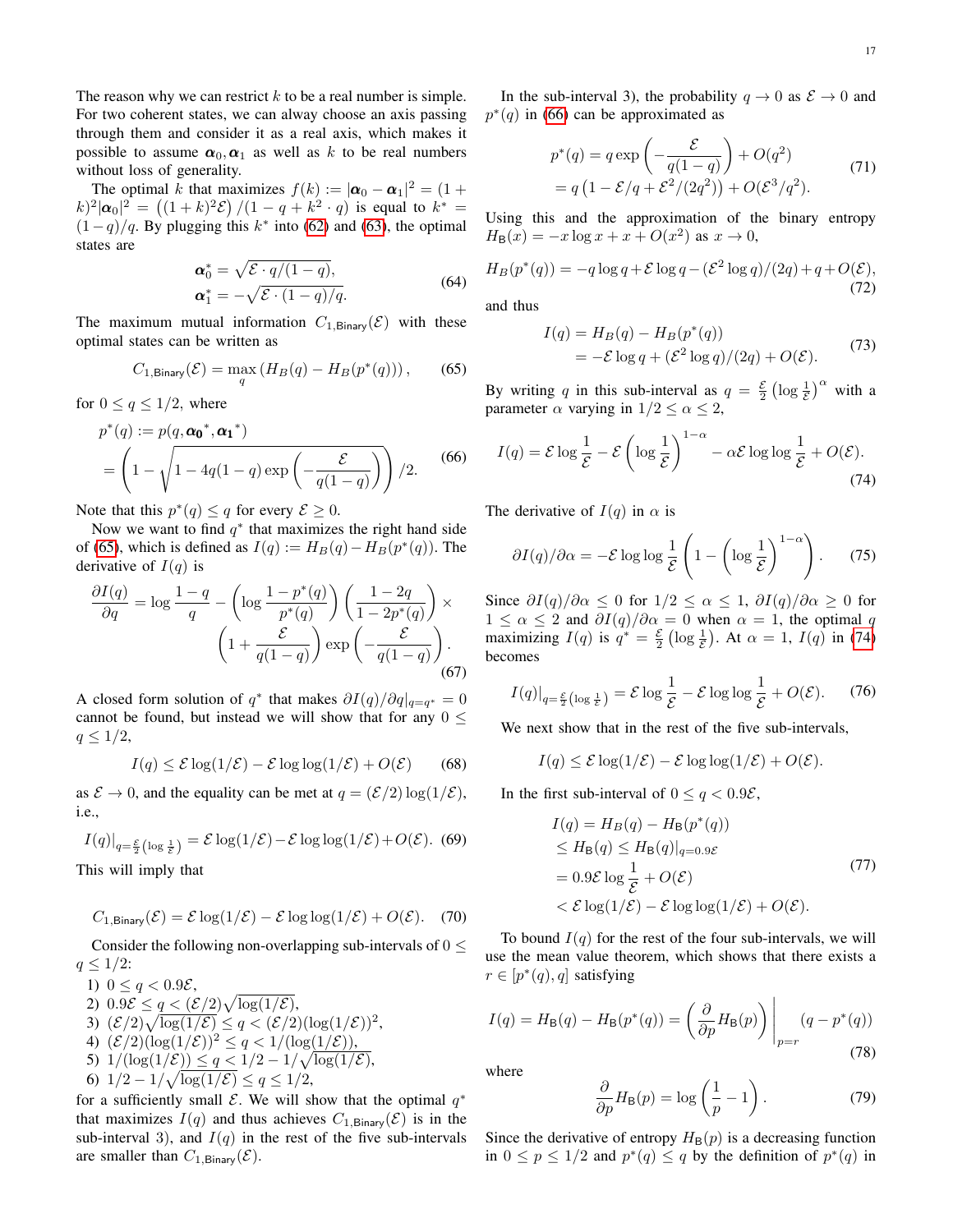[\(66\)](#page-17-1),

$$
\left(\frac{\partial}{\partial p} H_{\mathsf{B}}(p)\right)\Big|_{p=r\in[p^*(q),q]}
$$
\n
$$
\leq \left(\frac{\partial}{\partial p} H_{\mathsf{B}}(p)\right)\Big|_{p=p^*(q)} = \log\left(\frac{1}{p^*(q)} - 1\right).
$$
\n(80)

We next find an upper bound on  $\log(1/p^*(q) - 1)$  and an upper bound on  $(q - p^*(q))$  in each sub-interval to show that  $I(q)$  in [\(78\)](#page-17-3) is smaller than  $C_{1,\text{Binary}}(\mathcal{E})$ .

In the second sub-interval of  $0.9\mathcal{E} \le q < (\mathcal{E}/2)\sqrt{\log(1/\mathcal{E})}$ ,  $p^*(q)$  in [\(66\)](#page-17-1) can be approximated as

$$
p^*(q) = q \exp\left(-\frac{\mathcal{E}}{q(1-q)}\right) + O(q^2),\tag{81}
$$

<span id="page-18-0"></span>and thus

$$
q - p^*(q) = q\left(1 - \exp\left(-\frac{\mathcal{E}}{q(1-q)}\right)\right) + O(q^2). \tag{82}
$$

By using  $1 - \exp(-x) \le x - x^2/2 + x^3/6$  for  $x \ge 0$ ,

<span id="page-18-1"></span>
$$
q - p^*(q) \le \frac{\mathcal{E}}{(1-q)} - \frac{\mathcal{E}^2}{2q(1-q)^2} + \frac{\mathcal{E}^3}{6q^2(1-q)^3} + O(q^2)
$$
  
=  $\mathcal{E} - \frac{\mathcal{E}^2}{2q} + \frac{\mathcal{E}^3}{6q^2} + O(\mathcal{E}q + q^2)$ . (83)

Moreover, from [\(81\)](#page-18-0),

$$
1/p^*(q) \le (1/q) (1 + O(\mathcal{E}/q)). \tag{84}
$$

<span id="page-18-2"></span>By using this, it can be shown that

$$
\left(\frac{\partial}{\partial p}H_{\mathsf{B}}(p)\right)\Big|_{p=r\in[p^*(q),q]}
$$
  
\n
$$
\leq \log(1/p^*(q)-1)
$$
  
\n
$$
\leq \log(1/q) + O(\mathcal{E}/q) = \log(1/q) + O(1)
$$
  
\n
$$
= \log(1/\mathcal{E}) + \log(\mathcal{E}/q) + O(1).
$$
\n(85)

By using [\(83\)](#page-18-1), [\(85\)](#page-18-2) and [\(78\)](#page-17-3),

<span id="page-18-3"></span>
$$
I(q) \leq \mathcal{E} \log \frac{1}{\mathcal{E}} + \mathcal{E} \log \frac{\mathcal{E}}{q} - \frac{\mathcal{E}^2}{2q} \left( 1 - \frac{\mathcal{E}}{3q} \right) \log \frac{1}{\mathcal{E}}
$$

$$
- \frac{\mathcal{E}^2}{2q} \left( 1 - \frac{\mathcal{E}}{3q} \right) \log \frac{\mathcal{E}}{q} + O\left(\mathcal{E}\right). \tag{86}
$$

In the interval  $0.9\mathcal{E} \le q < \frac{\mathcal{E}}{2} \sqrt{\log(1/\mathcal{E})}$ , the second term in the right hand side of [\(86\)](#page-18-3) can be bounded as

$$
\mathcal{E}\log(\mathcal{E}/q) < \mathcal{E}.\tag{87}
$$

Moreover, since  $0.6 < (1 - \mathcal{E}/(3q)) < 1$ , it can be shown that  $I(q)$ 

<span id="page-18-4"></span>
$$
\leq \mathcal{E} \log \frac{1}{\mathcal{E}} - 0.3 \frac{\mathcal{E}^2}{q} \log \frac{1}{\mathcal{E}} - \frac{\mathcal{E}^2}{2q} \left( 1 - \frac{\mathcal{E}}{3q} \right) \log \frac{\mathcal{E}}{q} + O(\mathcal{E})
$$
  
=  $\mathcal{E} \log \frac{1}{\mathcal{E}} - 0.2 \frac{\mathcal{E}^2}{q} \log \frac{1}{\mathcal{E}}$   
 $- 0.1 \frac{\mathcal{E}^2}{q} \left( \log \frac{1}{\mathcal{E}} + 5 \left( 1 - \frac{\mathcal{E}}{3q} \right) \log \frac{\mathcal{E}}{q} \right) + O(\mathcal{E})$  (88)

Note that the term in the parenthesis of the right hand side is positive, i.e.,

$$
\left(\log \frac{1}{\mathcal{E}} + 5\left(1 - \frac{\mathcal{E}}{3q}\right) \log \frac{\mathcal{E}}{q}\right)
$$
  
> 
$$
\log \frac{1}{\mathcal{E}} + 5\left(1 - \frac{\mathcal{E}}{3q}\right)\left(-\frac{1}{2}\log \log \frac{1}{\mathcal{E}}\right)
$$
  
> 
$$
\log \frac{1}{\mathcal{E}} - 2.5 \log \log \frac{1}{\mathcal{E}} > 0
$$
 (89)

as  $\mathcal{E} \rightarrow 0$ . By using this fact,  $I(q)$  in [\(88\)](#page-18-4) can be further bounded above as

$$
I(q) \leq \mathcal{E} \log \frac{1}{\mathcal{E}} - 0.2 \frac{\mathcal{E}^2}{q} \log \frac{1}{\mathcal{E}} + O(\mathcal{E})
$$
  

$$
\leq \mathcal{E} \log \frac{1}{\mathcal{E}} - 0.4 \mathcal{E} \sqrt{\log \frac{1}{\mathcal{E}}} + O(\mathcal{E}), \qquad (90)
$$
  

$$
< \mathcal{E} \log \frac{1}{\mathcal{E}} - \mathcal{E} \log \log \frac{1}{\mathcal{E}} + O(\mathcal{E}).
$$

In the fourth sub-interval of  $(\mathcal{E}/2)(\log(1/\mathcal{E}))^2 \leq q <$  $1/(\log(1/\mathcal{E}))$ , by using

$$
1 - 4q(1 - q) \exp\left(-\frac{\mathcal{E}}{q(1 - q)}\right)
$$
  
= 1 - 4q(1 - q) + 4\mathcal{E} + O\left(\frac{\mathcal{E}^2}{q}\right) (91)  
= (1 - 2q)^2 \left(1 + \frac{4\mathcal{E}}{(1 - 2q)^2} + O\left(\frac{\mathcal{E}^2}{q}\right)\right),

it can be shown that  $p^*(q)$  in [\(66\)](#page-17-1) is

$$
p^*(q) = \frac{1}{2} \left( 1 - (1 - 2q) \left( 1 + \frac{2\mathcal{E}}{(1 - 2q)^2} + O\left(\frac{\mathcal{E}^2}{q}\right) \right) \right)
$$
  
=  $q - \frac{\mathcal{E}}{1 - 2q} + O\left(\frac{\mathcal{E}^2}{q}\right)$   
=  $q - \frac{\mathcal{E}}{1 - 2q} + O\left(\frac{\mathcal{E}}{(\log(1/\mathcal{E}))^2}\right).$  (92)

Then,  $(q - p^*(q))$  can be bounded as

<span id="page-18-5"></span>
$$
q - p^*(q) = \frac{\mathcal{E}}{1 - 2q} + O\left(\frac{\mathcal{E}}{(\log(1/\mathcal{E}))^2}\right)
$$
  
\n
$$
\leq \frac{\mathcal{E}}{1 - \frac{2}{\log(1/\mathcal{E})}} + O\left(\frac{\mathcal{E}}{(\log(1/\mathcal{E}))^2}\right)
$$
(93)  
\n
$$
= \mathcal{E} + \frac{2\mathcal{E}}{\log(1/\mathcal{E})} + O\left(\frac{\mathcal{E}}{(\log(1/\mathcal{E}))^2}\right).
$$

Moreover, in this region,

<span id="page-18-6"></span>
$$
\left(\frac{\partial}{\partial p} H_{\mathsf{B}}(p)\right)\Big|_{p=r\in[p^*(q),q]}
$$
\n
$$
\leq \log\left(\frac{1}{p^*(q)}-1\right) = \log\left(\frac{1}{q\left(1-\frac{q-p^*(q)}{q}\right)}-1\right) \quad (94)
$$
\n
$$
\leq \log\frac{1}{q} + O\left(\frac{q-p^*(q)}{q}+q\right)
$$
\n
$$
\leq \log\frac{2}{\mathcal{E}\left(\log(1/\mathcal{E})\right)^2} + o(1).
$$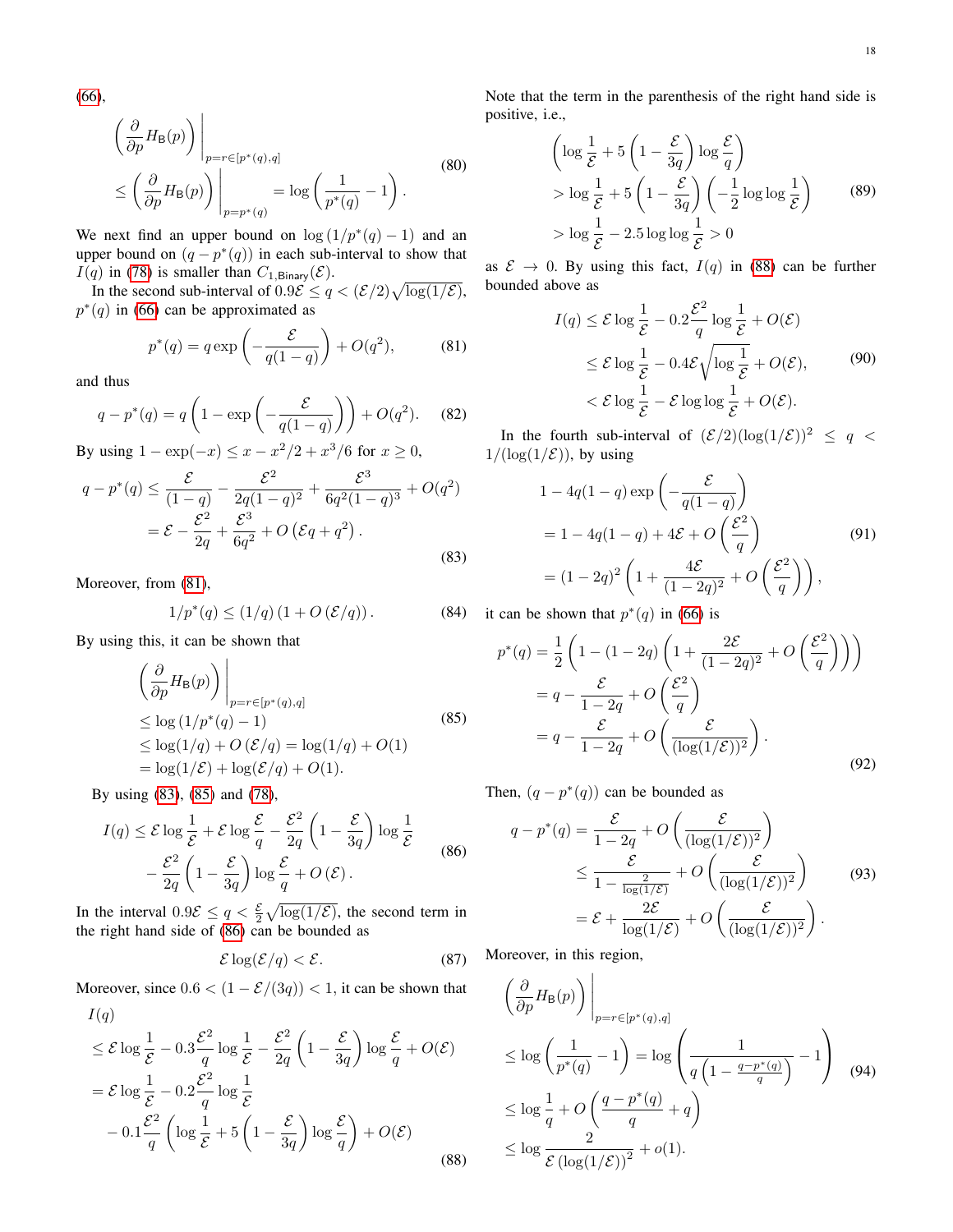From [\(93\)](#page-18-5), [\(94\)](#page-18-6) and [\(78\)](#page-17-3),

$$
I(q) \le \left(\log \frac{2}{\mathcal{E}} - 2\log \log \frac{1}{\mathcal{E}}\right) \left(\mathcal{E} + \frac{2\mathcal{E}}{\log(1/\mathcal{E})}\right) + o(\mathcal{E})
$$
  

$$
\le \mathcal{E} \log \frac{1}{\mathcal{E}} - 2\mathcal{E} \log \log \frac{1}{\mathcal{E}} + O(\mathcal{E}),
$$
  

$$
< \mathcal{E} \log \frac{1}{\mathcal{E}} - \mathcal{E} \log \log \frac{1}{\mathcal{E}} + O(\mathcal{E}).
$$
 (95)

In the fifth sub-interval of  $1/(\log(1/\mathcal{E})) \leq q < 1/2$  –  $1/\sqrt{\log(1/\mathcal{E})}$ , by using

$$
1 - 4q(1 - q) \exp\left(-\frac{\mathcal{E}}{q(1 - q)}\right)
$$
  
= 1 - 4q(1 - q) + 4\mathcal{E} + O\left(\frac{\mathcal{E}^2}{q}\right) (96)  
= (1 - 2q)^2 \left(1 + \frac{4\mathcal{E}}{(1 - 2q)^2} + O\left(\frac{\mathcal{E}^2}{q(1 - 2q)^2}\right)\right),

it can be shown that  $p^*(q)$  in [\(66\)](#page-17-1) is

$$
p^*(q) = q - \frac{\mathcal{E}}{1 - 2q} + O\left(\frac{\mathcal{E}^2}{(1 - 2q)^4} + \frac{\mathcal{E}^2}{q(1 - 2q)^2}\right).
$$
 (97)

Moreover, in this sub-interval,

$$
O\left(\frac{\mathcal{E}^2}{(1-2q)^3} + \frac{\mathcal{E}^2}{q(1-2q)^2}\right) = O\left(\mathcal{E}^2 \left(\log(1/\mathcal{E})\right)^{3/2}\right).
$$
\n(98)

Thus, the difference between q and  $p^*(q)$  in this region can be bounded as

<span id="page-19-1"></span>
$$
q - p^*(q) = \frac{\mathcal{E}}{1 - 2q} + O\left(\mathcal{E}^2 \left(\log(1/\mathcal{E})\right)^{3/2}\right)
$$
  
\$\leq \frac{1}{2}\mathcal{E}\sqrt{\log(1/\mathcal{E})} + O\left(\mathcal{E}^2 \left(\log(1/\mathcal{E})\right)^{3/2}\right).\$ (99)

Moreover,

<span id="page-19-2"></span>
$$
\left(\frac{\partial}{\partial p}H_{\mathsf{B}}(p)\right)\Big|_{p=r\in[p^*(q),q]}
$$
\n
$$
\leq \log\left(\frac{1}{p^*(q)}-1\right) = \log\left(\frac{1}{q\left(1-\frac{q-p^*(q)}{q}\right)}-1\right)
$$
\n
$$
\leq \log\frac{1}{q} + O\left(\frac{q-p^*(q)}{q}+q\right) < \log\log(1/\mathcal{E}) + O(1).
$$
\n(100)

From [\(99\)](#page-19-1), [\(100\)](#page-19-2) and [\(78\)](#page-17-3), in the fifth sub-interval,

$$
I(q) \leq \frac{1}{2} \mathcal{E} \sqrt{\log(1/\mathcal{E})} \left( \log \log(1/\mathcal{E}) \right) + O\left( \mathcal{E} \sqrt{\log(1/\mathcal{E})} \right),
$$
  

$$
< \mathcal{E} \log \frac{1}{\mathcal{E}} - \mathcal{E} \log \log \frac{1}{\mathcal{E}} + O(\mathcal{E}).
$$
 (101)

Finally, we consider the sixth sub-interval,  $1/2$  −  $1/\sqrt{\log(1/\mathcal{E})} \leq \underline{q} \leq 1/2$ . When we denote  $q := 1/2 - \delta$ for  $0 \le \delta \le 1/\sqrt{\log(1/\mathcal{E})}$ , by using

$$
1 - 4q(1-q)\exp\left(-\frac{\mathcal{E}}{q(1-q)}\right)
$$
  
 
$$
\leq 1 - (1 - 4\delta^2)\left(1 - \frac{4\mathcal{E}}{(1 - 4\delta^2)}\right) = 4\delta^2 + 4\mathcal{E},
$$
 (102)

which is from  $e^{-x} \ge 1-x$ , it can be shown that  $p^*(q)$  in [\(66\)](#page-17-1) is

$$
p^*(q) \ge \frac{1}{2} \left( 1 - \sqrt{4\delta^2 + 4\mathcal{E}} \right)
$$
  
=  $q - \left( \frac{1}{2} - \delta \right) + \frac{1}{2} \left( 1 - \sqrt{4\delta^2 + 4\mathcal{E}} \right)$  (103)  
=  $q + \left( \delta - \frac{1}{2} \sqrt{4\delta^2 + 4\mathcal{E}} \right).$ 

From this, we can write an upper bound on

<span id="page-19-3"></span>
$$
q - p^*(q) \le \frac{1}{2}\sqrt{4\delta^2 + 4\mathcal{E}} - \delta \tag{104}
$$

Moreover,

<span id="page-19-4"></span>
$$
\left(\frac{\partial}{\partial p} H_{\mathsf{B}}(p)\right)\Big|_{p=r\in[p^*(q),q]}
$$
\n
$$
\leq \log\left(\frac{1}{p^*(q)}-1\right)
$$
\n
$$
\leq \log\left(\frac{2}{1-\sqrt{4\delta^2+4\mathcal{E}}}-1\right)
$$
\n
$$
= \log\left(1+2\sqrt{4\delta^2+4\mathcal{E}}+O(4\delta^2+4\mathcal{E})\right)
$$
\n
$$
\leq 2\sqrt{4\delta^2+4\mathcal{E}}+O(4\delta^2+4\mathcal{E})
$$
\n(105)

where the last inequality is from  $\log(1 + x) \leq x$ . By combining [\(104\)](#page-19-3), [\(105\)](#page-19-4) and [\(78\)](#page-17-3),

$$
I(q) \leq \left(2\sqrt{4\delta^2 + 4\mathcal{E}}\right) \left(\frac{1}{2}\sqrt{4\delta^2 + 4\mathcal{E}} - \delta\right)
$$
  
+  $O\left((4\delta^2 + 4\mathcal{E})\left(\frac{1}{2}\sqrt{4\delta^2 + 4\mathcal{E}} - \delta\right)\right)$   
 $\leq 4\delta^2 + 4\mathcal{E} - 2\delta\sqrt{4\delta^2 + 4\mathcal{E}}$   
+  $O\left((4\delta^2 + 4\mathcal{E})\left(\frac{1}{2}\sqrt{4\delta^2 + 4\mathcal{E}} - \delta\right)\right)$   
=  $2\delta\left(2\delta - \sqrt{4\delta^2 + 4\mathcal{E}}\right) + 4\mathcal{E}$   
+  $O\left((4\delta^2 + 4\mathcal{E})\left(\frac{1}{2}\sqrt{4\delta^2 + 4\mathcal{E}} - \delta\right)\right)$ .  
Since  $(2\delta - \sqrt{4\delta^2 + 4\mathcal{E}}) \leq 0$ ,

Since 
$$
(2\delta - \sqrt{4\delta^2 + 4\mathcal{E}}) \le 0
$$
,  
\n $2\delta (2\delta - \sqrt{4\delta^2 + 4\mathcal{E}}) + 4\mathcal{E} \le 4\mathcal{E}$ . (107)

By using this,

$$
I(q) \le 4\mathcal{E} + o(\mathcal{E}),
$$
  

$$
< \mathcal{E} \log \frac{1}{\mathcal{E}} - \mathcal{E} \log \log \frac{1}{\mathcal{E}} + O(\mathcal{E}).
$$
 (108)

In summary, we showed that in all the sub-intervals of  $0 \le$  $q \le 1/2$ ,  $I(q) \le \mathcal{E} \log \frac{1}{\mathcal{E}} - \mathcal{E} \log \log \frac{1}{\mathcal{E}} + O(\mathcal{E})$ , and the equality is achieved at  $q^* = \frac{\mathcal{E}}{2} \log \frac{1}{\mathcal{E}}$ .

#### <span id="page-19-0"></span>APPENDIX B PROOF OF THEOREM [2](#page-10-4)

From Theorem [1,](#page-9-5)  $C_N/N$  is bounded below as

<span id="page-19-5"></span>
$$
\frac{C_N}{N} \ge \max_R \left( \left( 1 - 2e^{-NE(R)} \right) R - \frac{\log 2}{N} \right),\tag{109}
$$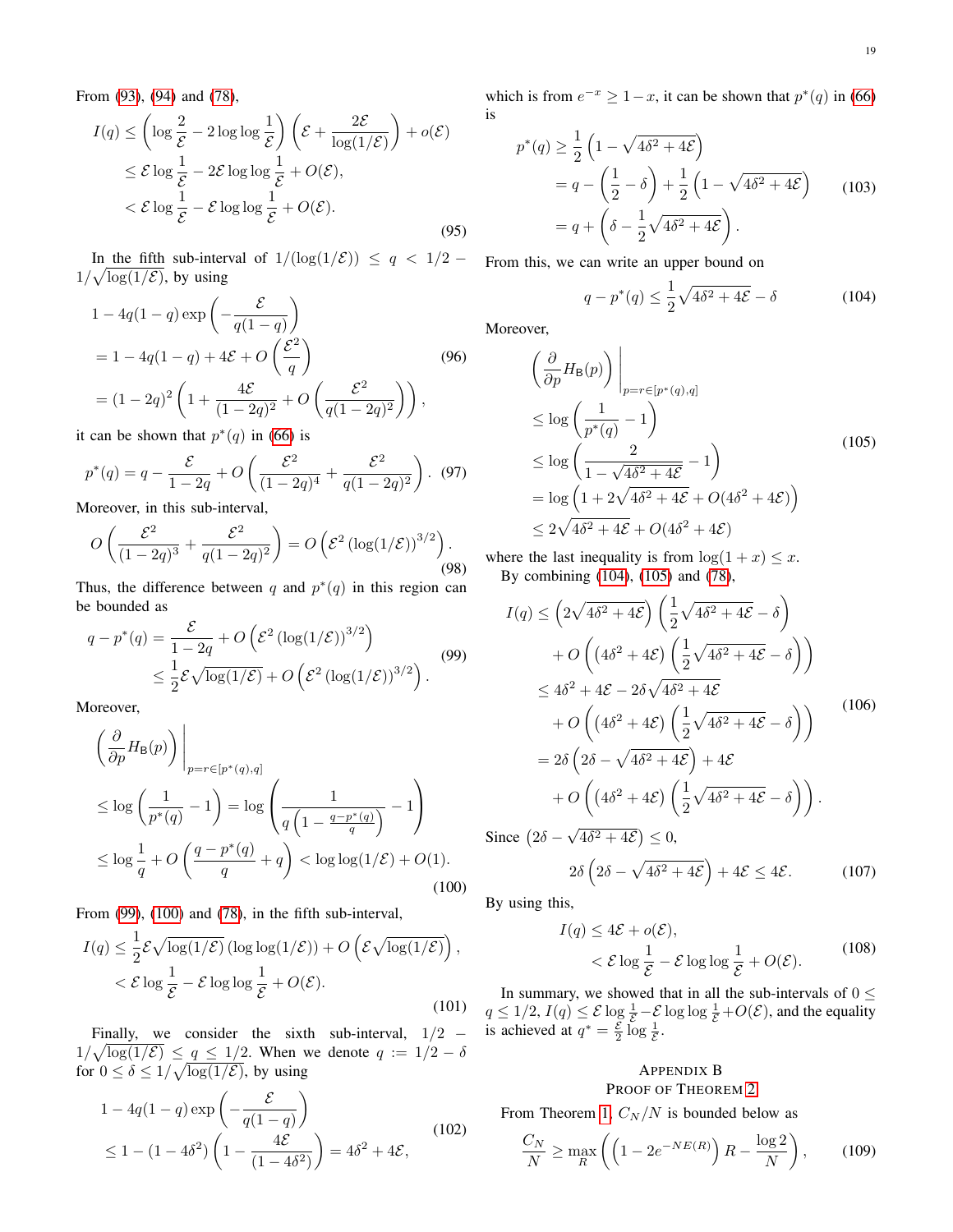where

$$
E(R) = \max_{0 \le s \le 1} \left( \max_{P_X} \left( -\log \text{Tr}(\rho^{1+s}) \right) - sR \right), \quad (110)
$$

with  $\rho = \sum_{x \in \mathcal{X}} P_X(x) |\psi_x\rangle \langle \psi_x|$ . We use this result to derive a lower bound on  $C_{N, \text{BPSK}}(\mathcal{E})/N$  for the BPSK  $\{|\sqrt{\mathcal{E}}\rangle, |-\sqrt{\mathcal{E}}\rangle\}$ cq channel. Note that the inner product between the two states is equal to  $\gamma = |\langle \sqrt{\mathcal{E}} | - \sqrt{\mathcal{E}} \rangle| = e^{-2\mathcal{E}}$ .

Let us first analyze the error exponent  $E(R)$  of this cq channel. For the BPSK quantum states  $\{|\sqrt{\mathcal{E}}\rangle, |-\sqrt{\mathcal{E}}\rangle\}$  with input probabilities  $\{1-q, q\}$ , the two eigenvalues of the resulting density operator  $\rho = (1 - q)|\sqrt{\mathcal{E}}\rangle\langle\sqrt{\mathcal{E}}| + q| - \sqrt{\mathcal{E}}\rangle\langle-\sqrt{\mathcal{E}}|$  are

$$
\sigma_1 = \left(1 - \sqrt{1 - 4q(1 - q)(1 - e^{-4\mathcal{E}})}\right)/2,
$$
  
\n
$$
\sigma_2 = \left(1 + \sqrt{1 - 4q(1 - q)(1 - e^{-4\mathcal{E}})}\right)/2,
$$
\n(111)

as shown in [\(11\)](#page-8-6). It can be easily checked that the optimal  $q$ that maximizes

$$
-\log \text{Tr}(\rho^{1+s}) = -\log \left(\sigma_1^{1+s} + \sigma_2^{1+s}\right) \tag{112}
$$

is equal to 1/2. When  $\sigma_1$  and  $\sigma_2$  at  $q = 1/2$  are denoted as  $\sigma_1^*$  and  $\sigma_2^*$ , respectively,

$$
\sigma_1^* = (1 - e^{-2\mathcal{E}})/2,
$$
  
\n
$$
\sigma_2^* = (1 + e^{-2\mathcal{E}})/2.
$$
\n(113)

Then, the error exponent  $E(R)$  for the BPSK inputs can be written in terms of  $\sigma_1^*$  and  $\sigma_2^*$  as

<span id="page-20-1"></span>
$$
E(R) = \max_{0 \le s \le 1} \left( \max_{P_X} \left( -\log \text{Tr}(\rho^{1+s}) \right) - sR \right)
$$
  
= 
$$
\max_{0 \le s \le 1} \left( -\log \left( (\sigma_1^*)^{1+s} + (\sigma_2^*)^{1+s} \right) - sR \right).
$$
 (114)

To write  $E(R)$  in terms of the mean photon number  $\mathcal E$  and the rate  $R$ , we need to find the solution for the optimization in the right hand side of [\(114\)](#page-20-1) over  $0 \le s \le 1$ . But, a closed form solution for s cannot be found. Instead, by choosing  $s^*$ from the approximation of the optimization as  $\mathcal{E} \to 0$ , we can find a lower bound on  $E(R)$ , denoted as  $E(R)$ ,

<span id="page-20-6"></span>
$$
E(R) \ge \widetilde{E}(R) := \left( -\log \left( (\sigma_1^*)^{1+s^*} + (\sigma_2^*)^{1+s^*} \right) - s^* R \right),\tag{115}
$$

where

<span id="page-20-3"></span>
$$
s^* := \begin{cases} \frac{\log \log(1/\mathcal{E}) - \log(R - \mathcal{E})}{\log(1/\mathcal{E})} - 1, & R_c \le R \le C, \\ 1, & R < R_c, \\ 0, & R > C, \end{cases} \tag{116}
$$

for  $R_c := \mathcal{E} + \mathcal{E}^2 \log(1/\mathcal{E})$  and  $C := \mathcal{E} \log(1/\mathcal{E}) + \mathcal{E}$ . Note that in  $R_c \le R \le C$ , the defined  $s^*$  is in  $0 \le s^* \le 1$ .

Since  $E(R) \ge E(R)$  for every  $R > 0$ , the lower bound on  $C_N/N$  in [\(109\)](#page-19-5) can be further bounded below by using  $E(R)$ as follows,

<span id="page-20-2"></span>
$$
\frac{C_{N,\text{BPSK}}(\mathcal{E})}{N} \ge \max_{R} \left( (1 - 2e^{-N\widetilde{E}(R)})R - \frac{\log 2}{N} \right). \tag{117}
$$

A closed form solution for the optimal  $R$  that maximizes the lower bound in [\(117\)](#page-20-2) cannot be found. Instead, we choose

<span id="page-20-4"></span>
$$
R^* = \mathcal{E} \log \frac{1}{\mathcal{E}} \left( 1 - \sqrt{\frac{\log (N\mathcal{E} \log(N\mathcal{E}))}{N\mathcal{E}}} \right) + \mathcal{E}
$$
 (118)

in the region of the blocklength  $N \geq \mathcal{E}^{-1} \log(1/\mathcal{E})$ . We will show that for  $\mathcal{E} \leq e^{-2} \approx 0.13$ , the chosen rate  $R^*$  is in  $R_c \le R^* \le C$  when  $N \ge \mathcal{E}^{-1} \log(1/\mathcal{E})$ . This implies that, at  $R = R^*$ , s<sup>\*</sup> in [\(116\)](#page-20-3) belongs to the first case. To show this, we use the fact that when  $N\mathcal{E} \geq 2$ ,

$$
0 \le \sqrt{\frac{\log\left(N\mathcal{E}\log(N\mathcal{E})\right)}{N\mathcal{E}}} \le 0.85,\tag{119}
$$

which can be validated by numerical computations using a computer. Under the assumption of  $N \geq \mathcal{E}^{-1} \log(1/\mathcal{E})$ , if  $\log(1/\mathcal{E}) \geq 2$ , i.e.,  $\mathcal{E} \leq e^{-2}$ , then  $N\mathcal{E} \geq 2$ . Therefore, when  $N \geq \mathcal{E}^{-1} \log(1/\mathcal{E})$  and  $\mathcal{E} \leq e^{-2}$ ,  $R^*$  in [\(118\)](#page-20-4) is in the range of

$$
0.15\left(\mathcal{E}\log\frac{1}{\mathcal{E}}\right) + \mathcal{E} \le R^* \le \mathcal{E}\log\frac{1}{\mathcal{E}} + \mathcal{E}.\tag{120}
$$

Moreover, since  $\mathcal{E} \le e^{-2} < 0.15$ ,

$$
\mathcal{E} + \mathcal{E}^2 \log(1/\mathcal{E}) \le 0.15 \left( \mathcal{E} \log \frac{1}{\mathcal{E}} \right) + \mathcal{E} \le R^* \le \mathcal{E} \log \frac{1}{\mathcal{E}} + \mathcal{E},\tag{121}
$$

and thus  $R_c \leq R^* \leq C$ . In summary, for  $\mathcal{E} \le e^{-2}$  and  $N \ge \mathcal{E}^{-1} \log(1/\mathcal{E}),$ 

<span id="page-20-5"></span> $C_{N,\mathsf{BPSK}}(\mathcal{E})$  $\frac{\text{PSK}(\mathcal{E})}{N} \geq (1 - 2e^{-N\widetilde{E}(R^*)})R^* - \frac{\log 2}{N}$ N  $(122)$ 

Furthermore, by numerical calculations, it can be shown that the lower bound in [\(122\)](#page-20-5) strictly increases with N if  $\mathcal{E} \leq 0.01$ .

#### <span id="page-20-0"></span>APPENDIX C PROOF OF COROLLARY [1](#page-10-5)

The result in Corollary [1](#page-10-5) can be derived by approximating the lower bound in Theorem [2](#page-10-4) under the assumption of  $\mathcal{E} \rightarrow$ 0. Let us first find the approximation of  $E(R)$  in [\(115\)](#page-20-6). For  $0 < s < 1$ , by using the Taylor expansions,

$$
(\sigma_1^*)^{1+s} = ((1 - e^{-2\mathcal{E}})/2)^{1+s} = \mathcal{E}^{1+s} + O(\mathcal{E}^{2+s}),
$$
  
\n
$$
(\sigma_2^*)^{1+s} = ((1 + e^{-2\mathcal{E}})/2)^{1+s} = 1 - (1+s)\mathcal{E} + O(\mathcal{E}^2),
$$
\n(123)

as  $\mathcal{E} \rightarrow 0$ . By using these approximations and the Taylor expansion of  $log(1+x) = x + O(x^2)$  as  $x \to 0$ ,

$$
-\log ((\sigma_1^*)^{1+s} + (\sigma_2^*)^{1+s}) = (1+s)\mathcal{E} - \mathcal{E}^{1+s} + O(\mathcal{E}^2). \tag{124}
$$

Then, for  $s = s^*$  in [\(116\)](#page-20-3), in the range of  $R_c \le R \le C$ ,

$$
\widetilde{E}(R) = (1 + s^*)\mathcal{E} - \mathcal{E}^{1+s^*} - s^*R + O(\mathcal{E}^2)
$$
\n
$$
= \frac{(R - \mathcal{E})}{\log(1/\mathcal{E})} \left( \log(R - \mathcal{E}) + \log \frac{1}{\mathcal{E}} - \log \log \frac{1}{\mathcal{E}} - 1 \right)
$$
\n
$$
+ \mathcal{E} + O(\mathcal{E}^2). \tag{125}
$$

Now, at  $R = R^*$  in [\(118\)](#page-20-4), which was shown to be  $R_c \le R^* \le$  $C$  in Appendix [B,](#page-19-0)

<span id="page-20-7"></span>
$$
\widetilde{E}(R^*) = \mathcal{E} \cdot \left( \sqrt{f(N, \mathcal{E})} + \log \left( 1 - \sqrt{f(N, \mathcal{E})} \right) - \sqrt{f(N, \mathcal{E})} \log \left( 1 - \sqrt{f(N, \mathcal{E})} \right) \right) + O(\mathcal{E}^2) \tag{126}
$$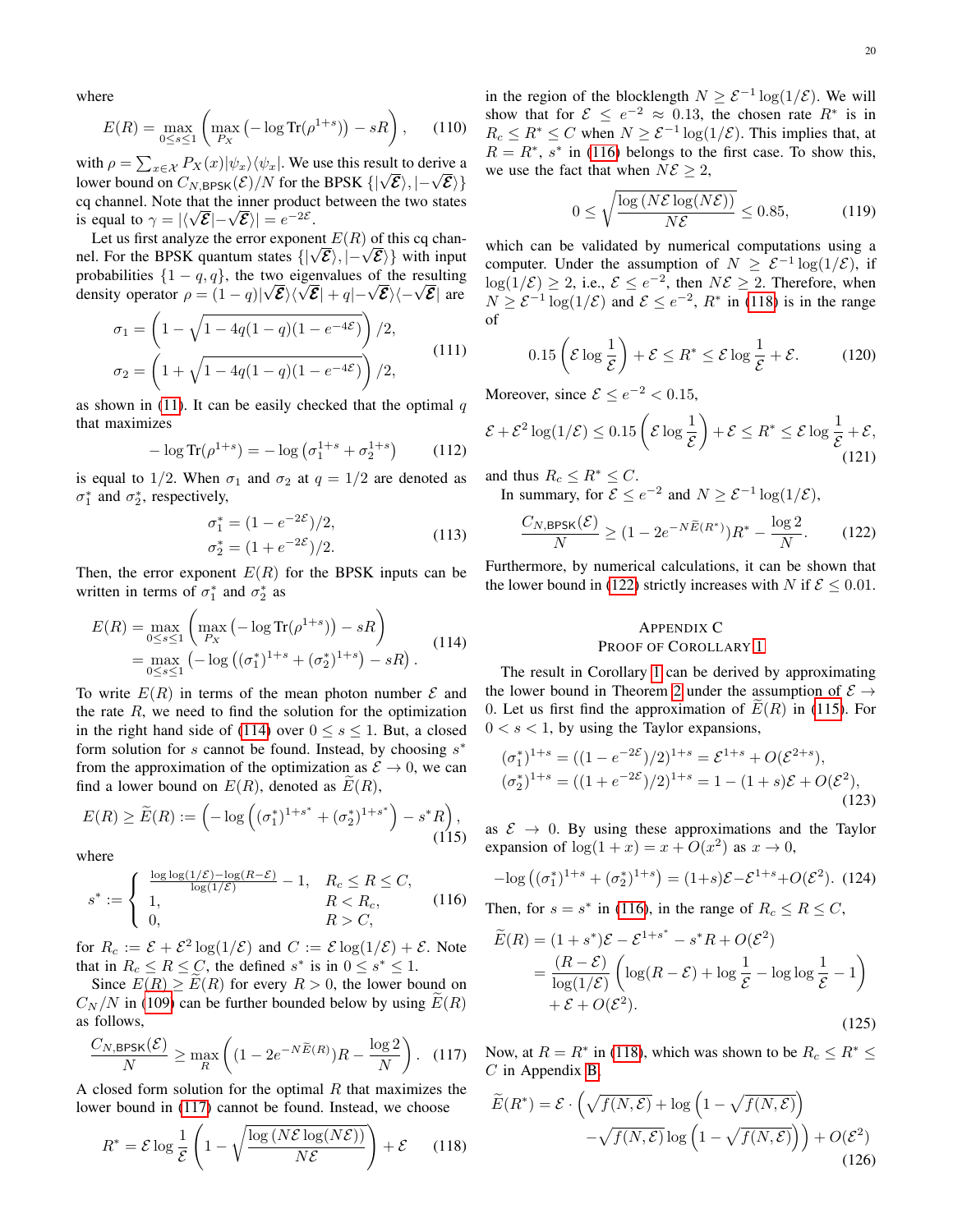where

$$
f(N,\mathcal{E}) := \frac{\log(N\mathcal{E}\log(N\mathcal{E}))}{N\mathcal{E}}.
$$
 (127)

In the range of  $N \geq \mathcal{E}^{-1} \log(1/\mathcal{E})$ , i.e.,  $N\mathcal{E} \geq \log(1/\mathcal{E})$ , as  $\mathcal{E} \to 0$  the resulting  $N\mathcal{E} \to \infty$ , and thus  $f(N, \mathcal{E}) \to 0$ . Therefore, in this regime of  $N \geq \mathcal{E}^{-1} \log(1/\mathcal{E})$ ,  $E(R^*)$ in [\(126\)](#page-20-7) can be further approximated as

$$
\widetilde{E}(R^*) = (\mathcal{E} \cdot f(N, \mathcal{E}))/2 + o(\mathcal{E} \cdot f(N, \mathcal{E})) + O(\mathcal{E}^2).
$$
 (128)

If we further restrict the range of  $N$  such that

$$
\mathcal{E}^{-1}\log(1/\mathcal{E}) \leq N \leq \mathcal{E}^{-2}, \text{ i.e., } \log(1/\mathcal{E}) \leq N\mathcal{E} \leq \mathcal{E}^{-1},
$$

since  $\mathcal{E}^2 \leq 1/N$ ,  $\widetilde{E}(R^*)$  becomes

$$
\widetilde{E}(R^*) = \frac{\mathcal{E}}{2} \cdot \frac{\log (N\mathcal{E}\log(N\mathcal{E}))}{N\mathcal{E}} + o\left(\frac{\log (N\mathcal{E}\log(N\mathcal{E}))}{N}\right).
$$
\n(129)

Therefore, in the range of  $\mathcal{E}^{-1} \log(1/\mathcal{E}) \leq N \leq \mathcal{E}^{-2}$ ,

$$
N\widetilde{E}(R^*) = \log \sqrt{N\mathcal{E}\log(N\mathcal{E})} + o(\log \sqrt{N\mathcal{E}\log(N\mathcal{E})}),
$$
  

$$
e^{-N\widetilde{E}(R^*)} = O\left(\frac{1}{\sqrt{N\mathcal{E}\log(N\mathcal{E})}}\right).
$$
(130)

By using this result, the lower bound on  $C_{N, BPSK}(\mathcal{E})/N$  in [\(122\)](#page-20-5) can be simplified as

<span id="page-21-24"></span>
$$
\frac{C_{N,\text{BPSK}}(\mathcal{E})}{N} \ge \mathcal{E} \log \frac{1}{\mathcal{E}} \left( 1 - \sqrt{\frac{\log (N\mathcal{E}\log(N\mathcal{E}))}{N\mathcal{E}}} \right) + \mathcal{E} + O\left( \frac{\mathcal{E}\log(1/\mathcal{E})}{\sqrt{N\mathcal{E}\log(N\mathcal{E})}} + \frac{\mathcal{E}}{\log(1/\mathcal{E})} \right)
$$
(131)

in the range of N such that  $\mathcal{E}^{-1} \log(1/\mathcal{E}) \leq N \leq \mathcal{E}^{-2}$ . Moreover, in a narrower region of N such that  $\mathcal{E}^{-1}(\log(1/\mathcal{E}))^2 \leq$  $N \leq \mathcal{E}^{-2}$ , the term  $O\left(\frac{1}{\sqrt{2}}\right)$  $\frac{\mathcal{E} \log(1/\mathcal{E})}{\sqrt{N\mathcal{E} \log(N)}}$  $\frac{\varepsilon \log(1/\varepsilon)}{N\varepsilon \log(N\varepsilon)} + \frac{\varepsilon}{\log(1/\varepsilon)}$  $\Big)$  can be simplified as  $o(\mathcal{E})$ , and thus

<span id="page-21-25"></span>
$$
\frac{C_{N,BPSK}(\mathcal{E})}{N} \ge \mathcal{E} \log \frac{1}{\mathcal{E}} \left( 1 - \sqrt{\frac{\log (N\mathcal{E} \log(N\mathcal{E}))}{N\mathcal{E}}} \right) \tag{132} (132)
$$

$$
+ \mathcal{E} + o(\mathcal{E}).
$$

From [\(131\)](#page-21-24), it can be shown that at

$$
N = 2\mathcal{E}^{-1} \left( \log(1/\mathcal{E}) \right)^2 \left( \log \log(1/\mathcal{E}) \right)^{-1},\tag{133}
$$

$$
\frac{C_{N,\text{BPSK}}(\mathcal{E})}{N} \ge \mathcal{E} \log \frac{1}{\mathcal{E}} - \mathcal{E} \log \log \frac{1}{\mathcal{E}} + o\left(\mathcal{E} \log \log \frac{1}{\mathcal{E}}\right).
$$
\n(134)

Moreover, from [\(132\)](#page-21-25), it can be shown that at

$$
N = \mathcal{E}^{-1} \left( \log(1/\mathcal{E}) \right)^2 \left( \log \log(1/\mathcal{E}) \right)^2, \quad (135)
$$

$$
\frac{C_{N,\text{BPSK}}(\mathcal{E})}{N} \ge \mathcal{E} \log \frac{1}{\mathcal{E}} + \mathcal{E} + o(\mathcal{E}).\tag{136}
$$

#### **REFERENCES**

- <span id="page-21-4"></span>[1] H. W. Chung and L. Zheng, "Superadditivity of quantum channel coding rate with finite blocklength quantum measurements," in *Proc. of 2013 51st Annual Allerton Conference on Communication, Control, and Computing (Allerton)*. IEEE, 2013, pp. 810–817.
- <span id="page-21-5"></span>[2] H. W. Chung, S. Guha, and L. Zheng, "Superadditivity of quantum channel coding rate with finite blocklength quantum measurement," in *Proc. of 2014 IEEE International Symposium on Information Theory Proceedings (ISIT)*. IEEE, 2014, pp. 901 – 905.
- <span id="page-21-0"></span>[3] P. Hausladen, R. Jozsa, B. Schumacher, M. Westmoreland, and W. K. Wootters, "Classical information capacity of a quantum channel," *Physical Review A*, vol. 54, no. 3, p. 1869, 1996.
- <span id="page-21-1"></span>[4] A. S. Holevo, "The capacity of the quantum channel with general signal states," *IEEE Transactions on Information Theory*, vol. 44, no. 1, pp. 269–273, 1998.
- <span id="page-21-2"></span>[5] V. Giovannetti, S. Guha, S. Lloyd, L. Maccone, J. H. Shapiro, and H. P. Yuen, "Classical capacity of the lossy bosonic channel: The exact solution," *Physical Review Letters*, vol. 92, no. 2, p. 027902, 2004.
- <span id="page-21-3"></span>[6] V. Giovannetti, R. García-Patrón, N. Cerf, and A. Holevo, "Ultimate classical communication rates of quantum optical channels," *Nature Photonics*, vol. 8, no. 10, pp. 796–800, 2014.
- <span id="page-21-6"></span>[7] M. Sasaki, K. Kato, M. Izutsu, and O. Hirota, "A demonstration of superadditivity in the classical capacity of a quantum channel," *Physics Letters A*, vol. 236, no. 1, pp. 1–4, 1997.
- <span id="page-21-7"></span>-, "Quantum channels showing superadditivity in classical capacity," *Physical Review A*, vol. 58, no. 1, p. 146, 1998.
- <span id="page-21-8"></span>[9] M. B. Hastings, "Superadditivity of communication capacity using entangled inputs," *Nature Physics*, vol. 5, no. 4, pp. 255–257, 2009.
- <span id="page-21-9"></span>[10] C. H. Bennett, C. A. Fuchs, and J. A. Smolin, "Entanglement-enhanced classical communication on a noisy quantum channel," in *Quantum communication, computing, and measurement*. Springer, 1997, pp. 79– 88.
- <span id="page-21-10"></span>[11] C. W. Helstrom *et al.*, *Quantum detection and estimation theory*. Academic press New York, 1976, vol. 84.
- <span id="page-21-11"></span>[12] H. P. Yuen, R. S. Kennedy, and M. Lax, "Optimum testing of multiple hypotheses in quantum detection theory," *IEEE Transactions on Information Theory*, vol. 21, no. 2, pp. 125–134, 1975.
- <span id="page-21-12"></span>[13] S. Lloyd, V. Giovannetti, and L. Maccone, "Sequential projective measurements for channel decoding," *Physical Review Letters*, vol. 106, no. 25, p. 250501, 2011.
- <span id="page-21-13"></span>[14] V. Giovannetti, S. Lloyd, and L. Maccone, "Achieving the Holevo bound via sequential measurements," *Physical Review A*, vol. 85, no. 1, p. 012302, 2012.
- <span id="page-21-14"></span>[15] M. M. Wilde, S. Guha, S.-H. Tan, and S. Lloyd, "Explicit capacityachieving receivers for optical communication and quantum reading," in *Proc. of 2012 IEEE International Symposium on Information Theory Proceedings (ISIT)*. IEEE, 2012, pp. 551–555.
- <span id="page-21-15"></span>[16] P. Sen, "Achieving the Han-Kobayashi inner bound for the quantum interference channel," in *Proc. of 2012 IEEE International Symposium on Information Theory Proceedings (ISIT)*. IEEE, 2012, pp. 736–740.
- <span id="page-21-16"></span>[17] M. M. Wilde and S. Guha, "Polar codes for classical-quantum channels," *IEEE Transactions on Information Theory*, vol. 59, no. 2, pp. 1175– 1187, 2013.
- <span id="page-21-17"></span>[18] S. Guha and M. M. Wilde, "Polar coding to achieve the Holevo capacity of a pure-loss optical channel," in *Proc. of 2012 IEEE International Symposium on Information Theory Proceedings (ISIT)*. IEEE, 2012, pp. 546–550.
- <span id="page-21-18"></span>[19] M. Takeoka, H. Krovi, and S. Guha, "Achieving the Holevo capacity of a pure state classical-quantum channel via unambiguous state discrimination," in *Proc. of 2013 IEEE International Symposium on Information Theory Proceedings (ISIT)*. IEEE, 2013, pp. 166–170.
- <span id="page-21-19"></span>[20] M. Rosati and V. Giovannetti, "Achieving the Holevo bound via a bisection decoding protocol," *Journal of Mathematical Physics*, vol. 57, p. 062204, 2016.
- <span id="page-21-20"></span>[21] A. Y. Kitaev, "Quantum computations: algorithms and error correction," *Russian Mathematical Surveys*, vol. 52, no. 6, pp. 1191–1249, 1997.
- <span id="page-21-21"></span>[22] H. Krovi, S. Guha, Z. Dutton, and M. P. da Silva, "Optimal measurements for symmetric quantum states with applications to optical communication," *arXiv preprint [arXiv:1507.04737](http://arxiv.org/abs/1507.04737)*, 2015.
- <span id="page-21-22"></span>[23] M. Tomamichel and V. Y. Tan, "Second-order asymptotics for the classical capacity of image-additive quantum channels," *Communications in Mathematical Physics*, vol. 338, no. 1, pp. 103–137, 2013.
- <span id="page-21-23"></span>[24] W. Matthews and S. Wehner, "Finite blocklength converse bounds for quantum channels," *IEEE Transactions on Information Theory*, vol. 60, no. 11, pp. 7317 – 7329, 2014.